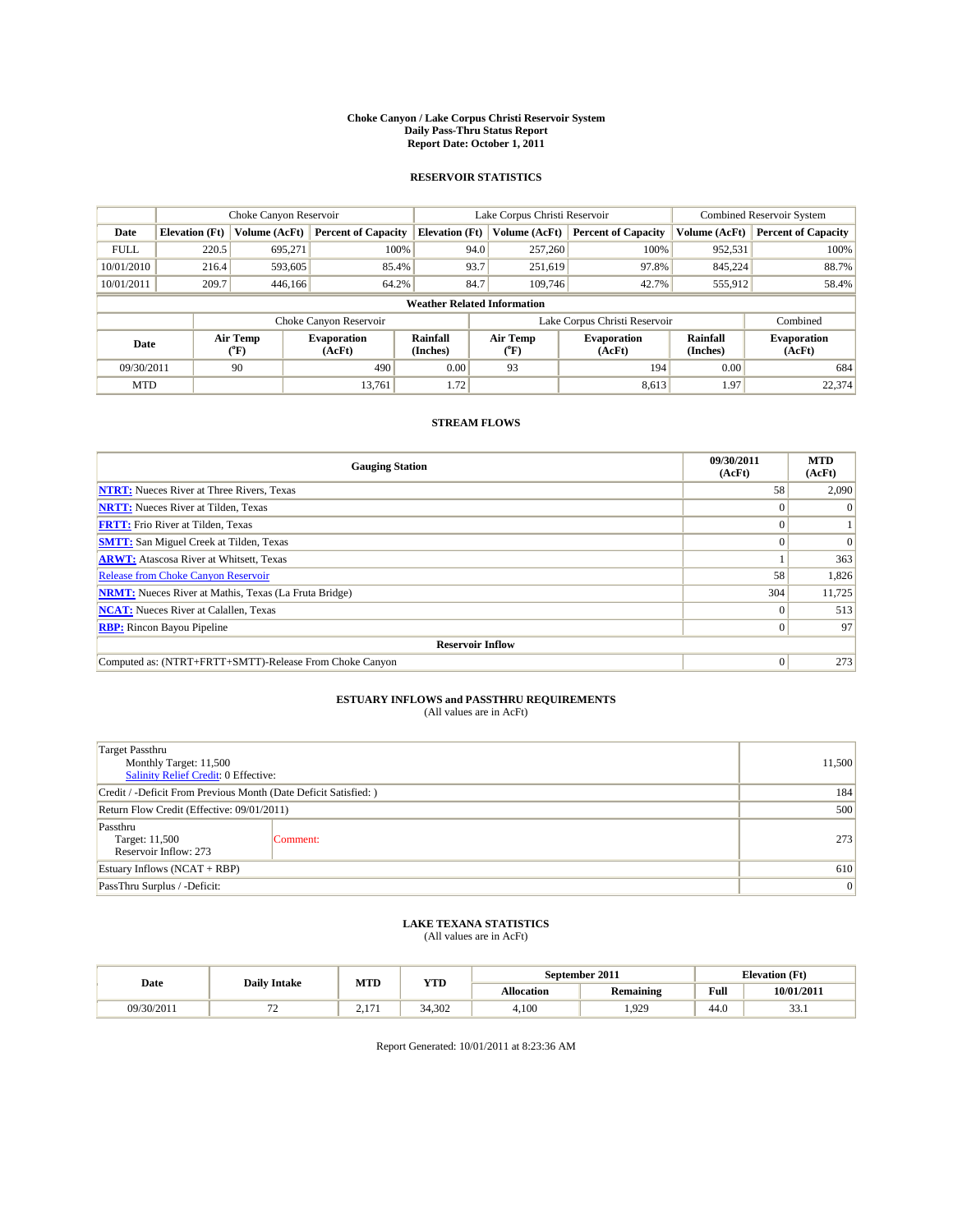#### **Choke Canyon / Lake Corpus Christi Reservoir System Daily Pass-Thru Status Report Report Date: October 2, 2011**

### **RESERVOIR STATISTICS**

|             | Choke Canyon Reservoir             |                  |                              |                       | Lake Corpus Christi Reservoir |                               |                      | <b>Combined Reservoir System</b> |  |  |
|-------------|------------------------------------|------------------|------------------------------|-----------------------|-------------------------------|-------------------------------|----------------------|----------------------------------|--|--|
| Date        | <b>Elevation</b> (Ft)              | Volume (AcFt)    | <b>Percent of Capacity</b>   | <b>Elevation</b> (Ft) | Volume (AcFt)                 | <b>Percent of Capacity</b>    | Volume (AcFt)        | <b>Percent of Capacity</b>       |  |  |
| <b>FULL</b> | 220.5                              | 695,271          | 100%                         | 94.0                  | 257,260                       | 100%                          | 952,531              | 100%                             |  |  |
| 10/02/2010  | 216.4                              | 592,657          | 85.2%                        | 93.7                  | 251,438                       | 97.7%                         | 844,095              | 88.6%                            |  |  |
| 10/02/2011  | 209.6                              | 445,762          | 64.1%                        | 84.7                  | 109,132                       | 42.4%                         | 554,894              | 58.3%                            |  |  |
|             | <b>Weather Related Information</b> |                  |                              |                       |                               |                               |                      |                                  |  |  |
|             |                                    |                  | Choke Canyon Reservoir       |                       |                               | Lake Corpus Christi Reservoir |                      | Combined                         |  |  |
| Date        |                                    | Air Temp<br>(°F) | <b>Evaporation</b><br>(AcFt) | Rainfall<br>(Inches)  | Air Temp<br>("F)              | <b>Evaporation</b><br>(AcFt)  | Rainfall<br>(Inches) | <b>Evaporation</b><br>(AcFt)     |  |  |
| 10/01/2011  |                                    | 90               | 350                          | 0.00                  | 93                            | 257                           | 0.00                 | 607                              |  |  |
| <b>MTD</b>  |                                    |                  | 350                          | 0.00                  |                               | 257                           | 0.00                 | 607                              |  |  |

## **STREAM FLOWS**

| <b>Gauging Station</b>                                       | 10/01/2011<br>(AcFt) | <b>MTD</b><br>(AcFt) |
|--------------------------------------------------------------|----------------------|----------------------|
| <b>NTRT:</b> Nueces River at Three Rivers, Texas             | 58                   | 58                   |
| <b>NRTT:</b> Nueces River at Tilden, Texas                   |                      |                      |
| <b>FRTT:</b> Frio River at Tilden, Texas                     |                      | $\Omega$             |
| <b>SMTT:</b> San Miguel Creek at Tilden, Texas               |                      | $\Omega$             |
| <b>ARWT:</b> Atascosa River at Whitsett, Texas               |                      |                      |
| <b>Release from Choke Canyon Reservoir</b>                   | 58                   | 58                   |
| <b>NRMT:</b> Nueces River at Mathis, Texas (La Fruta Bridge) | 298                  | 298                  |
| <b>NCAT:</b> Nueces River at Calallen, Texas                 | 8                    | 8                    |
| <b>RBP:</b> Rincon Bayou Pipeline                            | $\Omega$             | $\Omega$             |
| <b>Reservoir Inflow</b>                                      |                      |                      |
| Computed as: (NTRT+FRTT+SMTT)-Release From Choke Canyon      | $\Omega$             | $\Omega$             |

# **ESTUARY INFLOWS and PASSTHRU REQUIREMENTS**<br>(All values are in AcFt)

| <b>Target Passthru</b><br>Monthly Target: 9,000<br>Salinity Relief Credit: 0 Effective: | 9,000          |                 |
|-----------------------------------------------------------------------------------------|----------------|-----------------|
| Credit / -Deficit From Previous Month (Date Deficit Satisfied: )                        | 610            |                 |
| Return Flow Credit (Effective: 10/01/2011)                                              | 500            |                 |
| Passthru<br>Target: 9,000<br>Reservoir Inflow: 0                                        | Comment:       | $\vert 0 \vert$ |
| Estuary Inflows $(NCAT + RBP)$                                                          | 8              |                 |
| PassThru Surplus / -Deficit:                                                            | $\overline{0}$ |                 |

## **LAKE TEXANA STATISTICS** (All values are in AcFt)

|            | <b>Daily Intake</b> | MTD    | <b>YTD</b>              |                   | October 2011     | <b>Elevation</b> (Ft) |            |
|------------|---------------------|--------|-------------------------|-------------------|------------------|-----------------------|------------|
| Date       |                     |        |                         | <b>Allocation</b> | <b>Remaining</b> | Full                  | 10/02/2011 |
| 10/01/2011 | . .                 | $\sim$ | $\sim$<br>34<br><i></i> | 3,050             | ,079<br><u>.</u> | 44.0                  | ~~<br>JJ.1 |

Report Generated: 10/02/2011 at 8:08:23 AM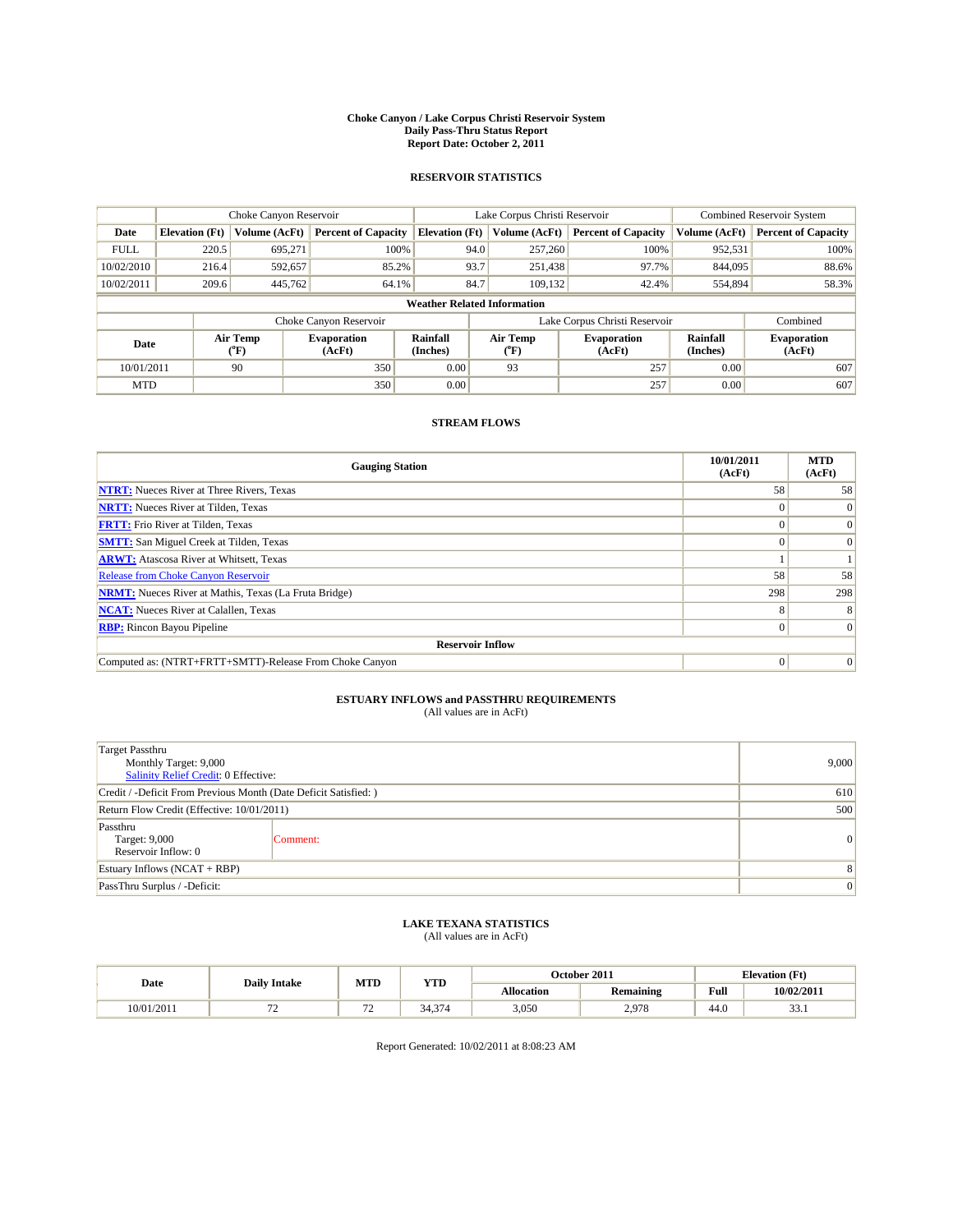#### **Choke Canyon / Lake Corpus Christi Reservoir System Daily Pass-Thru Status Report Report Date: October 3, 2011**

### **RESERVOIR STATISTICS**

|             | Choke Canyon Reservoir             |                  |                              |                       | Lake Corpus Christi Reservoir |                               |                      | <b>Combined Reservoir System</b> |  |  |
|-------------|------------------------------------|------------------|------------------------------|-----------------------|-------------------------------|-------------------------------|----------------------|----------------------------------|--|--|
| Date        | <b>Elevation</b> (Ft)              | Volume (AcFt)    | <b>Percent of Capacity</b>   | <b>Elevation</b> (Ft) | Volume (AcFt)                 | <b>Percent of Capacity</b>    | Volume (AcFt)        | <b>Percent of Capacity</b>       |  |  |
| <b>FULL</b> | 220.5                              | 695,271          | 100%                         | 94.0                  | 257,260                       | 100%                          | 952,531              | 100%                             |  |  |
| 10/03/2010  | 216.4                              | 592,420          | 85.2%                        | 93.6                  | 250,713                       | 97.5%                         | 843,133              | 88.5%                            |  |  |
| 10/03/2011  | 209.6                              | 445,560          | 64.1%                        | 84.6                  | 108,641                       | 42.2%                         | 554,201              | 58.2%                            |  |  |
|             | <b>Weather Related Information</b> |                  |                              |                       |                               |                               |                      |                                  |  |  |
|             |                                    |                  | Choke Canyon Reservoir       |                       |                               | Lake Corpus Christi Reservoir |                      | Combined                         |  |  |
| Date        |                                    | Air Temp<br>(°F) | <b>Evaporation</b><br>(AcFt) | Rainfall<br>(Inches)  | Air Temp<br>("F)              | <b>Evaporation</b><br>(AcFt)  | Rainfall<br>(Inches) | <b>Evaporation</b><br>(AcFt)     |  |  |
| 10/02/2011  |                                    | 87               | 467                          | 0.00                  | 86                            | 242                           | 0.00                 | 709                              |  |  |
| <b>MTD</b>  |                                    |                  | 817                          | 0.00                  |                               | 499                           | 0.00                 | 1,316                            |  |  |

## **STREAM FLOWS**

| <b>Gauging Station</b>                                       | 10/02/2011<br>(AcFt) | <b>MTD</b><br>(AcFt) |  |  |  |  |
|--------------------------------------------------------------|----------------------|----------------------|--|--|--|--|
| <b>NTRT:</b> Nueces River at Three Rivers, Texas             | 58                   | 115                  |  |  |  |  |
| <b>NRTT:</b> Nueces River at Tilden, Texas                   |                      | $\Omega$             |  |  |  |  |
| <b>FRTT:</b> Frio River at Tilden, Texas                     |                      | $\Omega$             |  |  |  |  |
| <b>SMTT:</b> San Miguel Creek at Tilden, Texas               |                      | $\Omega$             |  |  |  |  |
| <b>ARWT:</b> Atascosa River at Whitsett, Texas               |                      |                      |  |  |  |  |
| <b>Release from Choke Canyon Reservoir</b>                   | 58                   | 115                  |  |  |  |  |
| <b>NRMT:</b> Nueces River at Mathis, Texas (La Fruta Bridge) | 286                  | 584                  |  |  |  |  |
| <b>NCAT:</b> Nueces River at Calallen, Texas                 | 24                   | 32                   |  |  |  |  |
| <b>RBP:</b> Rincon Bayou Pipeline                            | $\overline{0}$       | $\Omega$             |  |  |  |  |
| <b>Reservoir Inflow</b>                                      |                      |                      |  |  |  |  |
| Computed as: (NTRT+FRTT+SMTT)-Release From Choke Canyon      | $\Omega$             | $\Omega$             |  |  |  |  |

# **ESTUARY INFLOWS and PASSTHRU REQUIREMENTS**<br>(All values are in AcFt)

| <b>Target Passthru</b><br>Monthly Target: 9,000<br>Salinity Relief Credit: 0 Effective: | 9,000    |           |
|-----------------------------------------------------------------------------------------|----------|-----------|
| Credit / -Deficit From Previous Month (Date Deficit Satisfied: )                        | 610      |           |
| Return Flow Credit (Effective: 10/01/2011)                                              | 500      |           |
| Passthru<br>Target: 9,000<br>Reservoir Inflow: 0                                        | Comment: | $\vert$ 0 |
| Estuary Inflows $(NCAT + RBP)$                                                          | 32       |           |
| PassThru Surplus / -Deficit:                                                            | 0        |           |

## **LAKE TEXANA STATISTICS** (All values are in AcFt)

| Date       | <b>Daily Intake</b> | MTD | YTD    |            | October 2011 | <b>Elevation</b> (Ft) |            |
|------------|---------------------|-----|--------|------------|--------------|-----------------------|------------|
|            |                     |     |        | Allocation | Remaining    | Full                  | 10/03/2011 |
| 10/02/2011 | --<br>. .           | 144 | 34.446 | 3,050      | 2.906        | 44.0                  | ~~<br>JJ.1 |

Report Generated: 10/03/2011 at 8:42:50 AM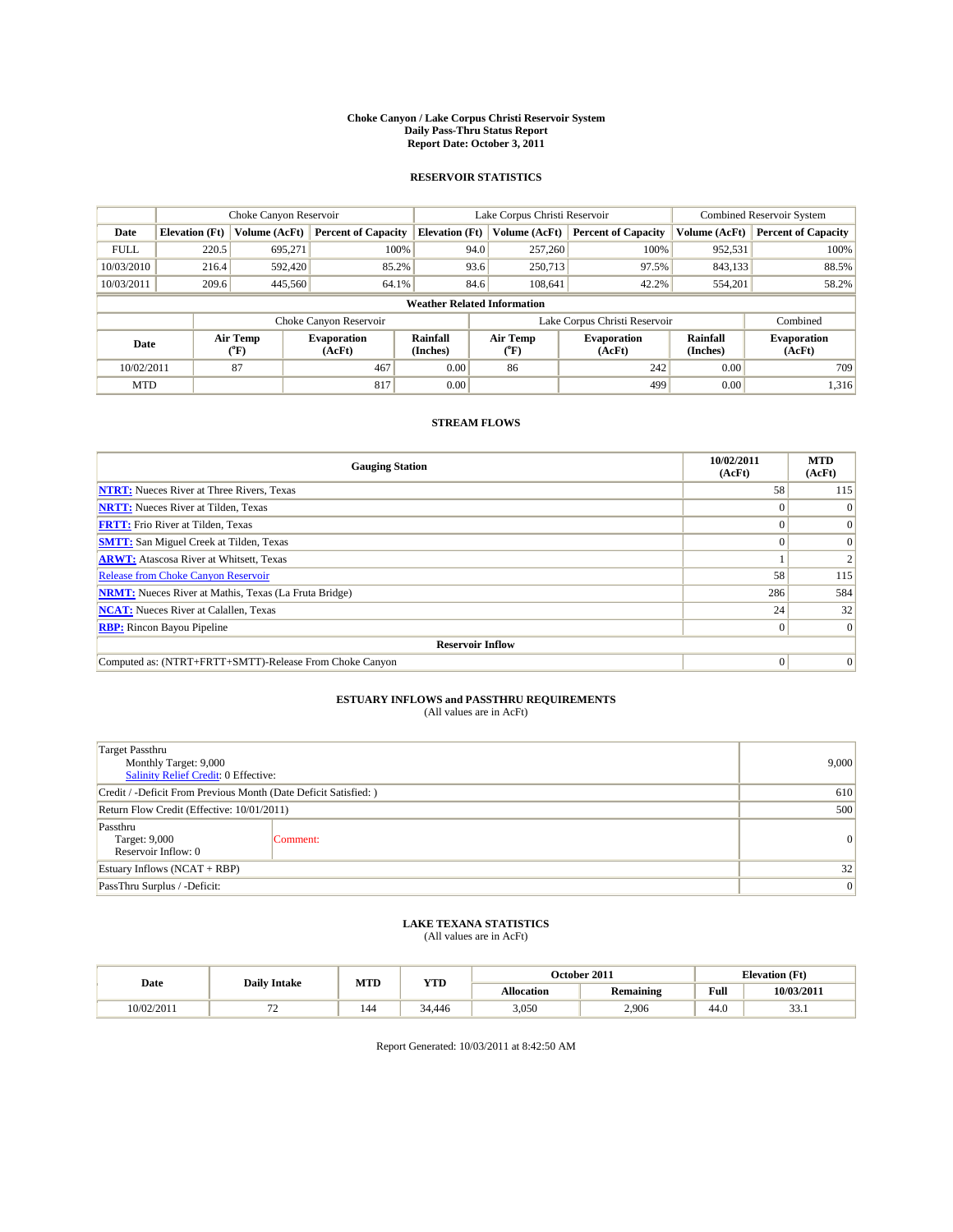#### **Choke Canyon / Lake Corpus Christi Reservoir System Daily Pass-Thru Status Report Report Date: October 4, 2011**

### **RESERVOIR STATISTICS**

|             | Choke Canyon Reservoir             |                  |                              |                       | Lake Corpus Christi Reservoir |                               |                      | <b>Combined Reservoir System</b> |  |
|-------------|------------------------------------|------------------|------------------------------|-----------------------|-------------------------------|-------------------------------|----------------------|----------------------------------|--|
| Date        | <b>Elevation</b> (Ft)              | Volume (AcFt)    | <b>Percent of Capacity</b>   | <b>Elevation</b> (Ft) | Volume (AcFt)                 | <b>Percent of Capacity</b>    | Volume (AcFt)        | <b>Percent of Capacity</b>       |  |
| <b>FULL</b> | 220.5                              | 695,271          | 100%                         | 94.0                  | 257,260                       | 100%                          | 952,531              | 100%                             |  |
| 10/04/2010  | 216.3                              | 591.711          | 85.1%                        | 93.6                  | 250,169                       | 97.2%                         | 841,880              | 88.4%                            |  |
| 10/04/2011  | 209.6                              | 445,358          | 64.1%                        | 84.6                  | 107,787                       | 41.9%                         | 553,145              | 58.1%                            |  |
|             | <b>Weather Related Information</b> |                  |                              |                       |                               |                               |                      |                                  |  |
|             |                                    |                  | Choke Canyon Reservoir       |                       |                               | Lake Corpus Christi Reservoir |                      | Combined                         |  |
| Date        |                                    | Air Temp<br>(°F) | <b>Evaporation</b><br>(AcFt) | Rainfall<br>(Inches)  | Air Temp<br>("F)              | <b>Evaporation</b><br>(AcFt)  | Rainfall<br>(Inches) | <b>Evaporation</b><br>(AcFt)     |  |
| 10/03/2011  |                                    | 86               | 397                          | 0.00                  | 85                            | 270                           | 0.00                 | 667                              |  |
| <b>MTD</b>  |                                    |                  | 1.214                        | 0.00                  |                               | 769                           | 0.00                 | 1,983                            |  |

## **STREAM FLOWS**

| <b>Gauging Station</b>                                       | 10/03/2011<br>(AcFt) | <b>MTD</b><br>(AcFt) |
|--------------------------------------------------------------|----------------------|----------------------|
| <b>NTRT:</b> Nueces River at Three Rivers, Texas             | 58                   | 173                  |
| <b>NRTT:</b> Nueces River at Tilden, Texas                   | $\theta$             |                      |
| <b>FRTT:</b> Frio River at Tilden, Texas                     |                      | $\Omega$             |
| <b>SMTT:</b> San Miguel Creek at Tilden, Texas               |                      | $\Omega$             |
| <b>ARWT:</b> Atascosa River at Whitsett, Texas               |                      |                      |
| <b>Release from Choke Canyon Reservoir</b>                   | 58                   | 173                  |
| <b>NRMT:</b> Nueces River at Mathis, Texas (La Fruta Bridge) | 266                  | 850                  |
| <b>NCAT:</b> Nueces River at Calallen, Texas                 | 18 <sup>1</sup>      | 50                   |
| <b>RBP:</b> Rincon Bayou Pipeline                            | $\overline{0}$       | $\Omega$             |
| <b>Reservoir Inflow</b>                                      |                      |                      |
| Computed as: (NTRT+FRTT+SMTT)-Release From Choke Canyon      | $\Omega$             | $\Omega$             |

# **ESTUARY INFLOWS and PASSTHRU REQUIREMENTS**<br>(All values are in AcFt)

| <b>Target Passthru</b><br>Monthly Target: 9,000<br>Salinity Relief Credit: 0 Effective: | 9,000    |   |
|-----------------------------------------------------------------------------------------|----------|---|
| Credit / -Deficit From Previous Month (Date Deficit Satisfied: )                        | 610      |   |
| Return Flow Credit (Effective: 10/01/2011)                                              | 500      |   |
| Passthru<br>Target: 9,000<br>Reservoir Inflow: 0                                        | Comment: | 0 |
| Estuary Inflows $(NCAT + RBP)$                                                          | 50       |   |
| PassThru Surplus / -Deficit:                                                            | 0        |   |

## **LAKE TEXANA STATISTICS** (All values are in AcFt)

| Date       | <b>Daily Intake</b> | MTD | <b>YTD</b> |                   | October 2011 | <b>Elevation</b> (Ft)                 |            |
|------------|---------------------|-----|------------|-------------------|--------------|---------------------------------------|------------|
|            |                     |     |            | <b>Allocation</b> | Remaining    | Full                                  | 10/04/2011 |
| 10/03/2011 | --<br>. .           | 216 | 34.518     | 3.050             | 2,834        | $\overline{A}$ $\overline{C}$<br>44.0 | 33.0       |

Report Generated: 10/04/2011 at 8:37:40 AM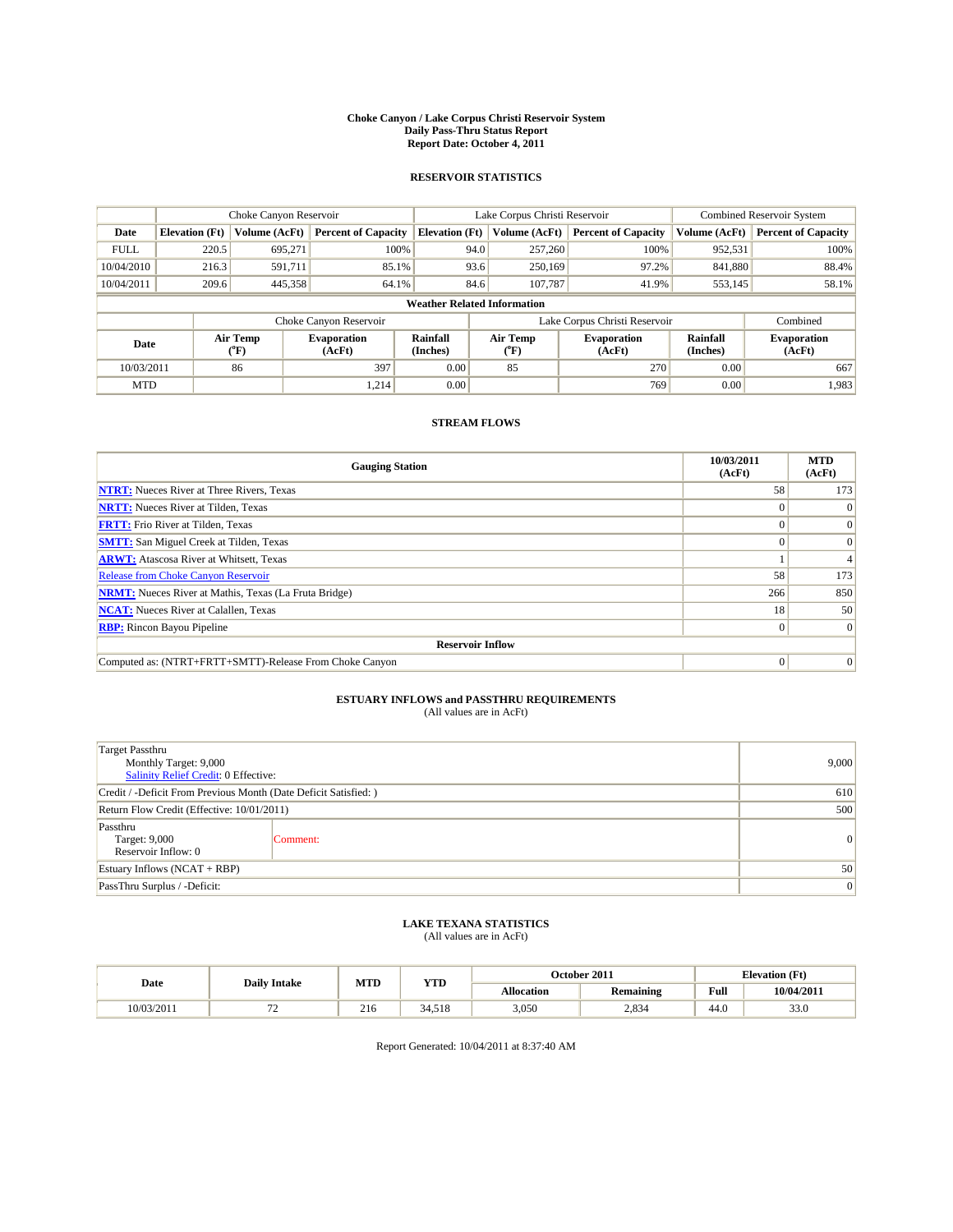#### **Choke Canyon / Lake Corpus Christi Reservoir System Daily Pass-Thru Status Report Report Date: October 5, 2011**

### **RESERVOIR STATISTICS**

|             | Choke Canyon Reservoir             |                  |                              |                             | Lake Corpus Christi Reservoir |                               |                      | <b>Combined Reservoir System</b> |  |  |
|-------------|------------------------------------|------------------|------------------------------|-----------------------------|-------------------------------|-------------------------------|----------------------|----------------------------------|--|--|
| Date        | <b>Elevation</b> (Ft)              | Volume (AcFt)    | <b>Percent of Capacity</b>   | <b>Elevation</b> (Ft)       | Volume (AcFt)                 | <b>Percent of Capacity</b>    | Volume (AcFt)        | <b>Percent of Capacity</b>       |  |  |
| <b>FULL</b> | 220.5                              | 695,271          | 100%                         | 94.0                        | 257,260                       | 100%                          | 952,531              | 100%                             |  |  |
| 10/05/2010  | 216.4                              | 592,657          | 85.2%                        | 93.7                        | 251,801                       | 97.9%                         | 844,458              | 88.7%                            |  |  |
| 10/05/2011  | 209.6                              | 444,757          | 64.0%                        | 84.5                        | 107,300                       | 41.7%                         | 552,057              | 58.0%                            |  |  |
|             | <b>Weather Related Information</b> |                  |                              |                             |                               |                               |                      |                                  |  |  |
|             |                                    |                  | Choke Canyon Reservoir       |                             |                               | Lake Corpus Christi Reservoir |                      | Combined                         |  |  |
| Date        |                                    | Air Temp<br>(°F) | <b>Evaporation</b><br>(AcFt) | <b>Rainfall</b><br>(Inches) | Air Temp<br>(°F)              | <b>Evaporation</b><br>(AcFt)  | Rainfall<br>(Inches) | <b>Evaporation</b><br>(AcFt)     |  |  |
| 10/04/2011  |                                    | 87               | 350                          | 0.00                        | 88                            | 219                           | 0.00                 | 569                              |  |  |
| <b>MTD</b>  |                                    |                  | 1,564                        | 0.00                        |                               | 988                           | 0.00                 | 2,552                            |  |  |

## **STREAM FLOWS**

| <b>Gauging Station</b>                                       | 10/04/2011<br>(AcFt) | <b>MTD</b><br>(AcFt) |
|--------------------------------------------------------------|----------------------|----------------------|
| <b>NTRT:</b> Nueces River at Three Rivers, Texas             | 58                   | 230                  |
| <b>NRTT:</b> Nueces River at Tilden, Texas                   |                      | $\Omega$             |
| <b>FRTT:</b> Frio River at Tilden, Texas                     |                      | $\Omega$             |
| <b>SMTT:</b> San Miguel Creek at Tilden, Texas               |                      | $\Omega$             |
| <b>ARWT:</b> Atascosa River at Whitsett, Texas               |                      |                      |
| <b>Release from Choke Canyon Reservoir</b>                   | 58                   | 230                  |
| <b>NRMT:</b> Nueces River at Mathis, Texas (La Fruta Bridge) | 268                  | 1,118                |
| <b>NCAT:</b> Nueces River at Calallen, Texas                 |                      | 52                   |
| <b>RBP:</b> Rincon Bayou Pipeline                            | $\overline{0}$       | $\Omega$             |
| <b>Reservoir Inflow</b>                                      |                      |                      |
| Computed as: (NTRT+FRTT+SMTT)-Release From Choke Canyon      | $\Omega$             | $\Omega$             |

# **ESTUARY INFLOWS and PASSTHRU REQUIREMENTS**<br>(All values are in AcFt)

| <b>Target Passthru</b><br>Monthly Target: 9,000<br>Salinity Relief Credit: 0 Effective: | 9,000    |           |
|-----------------------------------------------------------------------------------------|----------|-----------|
| Credit / -Deficit From Previous Month (Date Deficit Satisfied: )                        | 610      |           |
| Return Flow Credit (Effective: 10/01/2011)                                              | 500      |           |
| Passthru<br>Target: 9,000<br>Reservoir Inflow: 0                                        | Comment: | $\vert$ 0 |
| Estuary Inflows $(NCAT + RBP)$                                                          | 52       |           |
| PassThru Surplus / -Deficit:                                                            | 0        |           |

## **LAKE TEXANA STATISTICS** (All values are in AcFt)

|            | <b>Daily Intake</b> | MTD | <b>YTD</b> |                   | October 2011     |      | <b>Elevation</b> (Ft) |
|------------|---------------------|-----|------------|-------------------|------------------|------|-----------------------|
| Date       |                     |     |            | <b>Allocation</b> | <b>Remaining</b> | Full | 10/05/2011            |
| 10/04/2011 |                     | 288 | 34.589     | 3,050             | 2.762            | 44.0 | 33.0                  |

Report Generated: 10/05/2011 at 8:52:27 AM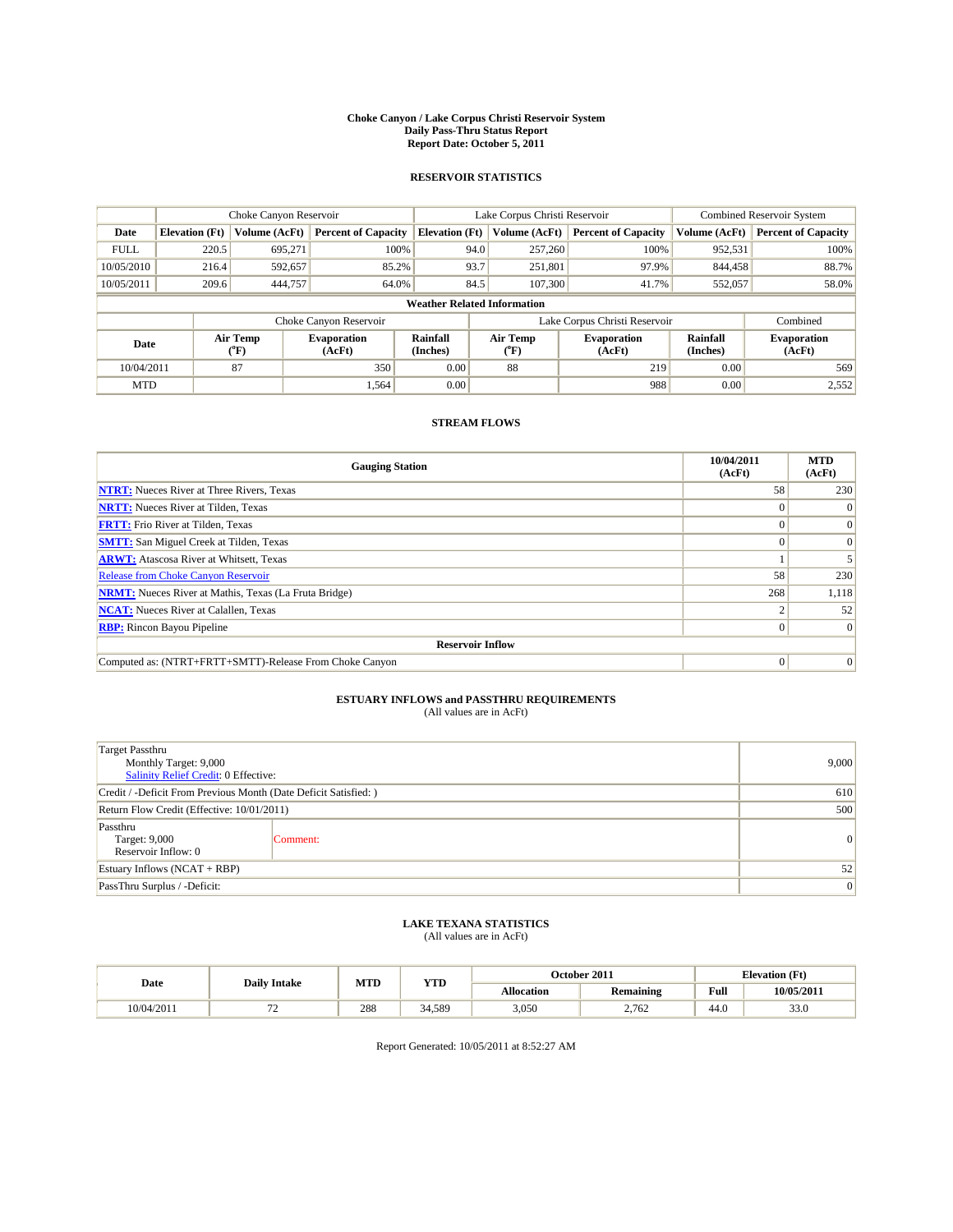#### **Choke Canyon / Lake Corpus Christi Reservoir System Daily Pass-Thru Status Report Report Date: October 6, 2011**

### **RESERVOIR STATISTICS**

|             | Choke Canyon Reservoir             |                  |                              |                       | Lake Corpus Christi Reservoir | <b>Combined Reservoir System</b> |                      |                              |  |
|-------------|------------------------------------|------------------|------------------------------|-----------------------|-------------------------------|----------------------------------|----------------------|------------------------------|--|
| Date        | <b>Elevation</b> (Ft)              | Volume (AcFt)    | <b>Percent of Capacity</b>   | <b>Elevation</b> (Ft) | Volume (AcFt)                 | <b>Percent of Capacity</b>       | Volume (AcFt)        | <b>Percent of Capacity</b>   |  |
| <b>FULL</b> | 220.5                              | 695,271          | 100%                         | 94.0                  | 257,260                       | 100%                             | 952,531              | 100%                         |  |
| 10/06/2010  | 216.3                              | 591.474          | 85.1%                        | 93.7                  | 251,256                       | 97.7%                            | 842,730              | 88.5%                        |  |
| 10/06/2011  | 209.6                              | 444,158          | 63.9%                        | 84.4                  | 106,331                       | 41.3%                            | 550,489              | 57.8%                        |  |
|             | <b>Weather Related Information</b> |                  |                              |                       |                               |                                  |                      |                              |  |
|             |                                    |                  | Choke Canyon Reservoir       |                       |                               | Lake Corpus Christi Reservoir    |                      | Combined                     |  |
| Date        |                                    | Air Temp<br>(°F) | <b>Evaporation</b><br>(AcFt) | Rainfall<br>(Inches)  | Air Temp<br>("F)              | <b>Evaporation</b><br>(AcFt)     | Rainfall<br>(Inches) | <b>Evaporation</b><br>(AcFt) |  |
| 10/05/2011  |                                    | 89               | 361                          | 0.00                  | 88                            | 225                              | 0.00                 | 586                          |  |
| <b>MTD</b>  |                                    |                  | 1,925                        | 0.00                  |                               | 1,213                            | 0.00                 | 3,138                        |  |

## **STREAM FLOWS**

| <b>Gauging Station</b>                                       | 10/05/2011<br>(AcFt) | <b>MTD</b><br>(AcFt) |
|--------------------------------------------------------------|----------------------|----------------------|
| <b>NTRT:</b> Nueces River at Three Rivers, Texas             | 58                   | 288                  |
| <b>NRTT:</b> Nueces River at Tilden, Texas                   | $\theta$             |                      |
| <b>FRTT:</b> Frio River at Tilden, Texas                     |                      | $\Omega$             |
| <b>SMTT:</b> San Miguel Creek at Tilden, Texas               |                      | $\Omega$             |
| <b>ARWT:</b> Atascosa River at Whitsett, Texas               |                      | 6                    |
| <b>Release from Choke Canyon Reservoir</b>                   | 58                   | 288                  |
| <b>NRMT:</b> Nueces River at Mathis, Texas (La Fruta Bridge) | 262                  | 1,380                |
| <b>NCAT:</b> Nueces River at Calallen, Texas                 |                      | 54                   |
| <b>RBP:</b> Rincon Bayou Pipeline                            | $\Omega$             | $\Omega$             |
| <b>Reservoir Inflow</b>                                      |                      |                      |
| Computed as: (NTRT+FRTT+SMTT)-Release From Choke Canyon      | $\Omega$             | $\Omega$             |

# **ESTUARY INFLOWS and PASSTHRU REQUIREMENTS**<br>(All values are in AcFt)

| <b>Target Passthru</b><br>Monthly Target: 9,000<br>Salinity Relief Credit: 0 Effective: | 9,000    |   |
|-----------------------------------------------------------------------------------------|----------|---|
| Credit / -Deficit From Previous Month (Date Deficit Satisfied: )                        | 610      |   |
| Return Flow Credit (Effective: 10/01/2011)                                              | 500      |   |
| Passthru<br>Target: 9,000<br>Reservoir Inflow: 0                                        | Comment: | 0 |
| Estuary Inflows $(NCAT + RBP)$                                                          | 54       |   |
| PassThru Surplus / -Deficit:                                                            | 0        |   |

## **LAKE TEXANA STATISTICS** (All values are in AcFt)

|            | <b>Daily Intake</b> | MTD | YTD    |                   | October 2011     |                                             | <b>Elevation</b> (Ft) |
|------------|---------------------|-----|--------|-------------------|------------------|---------------------------------------------|-----------------------|
| Date       |                     |     |        | <b>Allocation</b> | <b>Remaining</b> | Full<br>the contract of the contract of the | 10/06/2011            |
| 10/05/2011 | . .                 | 360 | 34.661 | 3.050             | 2,690            | 44.0                                        | 33.0                  |

Report Generated: 10/06/2011 at 9:20:47 AM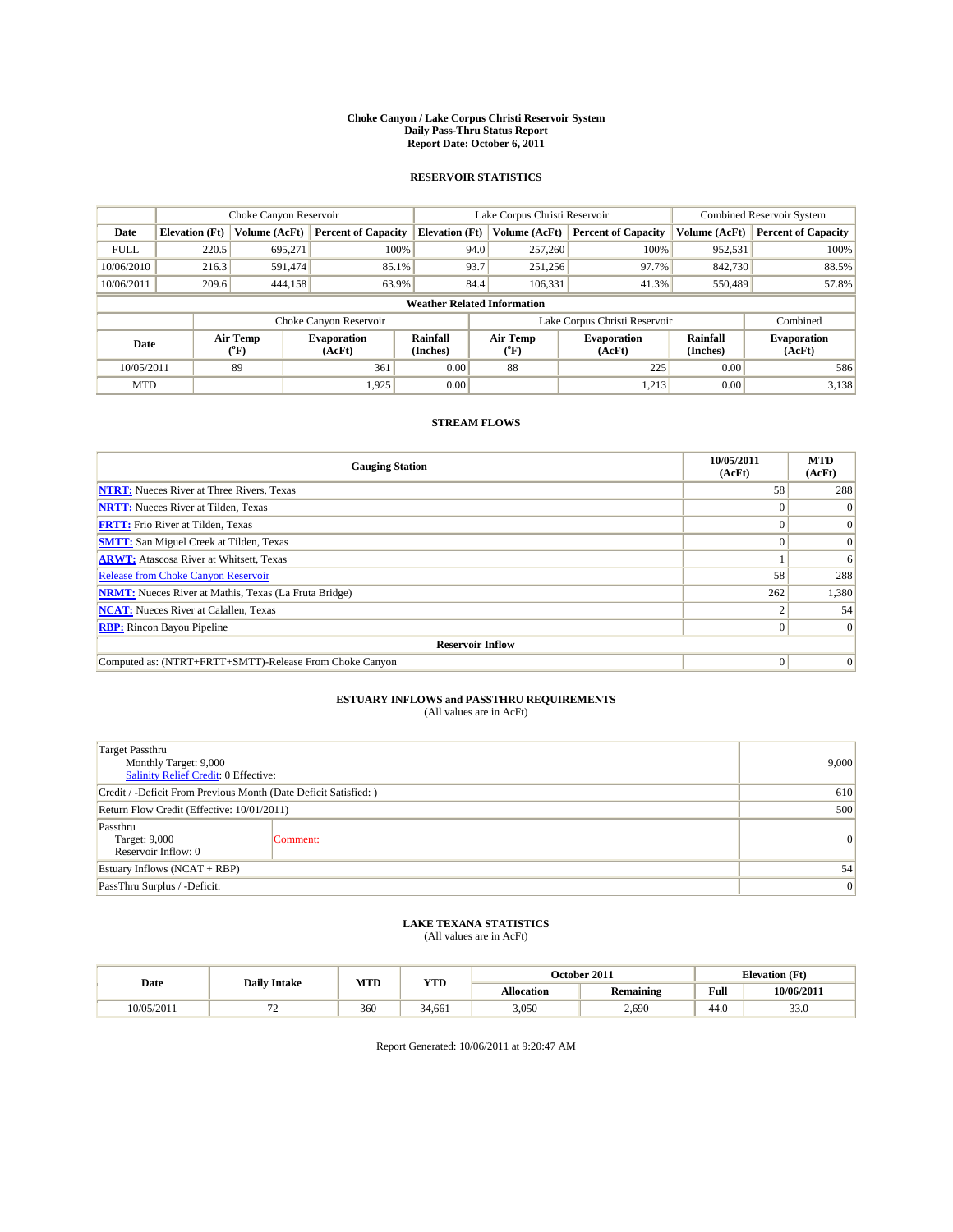#### **Choke Canyon / Lake Corpus Christi Reservoir System Daily Pass-Thru Status Report Report Date: October 7, 2011**

### **RESERVOIR STATISTICS**

|             | Choke Canyon Reservoir             |                  |                              |                             | Lake Corpus Christi Reservoir |                               |                      | <b>Combined Reservoir System</b> |  |  |
|-------------|------------------------------------|------------------|------------------------------|-----------------------------|-------------------------------|-------------------------------|----------------------|----------------------------------|--|--|
| Date        | <b>Elevation</b> (Ft)              | Volume (AcFt)    | <b>Percent of Capacity</b>   | <b>Elevation</b> (Ft)       | Volume (AcFt)                 | <b>Percent of Capacity</b>    | Volume (AcFt)        | <b>Percent of Capacity</b>       |  |  |
| <b>FULL</b> | 220.5                              | 695,271          | 100%                         | 94.0                        | 257,260                       | 100%                          | 952,531              | 100%                             |  |  |
| 10/07/2010  | 216.2                              | 589,091          | 84.7%                        | 93.7                        | 250,894                       | 97.5%                         | 839,985              | 88.2%                            |  |  |
| 10/07/2011  | 209.5                              | 443,558          | 63.8%                        | 84.4                        | 105,728                       | 41.1%                         | 549,286              | 57.7%                            |  |  |
|             | <b>Weather Related Information</b> |                  |                              |                             |                               |                               |                      |                                  |  |  |
|             |                                    |                  | Choke Canyon Reservoir       |                             |                               | Lake Corpus Christi Reservoir |                      | Combined                         |  |  |
| Date        |                                    | Air Temp<br>(°F) | <b>Evaporation</b><br>(AcFt) | <b>Rainfall</b><br>(Inches) | Air Temp<br>(°F)              | <b>Evaporation</b><br>(AcFt)  | Rainfall<br>(Inches) | <b>Evaporation</b><br>(AcFt)     |  |  |
| 10/06/2011  |                                    | 92               | 349                          | 0.00                        | 91                            | 245                           | 0.00                 | 594                              |  |  |
| <b>MTD</b>  |                                    |                  | 2.274                        | 0.00                        |                               | 1,458                         | 0.00                 | 3,732                            |  |  |

## **STREAM FLOWS**

| <b>Gauging Station</b>                                       | 10/06/2011<br>(AcFt) | <b>MTD</b><br>(AcFt) |
|--------------------------------------------------------------|----------------------|----------------------|
| <b>NTRT:</b> Nueces River at Three Rivers, Texas             | 58                   | 345                  |
| <b>NRTT:</b> Nueces River at Tilden, Texas                   |                      |                      |
| <b>FRTT:</b> Frio River at Tilden, Texas                     |                      |                      |
| <b>SMTT:</b> San Miguel Creek at Tilden, Texas               |                      | $\Omega$             |
| <b>ARWT:</b> Atascosa River at Whitsett, Texas               |                      |                      |
| <b>Release from Choke Canyon Reservoir</b>                   | 58                   | 345                  |
| <b>NRMT:</b> Nueces River at Mathis, Texas (La Fruta Bridge) | 262                  | 1,642                |
| <b>NCAT:</b> Nueces River at Calallen, Texas                 |                      | 56                   |
| <b>RBP:</b> Rincon Bayou Pipeline                            | $\overline{0}$       | $\Omega$             |
| <b>Reservoir Inflow</b>                                      |                      |                      |
| Computed as: (NTRT+FRTT+SMTT)-Release From Choke Canyon      | $\Omega$             | $\Omega$             |

# **ESTUARY INFLOWS and PASSTHRU REQUIREMENTS**<br>(All values are in AcFt)

| <b>Target Passthru</b><br>Monthly Target: 9,000<br>Salinity Relief Credit: 0 Effective: | 9,000    |   |
|-----------------------------------------------------------------------------------------|----------|---|
| Credit / -Deficit From Previous Month (Date Deficit Satisfied: )                        | 610      |   |
| Return Flow Credit (Effective: 10/01/2011)                                              | 500      |   |
| Passthru<br>Target: 9,000<br>Reservoir Inflow: 0                                        | Comment: | 0 |
| Estuary Inflows $(NCAT + RBP)$                                                          | 56       |   |
| PassThru Surplus / -Deficit:                                                            | 0        |   |

## **LAKE TEXANA STATISTICS** (All values are in AcFt)

| Date       | <b>Daily Intake</b>      | MTD | YTD    |            | October 2011 | <b>Elevation</b> (Ft) |               |
|------------|--------------------------|-----|--------|------------|--------------|-----------------------|---------------|
|            |                          |     |        | Allocation | Remaining    | Full                  | 10/07/2011    |
| 10/06/2011 | $\overline{\phantom{a}}$ | 429 | 34,731 | 3,050      | 2.621        | 44.0                  | 329<br>ز. ے د |

Report Generated: 10/07/2011 at 8:16:18 AM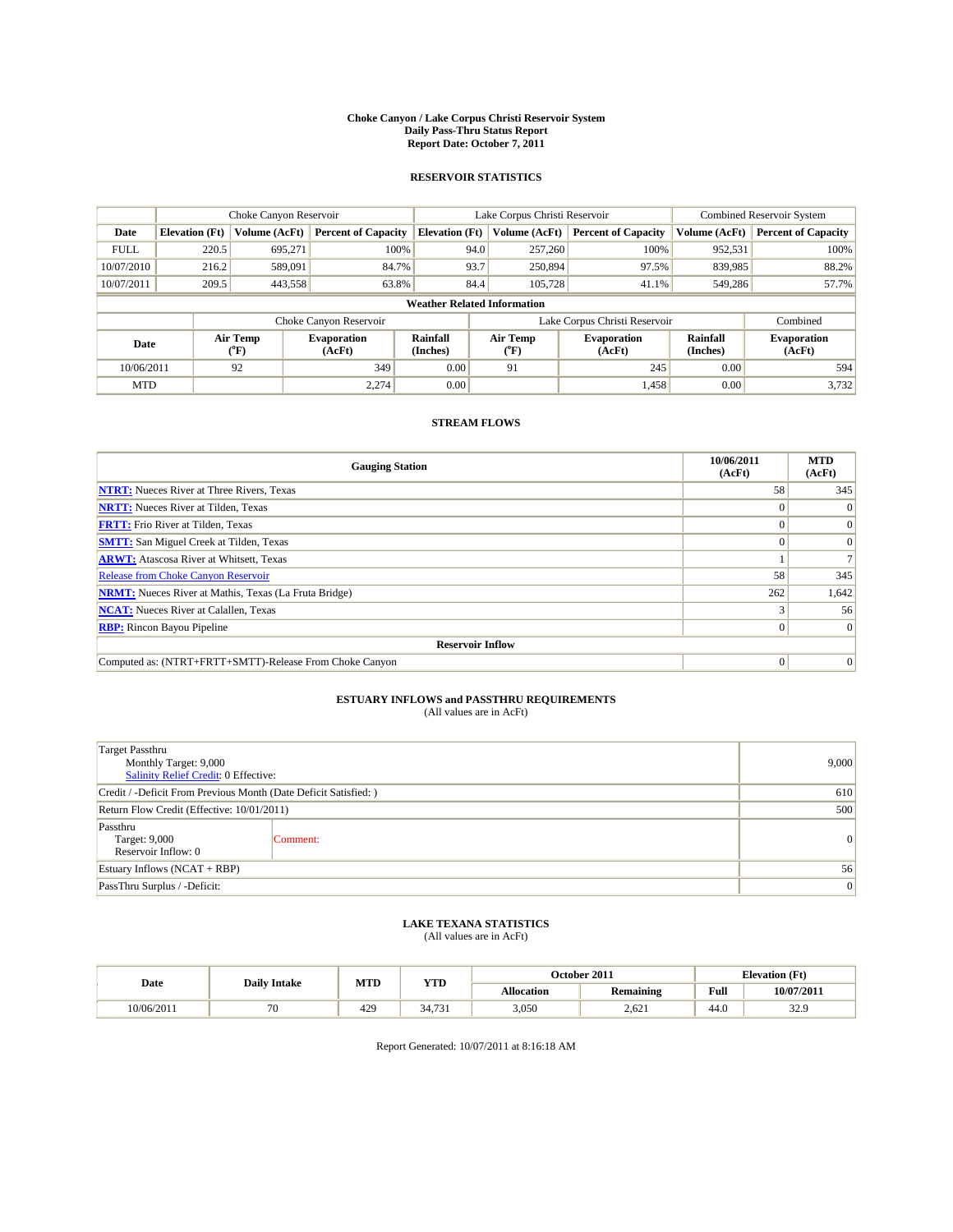#### **Choke Canyon / Lake Corpus Christi Reservoir System Daily Pass-Thru Status Report Report Date: October 8, 2011**

### **RESERVOIR STATISTICS**

|             | Choke Canyon Reservoir             |                                           |                              |                             | Lake Corpus Christi Reservoir |                               |                      | <b>Combined Reservoir System</b> |  |  |
|-------------|------------------------------------|-------------------------------------------|------------------------------|-----------------------------|-------------------------------|-------------------------------|----------------------|----------------------------------|--|--|
| Date        | <b>Elevation</b> (Ft)              | Volume (AcFt)                             | <b>Percent of Capacity</b>   | <b>Elevation</b> (Ft)       | Volume (AcFt)                 | <b>Percent of Capacity</b>    | Volume (AcFt)        | <b>Percent of Capacity</b>       |  |  |
| <b>FULL</b> | 220.5                              | 695,271                                   | 100%                         | 94.0                        | 257,260                       | 100%                          | 952,531              | 100%                             |  |  |
| 10/08/2010  | 216.2                              | 588,852                                   | 84.7%                        | 93.6                        | 250,350                       | 97.3%                         | 839,202              | 88.1%                            |  |  |
| 10/08/2011  | 209.5                              | 442,760                                   | 63.7%                        | 84.4                        | 106,331                       | 41.3%                         | 549,091              | 57.6%                            |  |  |
|             | <b>Weather Related Information</b> |                                           |                              |                             |                               |                               |                      |                                  |  |  |
|             |                                    |                                           | Choke Canyon Reservoir       |                             |                               | Lake Corpus Christi Reservoir |                      | Combined                         |  |  |
| Date        |                                    | Air Temp<br>$({}^{\mathrm{o}}\mathrm{F})$ | <b>Evaporation</b><br>(AcFt) | <b>Rainfall</b><br>(Inches) | Air Temp<br>(°F)              | <b>Evaporation</b><br>(AcFt)  | Rainfall<br>(Inches) | <b>Evaporation</b><br>(AcFt)     |  |  |
| 10/07/2011  |                                    | 92                                        | 442                          | 0.00                        | 92                            | 260                           | 0.04                 | 702                              |  |  |
| <b>MTD</b>  |                                    |                                           | 2.716                        | 0.00                        |                               | 1.718                         | 0.04                 | 4,434                            |  |  |

## **STREAM FLOWS**

| <b>Gauging Station</b>                                       | 10/07/2011<br>(AcFt) | <b>MTD</b><br>(AcFt) |
|--------------------------------------------------------------|----------------------|----------------------|
| <b>NTRT:</b> Nueces River at Three Rivers, Texas             | 58                   | 403                  |
| <b>NRTT:</b> Nueces River at Tilden, Texas                   |                      | $\Omega$             |
| <b>FRTT:</b> Frio River at Tilden, Texas                     |                      | $\Omega$             |
| <b>SMTT:</b> San Miguel Creek at Tilden, Texas               |                      | $\Omega$             |
| <b>ARWT:</b> Atascosa River at Whitsett, Texas               |                      |                      |
| <b>Release from Choke Canyon Reservoir</b>                   | 58                   | 403                  |
| <b>NRMT:</b> Nueces River at Mathis, Texas (La Fruta Bridge) | 252                  | 1,894                |
| <b>NCAT:</b> Nueces River at Calallen, Texas                 | 22                   | 78                   |
| <b>RBP:</b> Rincon Bayou Pipeline                            | $\vert 0 \vert$      | $\Omega$             |
| <b>Reservoir Inflow</b>                                      |                      |                      |
| Computed as: (NTRT+FRTT+SMTT)-Release From Choke Canyon      | $\Omega$             | $\Omega$             |

# **ESTUARY INFLOWS and PASSTHRU REQUIREMENTS**<br>(All values are in AcFt)

| <b>Target Passthru</b><br>Monthly Target: 9,000<br>Salinity Relief Credit: 0 Effective: | 9,000    |           |
|-----------------------------------------------------------------------------------------|----------|-----------|
| Credit / -Deficit From Previous Month (Date Deficit Satisfied: )                        | 610      |           |
| Return Flow Credit (Effective: 10/01/2011)                                              | 500      |           |
| Passthru<br>Target: 9,000<br>Reservoir Inflow: 0                                        | Comment: | $\vert$ 0 |
| Estuary Inflows $(NCAT + RBP)$                                                          | 78       |           |
| PassThru Surplus / -Deficit:                                                            | 0        |           |

## **LAKE TEXANA STATISTICS** (All values are in AcFt)

| Date       | <b>Daily Intake</b> | MTD | YTD    |            | October 2011     | <b>Elevation</b> (Ft) |               |
|------------|---------------------|-----|--------|------------|------------------|-----------------------|---------------|
|            |                     |     |        | Allocation | <b>Remaining</b> | Full                  | 10/08/2011    |
| 10/07/2011 | --<br>. .           | 502 | 34.803 | 3,050      | 2,548            | 44.0                  | 22Q<br>ز. ے د |

Report Generated: 10/08/2011 at 8:06:37 AM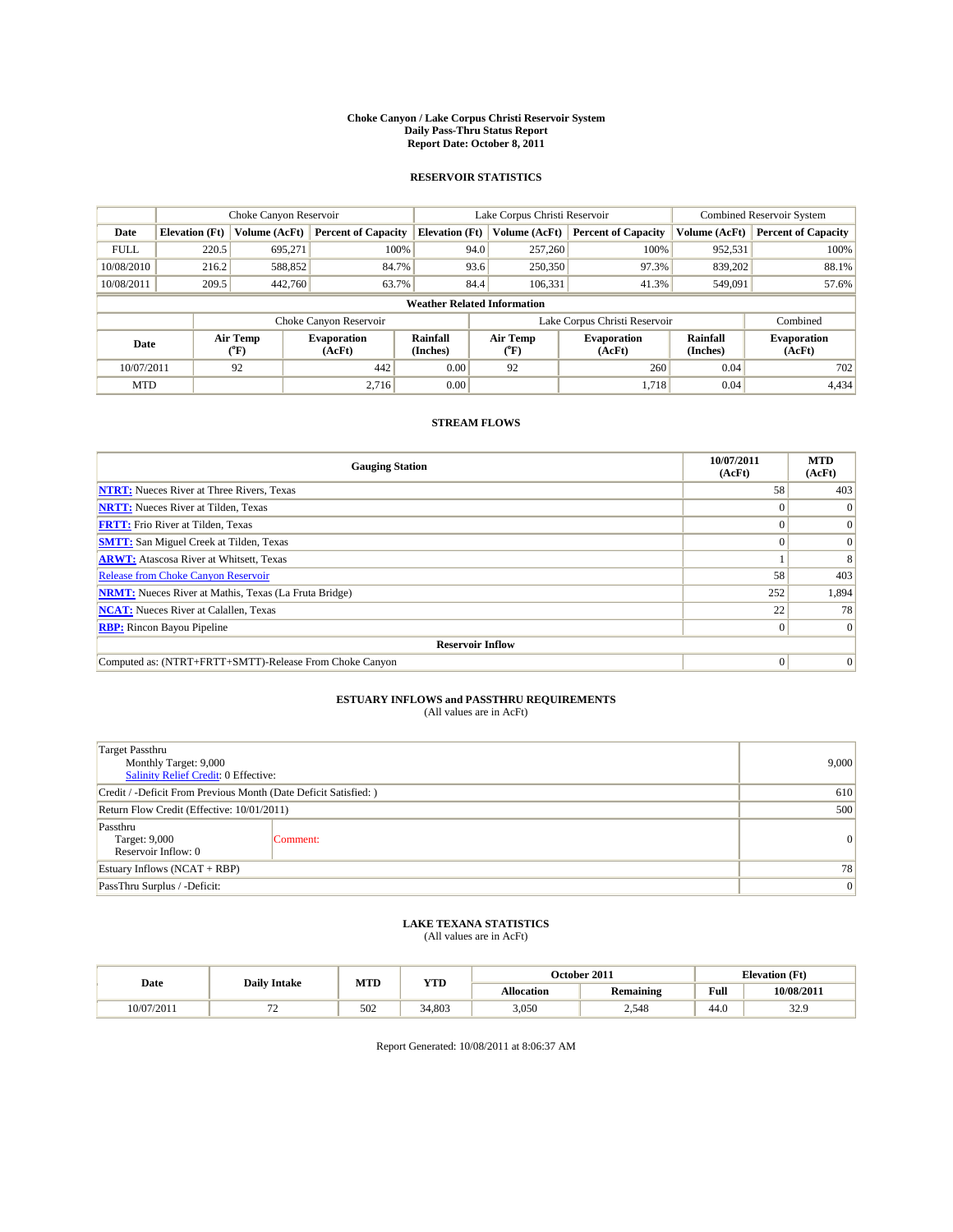#### **Choke Canyon / Lake Corpus Christi Reservoir System Daily Pass-Thru Status Report Report Date: October 9, 2011**

### **RESERVOIR STATISTICS**

|             | Choke Canyon Reservoir             |                  |                              |                             | Lake Corpus Christi Reservoir |                               |                      | <b>Combined Reservoir System</b> |  |  |
|-------------|------------------------------------|------------------|------------------------------|-----------------------------|-------------------------------|-------------------------------|----------------------|----------------------------------|--|--|
| Date        | <b>Elevation</b> (Ft)              | Volume (AcFt)    | <b>Percent of Capacity</b>   | <b>Elevation</b> (Ft)       | Volume (AcFt)                 | <b>Percent of Capacity</b>    | Volume (AcFt)        | <b>Percent of Capacity</b>       |  |  |
| <b>FULL</b> | 220.5                              | 695,271          | 100%                         | 94.0                        | 257,260                       | 100%                          | 952,531              | 100%                             |  |  |
| 10/09/2010  | 216.3                              | 590,046          | 84.9%                        | 93.6                        | 249,988                       | 97.2%                         | 840,034              | 88.2%                            |  |  |
| 10/09/2011  | 209.6                              | 444,956          | 64.0%                        | 84.5                        | 107,422                       | 41.8%                         | 552,378              | 58.0%                            |  |  |
|             | <b>Weather Related Information</b> |                  |                              |                             |                               |                               |                      |                                  |  |  |
|             |                                    |                  | Choke Canyon Reservoir       |                             |                               | Lake Corpus Christi Reservoir |                      | Combined                         |  |  |
| Date        |                                    | Air Temp<br>(°F) | <b>Evaporation</b><br>(AcFt) | <b>Rainfall</b><br>(Inches) | Air Temp<br>(°F)              | <b>Evaporation</b><br>(AcFt)  | Rainfall<br>(Inches) | <b>Evaporation</b><br>(AcFt)     |  |  |
| 10/08/2011  |                                    | 85               | 501                          | 0.92                        | 88                            | 212                           | 0.31                 | 713                              |  |  |
| <b>MTD</b>  |                                    |                  | 3.217                        | 0.92                        |                               | 1,930                         | 0.35                 | 5,147                            |  |  |

## **STREAM FLOWS**

| <b>Gauging Station</b>                                       | 10/08/2011<br>(AcFt) | <b>MTD</b><br>(AcFt) |
|--------------------------------------------------------------|----------------------|----------------------|
| <b>NTRT:</b> Nueces River at Three Rivers, Texas             | 56                   | 459                  |
| <b>NRTT:</b> Nueces River at Tilden, Texas                   | $\Omega$             | $\Omega$             |
| <b>FRTT:</b> Frio River at Tilden, Texas                     | $\Omega$             | $\vert 0 \vert$      |
| <b>SMTT:</b> San Miguel Creek at Tilden, Texas               | $\Omega$             | $\Omega$             |
| <b>ARWT:</b> Atascosa River at Whitsett, Texas               |                      | 9                    |
| <b>Release from Choke Canyon Reservoir</b>                   | 58                   | 461                  |
| <b>NRMT:</b> Nueces River at Mathis, Texas (La Fruta Bridge) | 232                  | 2,126                |
| <b>NCAT:</b> Nueces River at Calallen, Texas                 | 12                   | 90                   |
| <b>RBP:</b> Rincon Bayou Pipeline                            | $\overline{0}$       | $\Omega$             |
| <b>Reservoir Inflow</b>                                      |                      |                      |
| Computed as: NRTT+FRTT+SMTT+ARWT                             |                      |                      |

# **ESTUARY INFLOWS and PASSTHRU REQUIREMENTS**<br>(All values are in AcFt)

| <b>Target Passthru</b><br>Monthly Target: 9,000<br>Salinity Relief Credit: 0 Effective: | 9,000    |  |
|-----------------------------------------------------------------------------------------|----------|--|
| Credit / -Deficit From Previous Month (Date Deficit Satisfied: )                        | 610      |  |
| Return Flow Credit (Effective: 10/01/2011)                                              | 500      |  |
| Passthru<br>Target: 9,000<br>Reservoir Inflow: 1                                        | Comment: |  |
| Estuary Inflows $(NCAT + RBP)$                                                          | 90       |  |
| PassThru Surplus / -Deficit:                                                            | 0        |  |

## **LAKE TEXANA STATISTICS** (All values are in AcFt)

|            | <b>Daily Intake</b> | MTD       | <b>YTD</b>    |                   | October 2011     |      | <b>Elevation</b> (Ft) |
|------------|---------------------|-----------|---------------|-------------------|------------------|------|-----------------------|
| Date       |                     |           |               | <b>Allocation</b> | <b>Remaining</b> | Full | 10/09/2011            |
| 10/08/2011 |                     | --<br>5/4 | 075<br>34,875 | 3,050             | 2.476            | 44.0 | $\sim$<br>ن کاب       |

Report Generated: 10/09/2011 at 7:53:41 AM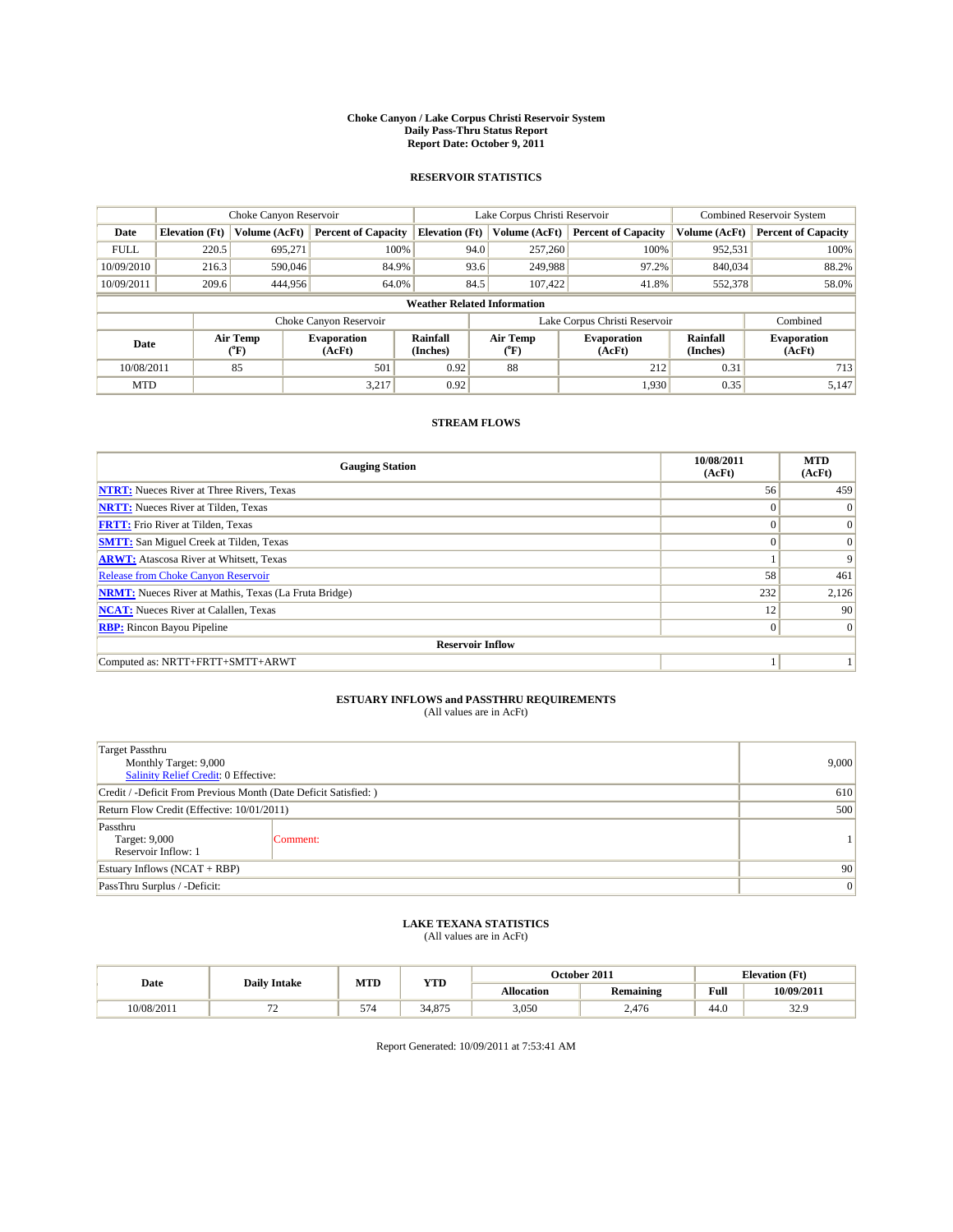#### **Choke Canyon / Lake Corpus Christi Reservoir System Daily Pass-Thru Status Report Report Date: October 10, 2011**

### **RESERVOIR STATISTICS**

|             | Choke Canyon Reservoir             |                      |                              |                             | Lake Corpus Christi Reservoir |                               |                      | <b>Combined Reservoir System</b> |  |
|-------------|------------------------------------|----------------------|------------------------------|-----------------------------|-------------------------------|-------------------------------|----------------------|----------------------------------|--|
| Date        | <b>Elevation</b> (Ft)              | <b>Volume (AcFt)</b> | <b>Percent of Capacity</b>   | <b>Elevation</b> (Ft)       | Volume (AcFt)                 | <b>Percent of Capacity</b>    | Volume (AcFt)        | <b>Percent of Capacity</b>       |  |
| <b>FULL</b> | 220.5                              | 695,271              | 100%                         | 94.0                        | 257,260                       | 100%                          | 952,531              | 100%                             |  |
| 10/10/2010  | 216.2                              | 589,091              | 84.7%                        | 93.6                        | 249,626                       | 97.0%                         | 838,717              | 88.1%                            |  |
| 10/10/2011  | 209.6                              | 445,964              | 64.1%                        | 84.5                        | 107,057                       | 41.6%                         | 553,021              | 58.1%                            |  |
|             | <b>Weather Related Information</b> |                      |                              |                             |                               |                               |                      |                                  |  |
|             |                                    |                      | Choke Canyon Reservoir       |                             |                               | Lake Corpus Christi Reservoir |                      | Combined                         |  |
| Date        |                                    | Air Temp<br>(°F)     | <b>Evaporation</b><br>(AcFt) | <b>Rainfall</b><br>(Inches) | Air Temp<br>(°F)              | <b>Evaporation</b><br>(AcFt)  | Rainfall<br>(Inches) | <b>Evaporation</b><br>(AcFt)     |  |
| 10/09/2011  |                                    | 68                   | 93                           | 0.74                        | 72                            | 155                           | 1.08                 | 248                              |  |
| <b>MTD</b>  |                                    |                      | 3.310                        | 1.66                        |                               | 2,085                         | 1.43                 | 5,395                            |  |

## **STREAM FLOWS**

| <b>Gauging Station</b>                                       | 10/09/2011<br>(AcFt) | <b>MTD</b><br>(AcFt) |
|--------------------------------------------------------------|----------------------|----------------------|
| <b>NTRT:</b> Nueces River at Three Rivers, Texas             | 69                   | 528                  |
| <b>NRTT:</b> Nueces River at Tilden, Texas                   | $\Omega$             | $\Omega$             |
| <b>FRTT:</b> Frio River at Tilden, Texas                     |                      |                      |
| <b>SMTT:</b> San Miguel Creek at Tilden, Texas               | 177                  | 177                  |
| <b>ARWT:</b> Atascosa River at Whitsett, Texas               | 8                    | 18                   |
| Release from Choke Canyon Reservoir                          | 58                   | 518                  |
| <b>NRMT:</b> Nueces River at Mathis, Texas (La Fruta Bridge) | 244                  | 2,370                |
| <b>NCAT:</b> Nueces River at Calallen, Texas                 | 38                   | 127                  |
| <b>RBP:</b> Rincon Bayou Pipeline                            | $\overline{0}$       | $\Omega$             |
| <b>Reservoir Inflow</b>                                      |                      |                      |
| Computed as: (NTRT+FRTT+SMTT)-Release From Choke Canyon      | 193                  | 194                  |

# **ESTUARY INFLOWS and PASSTHRU REQUIREMENTS**<br>(All values are in AcFt)

| Target Passthru<br>Monthly Target: 9,000<br>Salinity Relief Credit: 0 Effective: | 9,000    |     |
|----------------------------------------------------------------------------------|----------|-----|
| Credit / -Deficit From Previous Month (Date Deficit Satisfied: )                 | 610      |     |
| Return Flow Credit (Effective: 10/01/2011)                                       | 500      |     |
| Passthru<br>Target: 9,000<br>Reservoir Inflow: 194                               | Comment: | 194 |
| Estuary Inflows (NCAT + RBP)                                                     | 127      |     |
| PassThru Surplus / -Deficit:                                                     | 0        |     |

## **LAKE TEXANA STATISTICS** (All values are in AcFt)

|            | <b>Daily Intake</b>            | MTD | <b>YTD</b> | October 2011<br><b>Elevation</b> (Ft) |                  |      |            |
|------------|--------------------------------|-----|------------|---------------------------------------|------------------|------|------------|
| Date       |                                |     |            | <b>Allocation</b>                     | <b>Remaining</b> | Full | 10/10/2011 |
| 10/09/2011 | --<br>$\overline{\phantom{0}}$ | 646 | 34.947     | 3,050                                 | 2.404            | 44.0 | 32.9       |

Report Generated: 10/10/2011 at 9:35:48 AM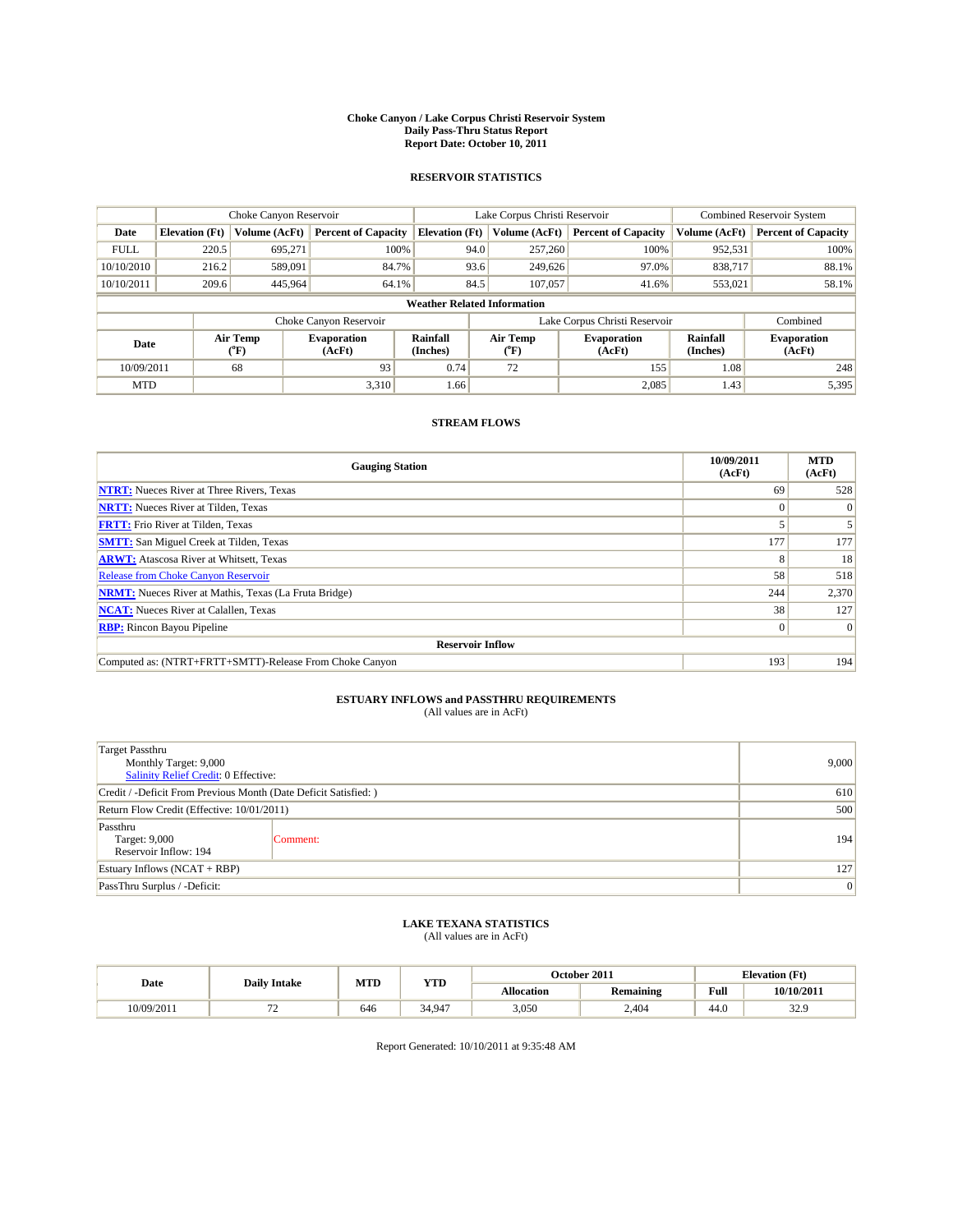#### **Choke Canyon / Lake Corpus Christi Reservoir System Daily Pass-Thru Status Report Report Date: October 11, 2011**

### **RESERVOIR STATISTICS**

|             | Choke Canyon Reservoir             |                             |                              |                             | Lake Corpus Christi Reservoir | Combined Reservoir System     |                      |                              |  |  |
|-------------|------------------------------------|-----------------------------|------------------------------|-----------------------------|-------------------------------|-------------------------------|----------------------|------------------------------|--|--|
| Date        | <b>Elevation</b> (Ft)              | <b>Volume (AcFt)</b>        | <b>Percent of Capacity</b>   | <b>Elevation</b> (Ft)       | Volume (AcFt)                 | <b>Percent of Capacity</b>    | Volume (AcFt)        | <b>Percent of Capacity</b>   |  |  |
| <b>FULL</b> | 220.5                              | 695,271                     | 100%                         |                             | 257,260<br>94.0               | 100%                          | 952,531              | 100%                         |  |  |
| 10/11/2010  | 216.2                              | 589,091                     | 84.7%                        |                             | 93.6<br>249,264               | 96.9%                         | 838,355              | 88.0%                        |  |  |
| 10/11/2011  | 209.7                              | 446,974                     | 64.3%                        |                             | 84.5<br>106,815               | 41.5%                         | 553,789              | 58.1%                        |  |  |
|             | <b>Weather Related Information</b> |                             |                              |                             |                               |                               |                      |                              |  |  |
|             |                                    |                             | Choke Canyon Reservoir       |                             |                               | Lake Corpus Christi Reservoir |                      | Combined                     |  |  |
| Date        |                                    | Air Temp<br>${}^{\circ}$ F) | <b>Evaporation</b><br>(AcFt) | <b>Rainfall</b><br>(Inches) | Air Temp<br>$(^oF)$           | <b>Evaporation</b><br>(AcFt)  | Rainfall<br>(Inches) | <b>Evaporation</b><br>(AcFt) |  |  |
| 10/10/2011  |                                    | 79                          | 175                          | 0.00                        | 83                            | 113                           | 0.00                 | 288                          |  |  |
| <b>MTD</b>  |                                    |                             | 3,485                        | 1.66                        |                               | 2,198                         | 1.43                 | 5,683                        |  |  |

## **STREAM FLOWS**

| <b>Gauging Station</b>                                       | 10/10/2011<br>(AcFt) | <b>MTD</b><br>(AcFt) |
|--------------------------------------------------------------|----------------------|----------------------|
| <b>NTRT:</b> Nueces River at Three Rivers, Texas             | 107                  | 635                  |
| <b>NRTT:</b> Nueces River at Tilden, Texas                   | $\Omega$             | $\Omega$             |
| <b>FRTT:</b> Frio River at Tilden, Texas                     | 50                   | 54                   |
| <b>SMTT:</b> San Miguel Creek at Tilden, Texas               | 659                  | 836                  |
| <b>ARWT:</b> Atascosa River at Whitsett, Texas               | 435                  | 453                  |
| <b>Release from Choke Canyon Reservoir</b>                   | 58                   | 576                  |
| <b>NRMT:</b> Nueces River at Mathis, Texas (La Fruta Bridge) | 216                  | 2,586                |
| <b>NCAT:</b> Nueces River at Calallen, Texas                 | 64                   | 191                  |
| <b>RBP:</b> Rincon Bayou Pipeline                            | $\overline{0}$       | $\Omega$             |
| <b>Reservoir Inflow</b>                                      |                      |                      |
| Computed as: (NTRT+FRTT+SMTT)-Release From Choke Canyon      | 758                  | 952                  |

# **ESTUARY INFLOWS and PASSTHRU REQUIREMENTS**<br>(All values are in AcFt)

| Target Passthru<br>Monthly Target: 9,000<br>Salinity Relief Credit: 0 Effective: | 9,000    |     |
|----------------------------------------------------------------------------------|----------|-----|
| Credit / -Deficit From Previous Month (Date Deficit Satisfied: )                 | 610      |     |
| Return Flow Credit (Effective: 10/01/2011)                                       | 500      |     |
| Passthru<br>Target: 9,000<br>Reservoir Inflow: 952                               | Comment: | 952 |
| Estuary Inflows (NCAT + RBP)                                                     | 191      |     |
| PassThru Surplus / -Deficit:                                                     | 0        |     |

## **LAKE TEXANA STATISTICS** (All values are in AcFt)

|            | <b>Daily Intake</b> | MTD | <b>YTD</b> | October 2011<br><b>Elevation</b> (Ft) |                  |      |            |
|------------|---------------------|-----|------------|---------------------------------------|------------------|------|------------|
| Date       |                     |     |            | <b>Allocation</b>                     | <b>Remaining</b> | Full | 10/11/2011 |
| 10/10/2011 | $\pi$<br>'∪         | 716 | 35,017     | 3,050                                 | 0.22<br>2,334    | 44.0 | 32.9       |

Report Generated: 10/11/2011 at 9:04:00 AM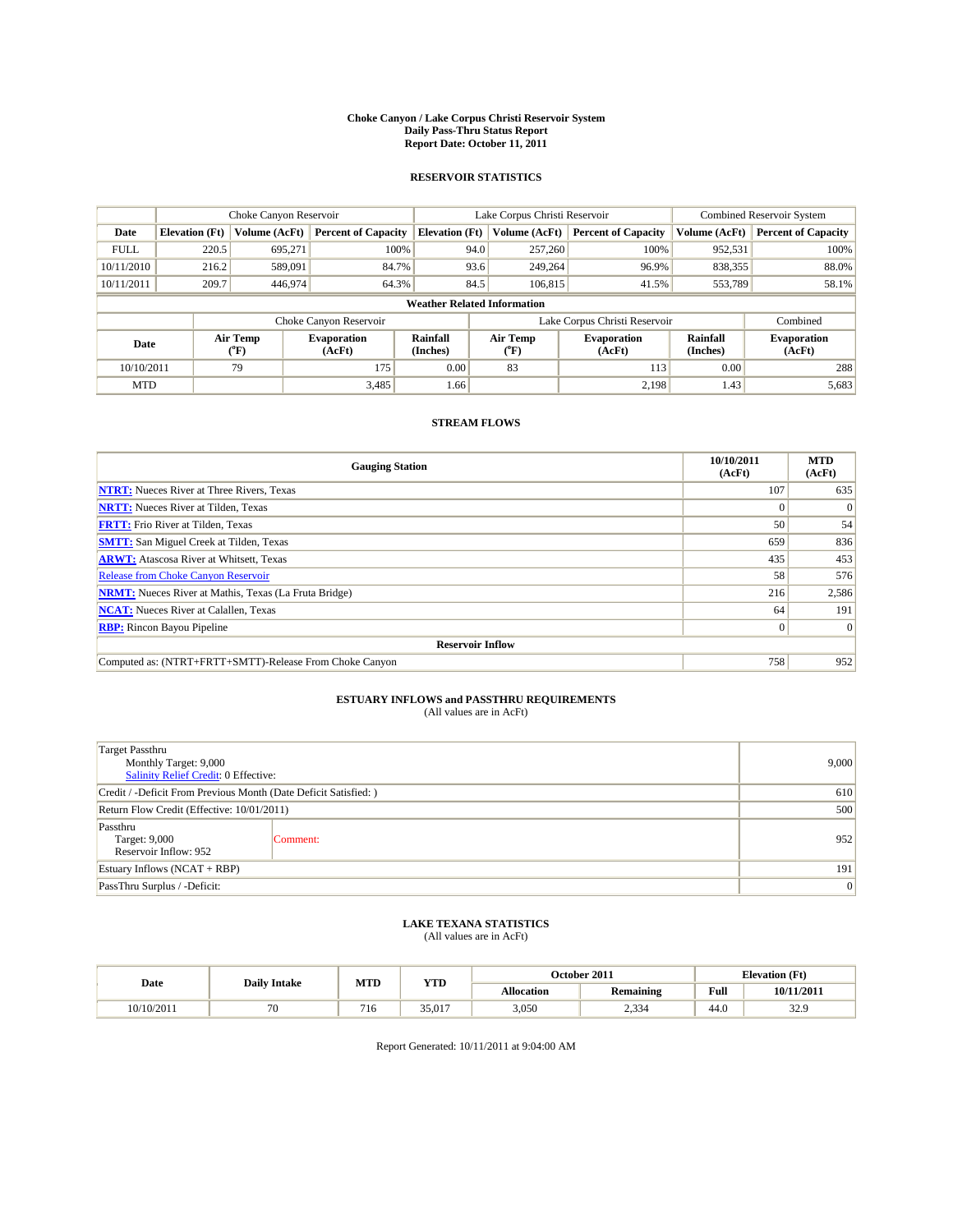#### **Choke Canyon / Lake Corpus Christi Reservoir System Daily Pass-Thru Status Report Report Date: October 12, 2011**

### **RESERVOIR STATISTICS**

|             | Choke Canyon Reservoir             |                             |                              |                             | Lake Corpus Christi Reservoir | <b>Combined Reservoir System</b> |                      |                              |  |  |
|-------------|------------------------------------|-----------------------------|------------------------------|-----------------------------|-------------------------------|----------------------------------|----------------------|------------------------------|--|--|
| Date        | <b>Elevation</b> (Ft)              | Volume (AcFt)               | <b>Percent of Capacity</b>   | <b>Elevation (Ft)</b>       | Volume (AcFt)                 | <b>Percent of Capacity</b>       | Volume (AcFt)        | <b>Percent of Capacity</b>   |  |  |
| <b>FULL</b> | 220.5                              | 695,271                     | 100%                         | 94.0                        | 257,260                       | 100%                             | 952,531              | 100%                         |  |  |
| 10/12/2010  | 216.2                              | 588,140                     | 84.6%                        | 93.6                        | 249,264                       | 96.9%                            | 837,404              | 87.9%                        |  |  |
| 10/12/2011  | 209.7                              | 447,376                     | 64.3%                        | 84.5                        | 106,573                       | 41.4%                            | 553,949              | 58.2%                        |  |  |
|             | <b>Weather Related Information</b> |                             |                              |                             |                               |                                  |                      |                              |  |  |
|             |                                    |                             | Choke Canyon Reservoir       |                             |                               | Lake Corpus Christi Reservoir    |                      | Combined                     |  |  |
| Date        |                                    | Air Temp<br>${}^{\circ}$ F) | <b>Evaporation</b><br>(AcFt) | <b>Rainfall</b><br>(Inches) | Air Temp<br>(°F)              | <b>Evaporation</b><br>(AcFt)     | Rainfall<br>(Inches) | <b>Evaporation</b><br>(AcFt) |  |  |
| 10/11/2011  |                                    | 84                          | 246                          | 0.00                        | 84                            | 134                              | 0.00                 | 380                          |  |  |
| <b>MTD</b>  |                                    |                             | 3,731                        | 1.66                        |                               | 2,332                            | 1.43                 | 6,063                        |  |  |

## **STREAM FLOWS**

| <b>Gauging Station</b>                                       | 10/11/2011<br>(AcFt) | <b>MTD</b><br>(AcFt) |
|--------------------------------------------------------------|----------------------|----------------------|
| <b>NTRT:</b> Nueces River at Three Rivers, Texas             | 607                  | 1,243                |
| <b>NRTT:</b> Nueces River at Tilden, Texas                   | $\Omega$             |                      |
| <b>FRTT:</b> Frio River at Tilden, Texas                     | 14 <sup>1</sup>      | 68                   |
| <b>SMTT:</b> San Miguel Creek at Tilden, Texas               | 220                  | 1,056                |
| <b>ARWT:</b> Atascosa River at Whitsett, Texas               | 635                  | 1,088                |
| Release from Choke Canyon Reservoir                          | 58                   | 633                  |
| <b>NRMT:</b> Nueces River at Mathis, Texas (La Fruta Bridge) | 165                  | 2,751                |
| <b>NCAT:</b> Nueces River at Calallen, Texas                 | 67                   | 259                  |
| <b>RBP:</b> Rincon Bayou Pipeline                            | $\overline{0}$       | $\Omega$             |
| <b>Reservoir Inflow</b>                                      |                      |                      |
| Computed as: (NTRT+FRTT+SMTT)-Release From Choke Canyon      | 784                  | 1,736                |

# **ESTUARY INFLOWS and PASSTHRU REQUIREMENTS**<br>(All values are in AcFt)

| Target Passthru<br>Monthly Target: 9,000<br>Salinity Relief Credit: 0 Effective: | 9,000    |       |
|----------------------------------------------------------------------------------|----------|-------|
| Credit / -Deficit From Previous Month (Date Deficit Satisfied: )                 | 610      |       |
| Return Flow Credit (Effective: 10/01/2011)                                       | 500      |       |
| Passthru<br>Target: 9,000<br>Reservoir Inflow: 1,736                             | Comment: | 1,736 |
| Estuary Inflows $(NCAT + RBP)$                                                   | 259      |       |
| PassThru Surplus / -Deficit:                                                     | $-368$   |       |

## **LAKE TEXANA STATISTICS** (All values are in AcFt)

|            | <b>Daily Intake</b> | MTD | YTD    |            | October 2011     |                                             | <b>Elevation</b> (Ft) |
|------------|---------------------|-----|--------|------------|------------------|---------------------------------------------|-----------------------|
| Date       |                     |     |        | Allocation | <b>Remaining</b> | Full<br>the contract of the contract of the | 10/12/2011            |
| 10/11/2011 |                     | 789 | 35,090 | 3,050      | 2.261            | 44.0                                        | 32Q<br>ز. ے د         |

Report Generated: 10/12/2011 at 8:34:28 AM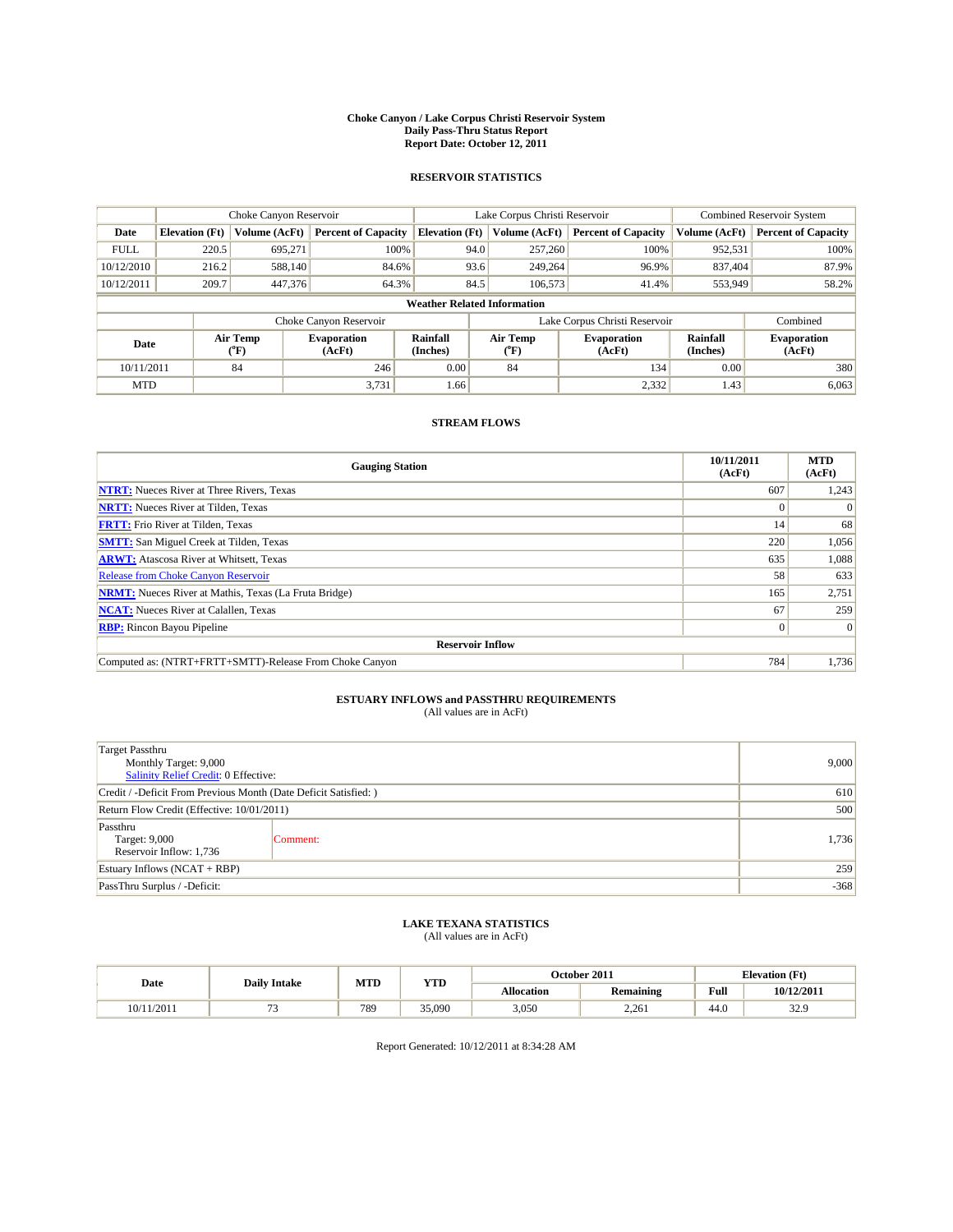#### **Choke Canyon / Lake Corpus Christi Reservoir System Daily Pass-Thru Status Report Report Date: October 13, 2011**

### **RESERVOIR STATISTICS**

|             | Choke Canyon Reservoir             |                             |                              |                             | Lake Corpus Christi Reservoir | <b>Combined Reservoir System</b> |                      |                              |  |
|-------------|------------------------------------|-----------------------------|------------------------------|-----------------------------|-------------------------------|----------------------------------|----------------------|------------------------------|--|
| Date        | <b>Elevation</b> (Ft)              | Volume (AcFt)               | <b>Percent of Capacity</b>   | <b>Elevation</b> (Ft)       | Volume (AcFt)                 | <b>Percent of Capacity</b>       | Volume (AcFt)        | <b>Percent of Capacity</b>   |  |
| <b>FULL</b> | 220.5                              | 695,271                     | 100%                         |                             | 94.0<br>257,260               | 100%                             | 952,531              | 100%                         |  |
| 10/13/2010  | 216.2                              | 588,140                     | 84.6%                        |                             | 93.5<br>248,903               | 96.8%                            | 837,043              | 87.9%                        |  |
| 10/13/2011  | 209.6                              | 445,964                     | 64.1%                        | 84.5                        | 107,057                       | 41.6%                            | 553,021              | 58.1%                        |  |
|             | <b>Weather Related Information</b> |                             |                              |                             |                               |                                  |                      |                              |  |
|             |                                    |                             | Choke Canyon Reservoir       |                             |                               | Lake Corpus Christi Reservoir    |                      | Combined                     |  |
| Date        |                                    | Air Temp<br>${}^{\circ}$ F) | <b>Evaporation</b><br>(AcFt) | <b>Rainfall</b><br>(Inches) | Air Temp<br>$(^{\circ}F)$     | <b>Evaporation</b><br>(AcFt)     | Rainfall<br>(Inches) | <b>Evaporation</b><br>(AcFt) |  |
| 10/12/2011  |                                    | 90                          | 245                          | 0.00                        | 92                            | 198                              | 0.00                 | 443                          |  |
| <b>MTD</b>  |                                    |                             | 3,976                        | 1.66                        |                               | 2,530                            | 1.43                 | 6,506                        |  |

## **STREAM FLOWS**

| <b>Gauging Station</b>                                       | 10/12/2011<br>(AcFt) | <b>MTD</b><br>(AcFt) |
|--------------------------------------------------------------|----------------------|----------------------|
| <b>NTRT:</b> Nueces River at Three Rivers, Texas             | 496                  | 1,739                |
| <b>NRTT:</b> Nueces River at Tilden, Texas                   | $\Omega$             |                      |
| <b>FRTT:</b> Frio River at Tilden, Texas                     | $\sim$               | 70                   |
| <b>SMTT:</b> San Miguel Creek at Tilden, Texas               | 56                   | 1,112                |
| <b>ARWT:</b> Atascosa River at Whitsett, Texas               | 145                  | 1,233                |
| <b>Release from Choke Canyon Reservoir</b>                   | 58                   | 691                  |
| <b>NRMT:</b> Nueces River at Mathis, Texas (La Fruta Bridge) | 163                  | 2,914                |
| <b>NCAT:</b> Nueces River at Calallen, Texas                 | 36                   | 294                  |
| <b>RBP:</b> Rincon Bayou Pipeline                            | $\overline{0}$       | $\Omega$             |
| <b>Reservoir Inflow</b>                                      |                      |                      |
| Computed as: (NTRT+FRTT+SMTT)-Release From Choke Canyon      | 496                  | 2,233                |

# **ESTUARY INFLOWS and PASSTHRU REQUIREMENTS**<br>(All values are in AcFt)

| Target Passthru<br>Monthly Target: 9,000<br>Salinity Relief Credit: 0 Effective: | 9,000    |       |
|----------------------------------------------------------------------------------|----------|-------|
| Credit / -Deficit From Previous Month (Date Deficit Satisfied: )                 | 610      |       |
| Return Flow Credit (Effective: 10/01/2011)                                       | 500      |       |
| Passthru<br>Target: 9,000<br>Reservoir Inflow: 2,233                             | Comment: | 2,233 |
| Estuary Inflows (NCAT + RBP)                                                     |          | 294   |
| PassThru Surplus / -Deficit:                                                     | $-828$   |       |

## **LAKE TEXANA STATISTICS** (All values are in AcFt)

|            | <b>Daily Intake</b> | MTD | <b>YTD</b> | October 2011<br><b>Elevation</b> (Ft) |                  |      |            |
|------------|---------------------|-----|------------|---------------------------------------|------------------|------|------------|
| Date       |                     |     |            | <b>Allocation</b>                     | <b>Remaining</b> | Full | 10/13/2011 |
| 10/12/2011 |                     | 862 | 35.164     | 3,050                                 | 2.188            | 44.0 | 32.9       |

Report Generated: 10/13/2011 at 8:49:09 AM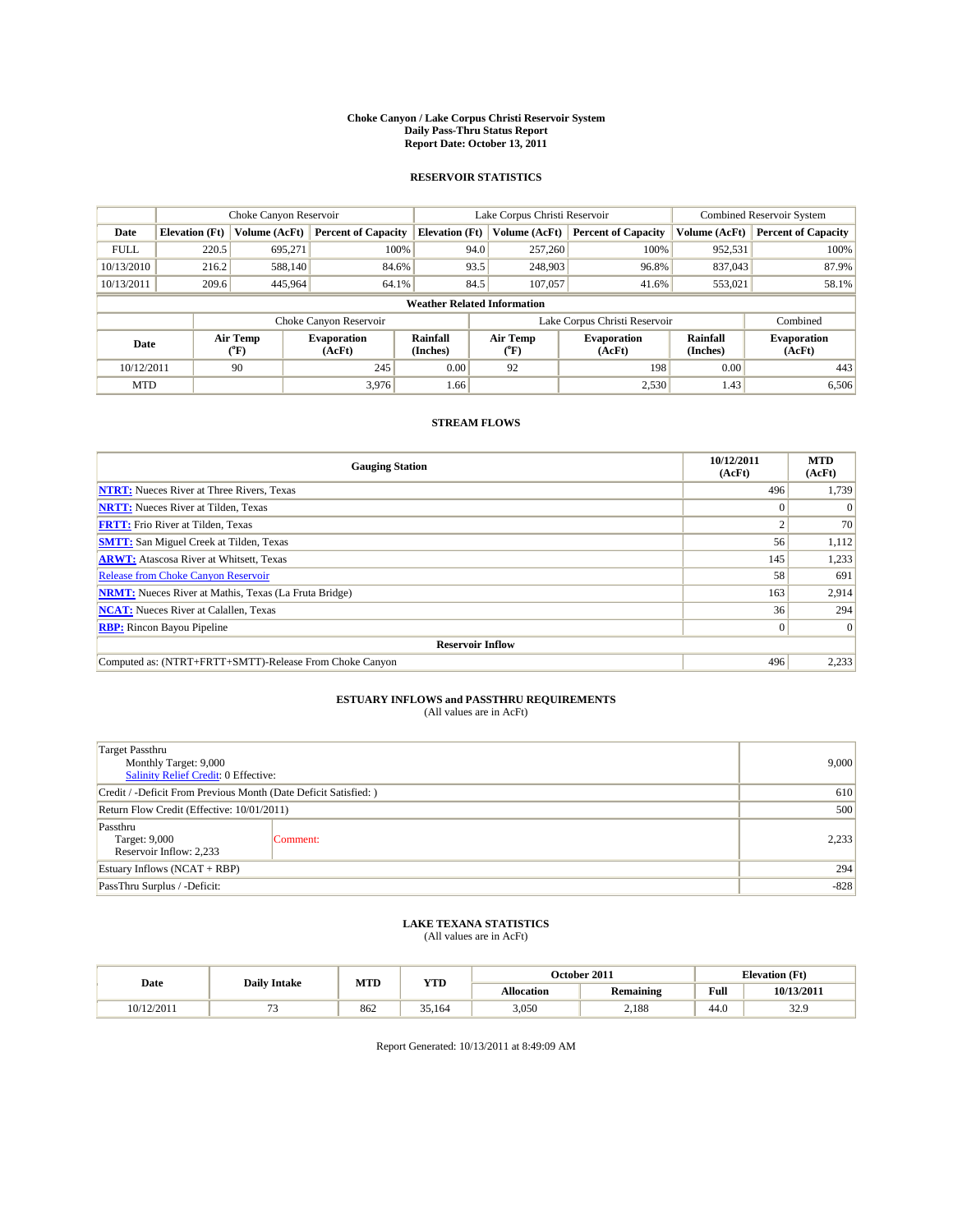#### **Choke Canyon / Lake Corpus Christi Reservoir System Daily Pass-Thru Status Report Report Date: October 14, 2011**

### **RESERVOIR STATISTICS**

|             | Choke Canyon Reservoir             |                      |                              |                             | Lake Corpus Christi Reservoir             |                               |                      | <b>Combined Reservoir System</b> |  |
|-------------|------------------------------------|----------------------|------------------------------|-----------------------------|-------------------------------------------|-------------------------------|----------------------|----------------------------------|--|
| Date        | <b>Elevation</b> (Ft)              | <b>Volume (AcFt)</b> | <b>Percent of Capacity</b>   | <b>Elevation</b> (Ft)       | Volume (AcFt)                             | <b>Percent of Capacity</b>    | Volume (AcFt)        | <b>Percent of Capacity</b>       |  |
| <b>FULL</b> | 220.5                              | 695,271              | 100%                         | 94.0                        | 257,260                                   | 100%                          | 952,531              | 100%                             |  |
| 10/14/2010  | 216.1                              | 586,249              | 84.3%                        | 93.5                        | 248,903                                   | 96.8%                         | 835,152              | 87.7%                            |  |
| 10/14/2011  | 209.7                              | 446,772              | 64.3%                        | 84.5                        | 106.694                                   | 41.5%                         | 553,466              | 58.1%                            |  |
|             | <b>Weather Related Information</b> |                      |                              |                             |                                           |                               |                      |                                  |  |
|             |                                    |                      | Choke Canyon Reservoir       |                             |                                           | Lake Corpus Christi Reservoir |                      | Combined                         |  |
| Date        |                                    | Air Temp<br>(°F)     | <b>Evaporation</b><br>(AcFt) | <b>Rainfall</b><br>(Inches) | Air Temp<br>$({}^{\mathrm{o}}\mathrm{F})$ | <b>Evaporation</b><br>(AcFt)  | Rainfall<br>(Inches) | <b>Evaporation</b><br>(AcFt)     |  |
| 10/13/2011  |                                    | 88                   | 386                          | 0.00                        | 88                                        | 212                           | 0.00                 | 598                              |  |
| <b>MTD</b>  |                                    |                      | 4,362                        | 1.66                        |                                           | 2.742                         | 1.43                 | 7.104                            |  |

## **STREAM FLOWS**

| <b>Gauging Station</b>                                       | 10/13/2011<br>(AcFt) | <b>MTD</b><br>(AcFt) |
|--------------------------------------------------------------|----------------------|----------------------|
| <b>NTRT:</b> Nueces River at Three Rivers, Texas             | 187                  | 1,925                |
| <b>NRTT:</b> Nueces River at Tilden, Texas                   | $\Omega$             |                      |
| <b>FRTT:</b> Frio River at Tilden, Texas                     |                      | 71                   |
| <b>SMTT:</b> San Miguel Creek at Tilden, Texas               | 17                   | 1,129                |
| <b>ARWT:</b> Atascosa River at Whitsett, Texas               | 62                   | 1,294                |
| <b>Release from Choke Canyon Reservoir</b>                   | 58                   | 748                  |
| <b>NRMT:</b> Nueces River at Mathis, Texas (La Fruta Bridge) | 167                  | 3,081                |
| <b>NCAT:</b> Nueces River at Calallen, Texas                 |                      | 306                  |
| <b>RBP:</b> Rincon Bayou Pipeline                            | $\overline{0}$       | $\Omega$             |
| <b>Reservoir Inflow</b>                                      |                      |                      |
| Computed as: (NTRT+FRTT+SMTT)-Release From Choke Canyon      | 147                  | 2,380                |

# **ESTUARY INFLOWS and PASSTHRU REQUIREMENTS**<br>(All values are in AcFt)

| <b>Target Passthru</b><br>Monthly Target: 9,000<br>Salinity Relief Credit: 0 Effective: | 9,000    |       |
|-----------------------------------------------------------------------------------------|----------|-------|
| Credit / -Deficit From Previous Month (Date Deficit Satisfied: )                        | 610      |       |
| Return Flow Credit (Effective: 10/01/2011)                                              | 500      |       |
| Passthru<br>Target: 9,000<br>Reservoir Inflow: 2,380                                    | Comment: | 2,380 |
| Estuary Inflows (NCAT + RBP)                                                            | 306      |       |
| PassThru Surplus / -Deficit:                                                            | $-964$   |       |

## **LAKE TEXANA STATISTICS** (All values are in AcFt)

|            | <b>Daily Intake</b> | MTD | <b>YTD</b>     |                   | October 2011     | <b>Elevation</b> (Ft)                 |            |
|------------|---------------------|-----|----------------|-------------------|------------------|---------------------------------------|------------|
| Date       |                     |     |                | <b>Allocation</b> | <b>Remaining</b> | Full                                  | 10/14/2011 |
| 10/13/2011 | -                   | 935 | 25.22<br>JJ.LJ | 3,050             | 115<br>4.IIJ     | $\overline{A}$ $\overline{C}$<br>44.0 | 32.9       |

Report Generated: 10/14/2011 at 9:17:55 AM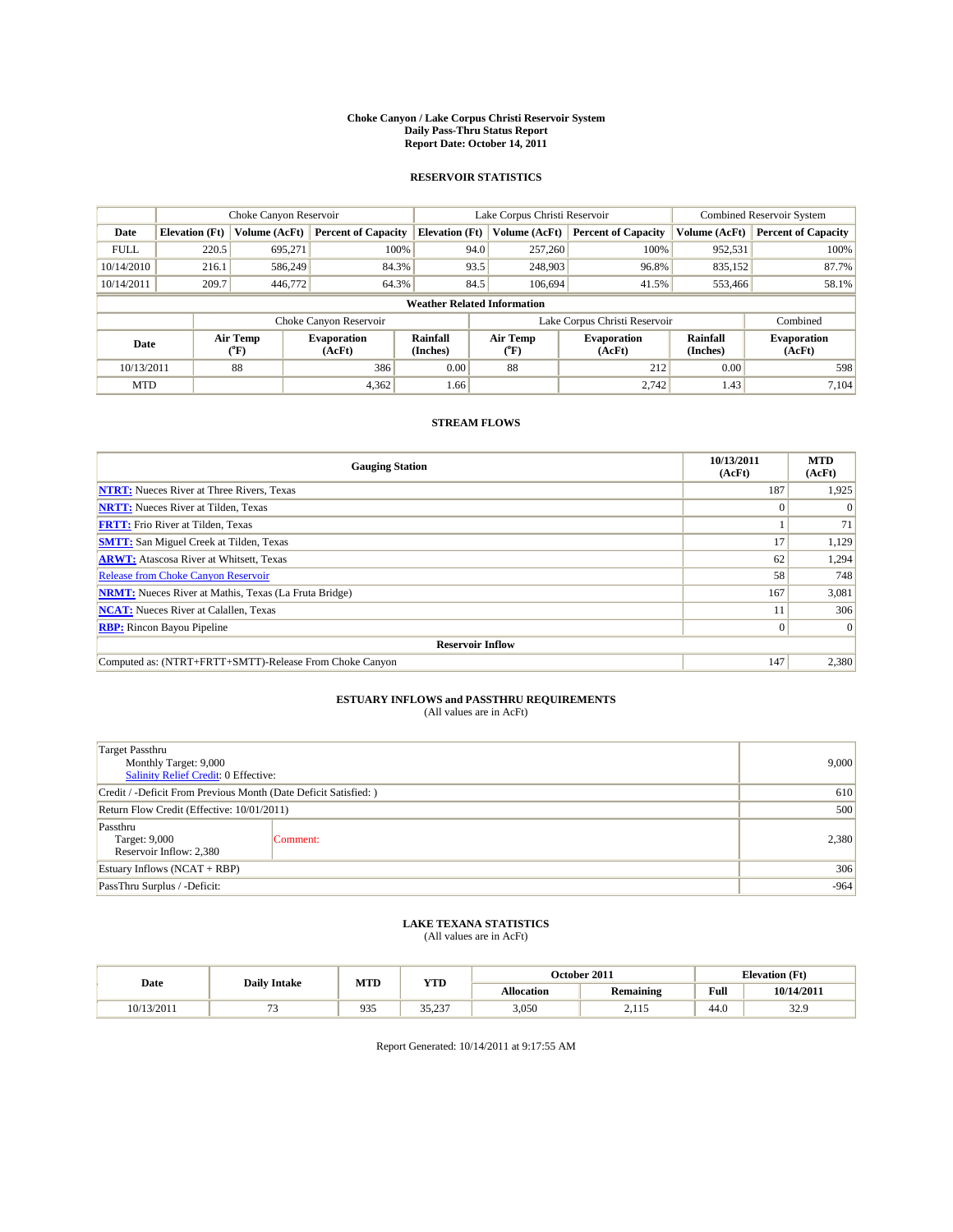#### **Choke Canyon / Lake Corpus Christi Reservoir System Daily Pass-Thru Status Report Report Date: October 15, 2011**

### **RESERVOIR STATISTICS**

|             | Choke Canyon Reservoir             |                      |                              |                             | Lake Corpus Christi Reservoir |                               |                      | <b>Combined Reservoir System</b> |  |
|-------------|------------------------------------|----------------------|------------------------------|-----------------------------|-------------------------------|-------------------------------|----------------------|----------------------------------|--|
| Date        | <b>Elevation</b> (Ft)              | <b>Volume (AcFt)</b> | <b>Percent of Capacity</b>   | <b>Elevation</b> (Ft)       | Volume (AcFt)                 | <b>Percent of Capacity</b>    | Volume (AcFt)        | <b>Percent of Capacity</b>       |  |
| <b>FULL</b> | 220.5                              | 695,271              | 100%                         | 94.0                        | 257,260                       | 100%                          | 952,531              | 100%                             |  |
| 10/15/2010  | 216.1                              | 587,195              | 84.5%                        | 93.5                        | 248,180                       | 96.5%                         | 835,375              | 87.7%                            |  |
| 10/15/2011  | 209.7                              | 446,368              | 64.2%                        | 84.5                        | 106,573                       | 41.4%                         | 552,941              | 58.0%                            |  |
|             | <b>Weather Related Information</b> |                      |                              |                             |                               |                               |                      |                                  |  |
|             |                                    |                      | Choke Canyon Reservoir       |                             |                               | Lake Corpus Christi Reservoir |                      | Combined                         |  |
| Date        |                                    | Air Temp<br>(°F)     | <b>Evaporation</b><br>(AcFt) | <b>Rainfall</b><br>(Inches) | Air Temp<br>(°F)              | <b>Evaporation</b><br>(AcFt)  | Rainfall<br>(Inches) | <b>Evaporation</b><br>(AcFt)     |  |
| 10/14/2011  |                                    | 87                   | 304                          | 0.00                        | 86                            | 247                           | 0.00                 | 551                              |  |
| <b>MTD</b>  |                                    |                      | 4.666                        | 1.66                        |                               | 2.989                         | 1.43                 | 7,655                            |  |

## **STREAM FLOWS**

| <b>Gauging Station</b>                                       | 10/14/2011<br>(AcFt) | <b>MTD</b><br>(AcFt) |
|--------------------------------------------------------------|----------------------|----------------------|
| <b>NTRT:</b> Nueces River at Three Rivers, Texas             | 117                  | 2,043                |
| <b>NRTT:</b> Nueces River at Tilden, Texas                   |                      |                      |
| <b>FRTT:</b> Frio River at Tilden, Texas                     | $\Omega$             | 71                   |
| <b>SMTT:</b> San Miguel Creek at Tilden, Texas               | 9                    | 1,137                |
| <b>ARWT:</b> Atascosa River at Whitsett, Texas               | 36                   | 1,330                |
| Release from Choke Canyon Reservoir                          | 58                   | 806                  |
| <b>NRMT:</b> Nueces River at Mathis, Texas (La Fruta Bridge) | 183                  | 3,263                |
| <b>NCAT:</b> Nueces River at Calallen, Texas                 | <sub>0</sub>         | 312                  |
| <b>RBP:</b> Rincon Bayou Pipeline                            | $\overline{0}$       | $\Omega$             |
| <b>Reservoir Inflow</b>                                      |                      |                      |
| Computed as: (NTRT+FRTT+SMTT)-Release From Choke Canyon      | 68                   | 2,448                |

# **ESTUARY INFLOWS and PASSTHRU REQUIREMENTS**<br>(All values are in AcFt)

| <b>Target Passthru</b><br>Monthly Target: 9,000<br>Salinity Relief Credit: 0 Effective: | 9,000    |       |
|-----------------------------------------------------------------------------------------|----------|-------|
| Credit / -Deficit From Previous Month (Date Deficit Satisfied: )                        | 610      |       |
| Return Flow Credit (Effective: 10/01/2011)                                              | 500      |       |
| Passthru<br>Target: 9,000<br>Reservoir Inflow: 2,448                                    | Comment: | 2,448 |
| Estuary Inflows (NCAT + RBP)                                                            | 312      |       |
| PassThru Surplus / -Deficit:                                                            | $-1,027$ |       |

## **LAKE TEXANA STATISTICS** (All values are in AcFt)

|            | <b>Daily Intake</b> | MTD  | <b>YTD</b> | October 2011<br><b>Elevation</b> (Ft) |                  |      |            |
|------------|---------------------|------|------------|---------------------------------------|------------------|------|------------|
| Date       |                     |      |            | <b>Allocation</b>                     | <b>Remaining</b> | Full | 10/15/2011 |
| 10/14/2011 |                     | .008 | 35.310     | 3,050                                 | 2.042            | 44.0 | 33.0       |

Report Generated: 10/15/2011 at 8:13:13 AM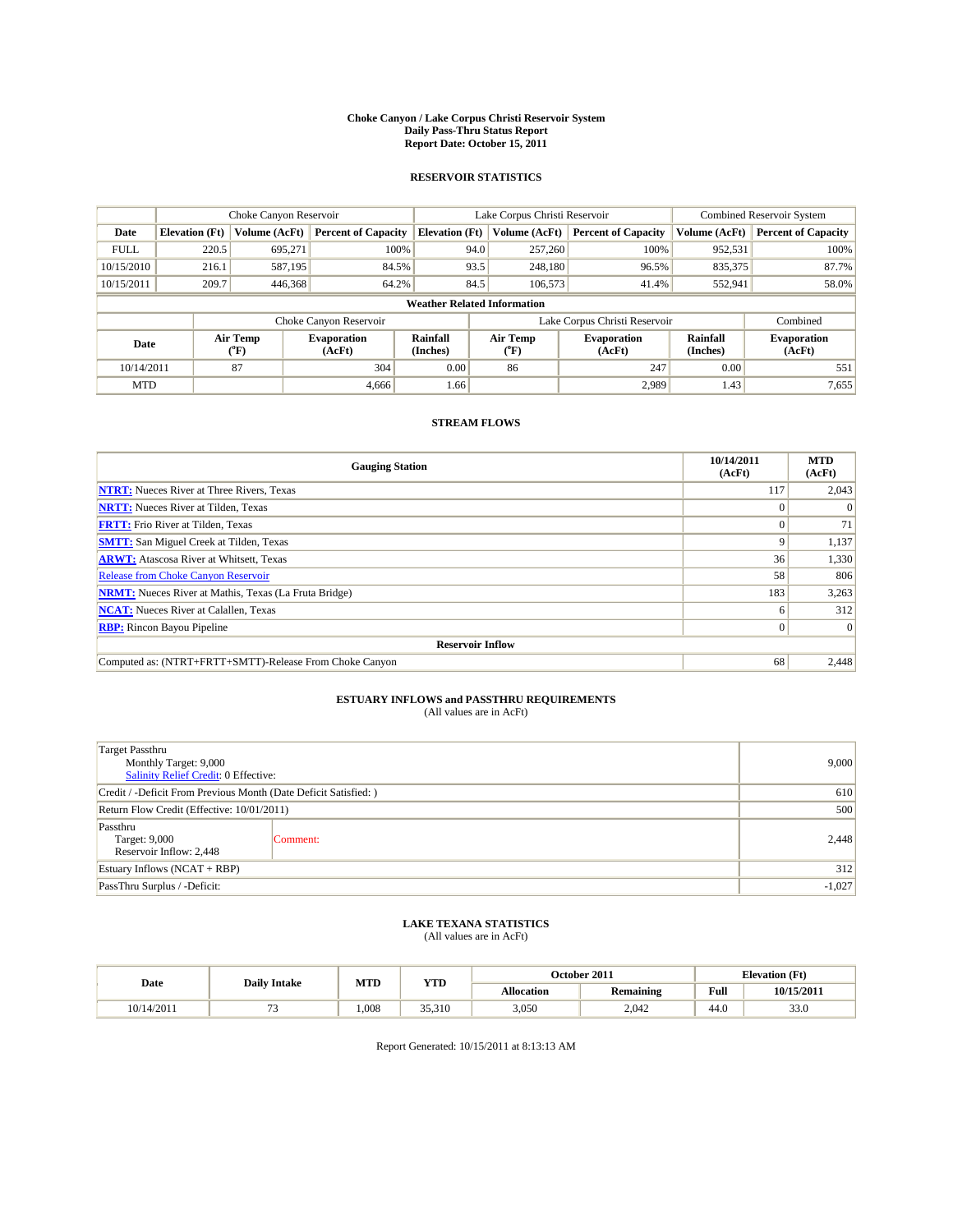#### **Choke Canyon / Lake Corpus Christi Reservoir System Daily Pass-Thru Status Report Report Date: October 16, 2011**

### **RESERVOIR STATISTICS**

|             | Choke Canyon Reservoir             |                             |                              |                             | Lake Corpus Christi Reservoir |                               |                      | <b>Combined Reservoir System</b> |  |
|-------------|------------------------------------|-----------------------------|------------------------------|-----------------------------|-------------------------------|-------------------------------|----------------------|----------------------------------|--|
| Date        | <b>Elevation</b> (Ft)              | <b>Volume (AcFt)</b>        | <b>Percent of Capacity</b>   | <b>Elevation</b> (Ft)       | Volume (AcFt)                 | <b>Percent of Capacity</b>    | Volume (AcFt)        | <b>Percent of Capacity</b>       |  |
| <b>FULL</b> | 220.5                              | 695,271                     | 100%                         |                             | 257,260<br>94.0               | 100%                          | 952,531              | 100%                             |  |
| 10/16/2010  | 216.1                              | 585,781                     | 84.3%                        |                             | 93.5<br>247,457               | 96.2%                         | 833,238              | 87.5%                            |  |
| 10/16/2011  | 209.6                              | 445,964                     | 64.1%                        |                             | 84.4<br>105,608               | 41.1%                         | 551,572              | 57.9%                            |  |
|             | <b>Weather Related Information</b> |                             |                              |                             |                               |                               |                      |                                  |  |
|             |                                    |                             | Choke Canyon Reservoir       |                             |                               | Lake Corpus Christi Reservoir |                      | Combined                         |  |
| Date        |                                    | Air Temp<br>${}^{\circ}$ F) | <b>Evaporation</b><br>(AcFt) | <b>Rainfall</b><br>(Inches) | Air Temp<br>(°F)              | <b>Evaporation</b><br>(AcFt)  | Rainfall<br>(Inches) | <b>Evaporation</b><br>(AcFt)     |  |
| 10/15/2011  |                                    | 87                          | 268                          | 0.00                        | 86                            | 119                           | 0.00                 | 387                              |  |
| <b>MTD</b>  |                                    |                             | 4,934                        | 1.66                        |                               | 3,108                         | 1.43                 | 8,042                            |  |

## **STREAM FLOWS**

| <b>Gauging Station</b>                                       | 10/15/2011<br>(AcFt) | <b>MTD</b><br>(AcFt) |
|--------------------------------------------------------------|----------------------|----------------------|
| <b>NTRT:</b> Nueces River at Three Rivers, Texas             | 89                   | 2,132                |
| <b>NRTT:</b> Nueces River at Tilden, Texas                   | $\Omega$             |                      |
| <b>FRTT:</b> Frio River at Tilden, Texas                     |                      | 71                   |
| <b>SMTT:</b> San Miguel Creek at Tilden, Texas               |                      | 1,143                |
| <b>ARWT:</b> Atascosa River at Whitsett, Texas               | 19                   | 1,349                |
| <b>Release from Choke Canyon Reservoir</b>                   | 58                   | 863                  |
| <b>NRMT:</b> Nueces River at Mathis, Texas (La Fruta Bridge) | 181                  | 3,444                |
| <b>NCAT:</b> Nueces River at Calallen, Texas                 | 22                   | 333                  |
| <b>RBP:</b> Rincon Bayou Pipeline                            | $\overline{0}$       | $\Omega$             |
| <b>Reservoir Inflow</b>                                      |                      |                      |
| Computed as: (NTRT+FRTT+SMTT)-Release From Choke Canyon      | 37                   | 2,485                |

# **ESTUARY INFLOWS and PASSTHRU REQUIREMENTS**<br>(All values are in AcFt)

| <b>Target Passthru</b><br>Monthly Target: 9,000<br>Salinity Relief Credit: 0 Effective: | 9,000    |       |
|-----------------------------------------------------------------------------------------|----------|-------|
| Credit / -Deficit From Previous Month (Date Deficit Satisfied: )                        | 610      |       |
| Return Flow Credit (Effective: 10/01/2011)                                              | 500      |       |
| Passthru<br>Target: 9,000<br>Reservoir Inflow: 2,485                                    | Comment: | 2,485 |
| Estuary Inflows $(NCAT + RBP)$                                                          | 333      |       |
| PassThru Surplus / -Deficit:                                                            | $-1,042$ |       |

## **LAKE TEXANA STATISTICS** (All values are in AcFt)

|            | <b>Daily Intake</b> | MTD  | <b>YTD</b> |                   | October 2011     | <b>Elevation</b> (Ft)                 |            |
|------------|---------------------|------|------------|-------------------|------------------|---------------------------------------|------------|
| Date       |                     |      |            | <b>Allocation</b> | <b>Remaining</b> | Full                                  | 10/16/2011 |
| 10/15/2011 | 68                  | .076 | 35,378     | 3,050             | 97/              | $\overline{A}$ $\overline{C}$<br>44.U | 33.0       |

Report Generated: 10/16/2011 at 8:25:36 AM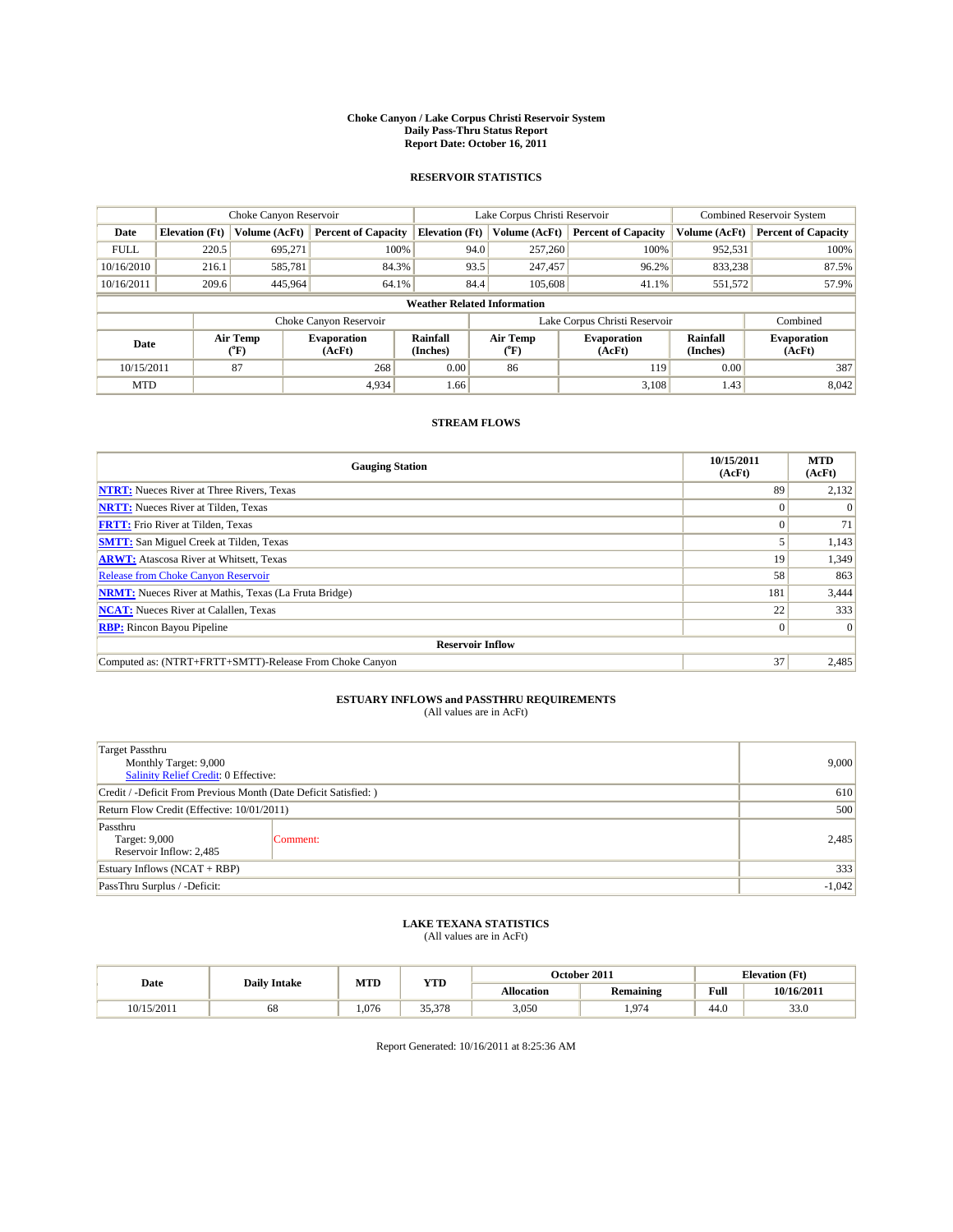#### **Choke Canyon / Lake Corpus Christi Reservoir System Daily Pass-Thru Status Report Report Date: October 17, 2011**

### **RESERVOIR STATISTICS**

|             | Choke Canyon Reservoir             |                  |                              |                             | Lake Corpus Christi Reservoir | <b>Combined Reservoir System</b> |                      |                              |  |
|-------------|------------------------------------|------------------|------------------------------|-----------------------------|-------------------------------|----------------------------------|----------------------|------------------------------|--|
| Date        | <b>Elevation</b> (Ft)              | Volume (AcFt)    | <b>Percent of Capacity</b>   | <b>Elevation</b> (Ft)       | Volume (AcFt)                 | <b>Percent of Capacity</b>       | Volume (AcFt)        | <b>Percent of Capacity</b>   |  |
| <b>FULL</b> | 220.5                              | 695,271          | 100%                         | 94.0                        | 257,260                       | 100%                             | 952,531              | 100%                         |  |
| 10/17/2010  | 216.1                              | 586,249          | 84.3%                        | 93.4                        | 247,096                       | 96.0%                            | 833,345              | 87.5%                        |  |
| 10/17/2011  | 209.6                              | 445,762          | 64.1%                        | 84.4                        | 106,090                       | 41.2%                            | 551,852              | 57.9%                        |  |
|             | <b>Weather Related Information</b> |                  |                              |                             |                               |                                  |                      |                              |  |
|             |                                    |                  | Choke Canyon Reservoir       |                             |                               | Lake Corpus Christi Reservoir    |                      | Combined                     |  |
| Date        |                                    | Air Temp<br>(°F) | <b>Evaporation</b><br>(AcFt) | <b>Rainfall</b><br>(Inches) | Air Temp<br>(°F)              | <b>Evaporation</b><br>(AcFt)     | Rainfall<br>(Inches) | <b>Evaporation</b><br>(AcFt) |  |
| 10/16/2011  |                                    | 86               | 257                          | 0.00                        | 87                            | 190                              | 0.00                 | 447                          |  |
| <b>MTD</b>  |                                    |                  | 5,191                        | 1.66                        |                               | 3.298                            | 1.43                 | 8.489                        |  |

## **STREAM FLOWS**

| <b>Gauging Station</b>                                       | 10/16/2011<br>(AcFt) | <b>MTD</b><br>(AcFt) |
|--------------------------------------------------------------|----------------------|----------------------|
| <b>NTRT:</b> Nueces River at Three Rivers, Texas             | 75                   | 2,207                |
| <b>NRTT:</b> Nueces River at Tilden, Texas                   | $\Omega$             |                      |
| <b>FRTT:</b> Frio River at Tilden, Texas                     |                      | 71                   |
| <b>SMTT:</b> San Miguel Creek at Tilden, Texas               |                      | 1,146                |
| <b>ARWT:</b> Atascosa River at Whitsett, Texas               | 12                   | 1,360                |
| <b>Release from Choke Canyon Reservoir</b>                   | 58                   | 921                  |
| <b>NRMT:</b> Nueces River at Mathis, Texas (La Fruta Bridge) | 183                  | 3,627                |
| <b>NCAT:</b> Nueces River at Calallen, Texas                 | 18 <sup>1</sup>      | 351                  |
| <b>RBP:</b> Rincon Bayou Pipeline                            | $\overline{0}$       | $\Omega$             |
| <b>Reservoir Inflow</b>                                      |                      |                      |
| Computed as: (NTRT+FRTT+SMTT)-Release From Choke Canyon      | 21                   | 2,506                |

# **ESTUARY INFLOWS and PASSTHRU REQUIREMENTS**<br>(All values are in AcFt)

| <b>Target Passthru</b><br>Monthly Target: 9,000<br>Salinity Relief Credit: 0 Effective: | 9,000    |       |
|-----------------------------------------------------------------------------------------|----------|-------|
| Credit / -Deficit From Previous Month (Date Deficit Satisfied: )                        | 610      |       |
| Return Flow Credit (Effective: 10/01/2011)                                              | 500      |       |
| Passthru<br>Target: 9,000<br>Reservoir Inflow: 2,506                                    | Comment: | 2,506 |
| Estuary Inflows $(NCAT + RBP)$                                                          | 351      |       |
| PassThru Surplus / -Deficit:                                                            | $-1,045$ |       |

## **LAKE TEXANA STATISTICS** (All values are in AcFt)

| Date       | <b>Daily Intake</b> | MTD  | YTD    |            | October 2011     |      | <b>Elevation</b> (Ft) |
|------------|---------------------|------|--------|------------|------------------|------|-----------------------|
|            |                     |      |        | Allocation | <b>Remaining</b> | Full | 10/17/2011            |
| 10/16/2011 |                     | .149 | 35,451 | 3,050      | ,901             | 44.0 | $\sim$<br>33.0        |

Report Generated: 10/17/2011 at 8:16:08 AM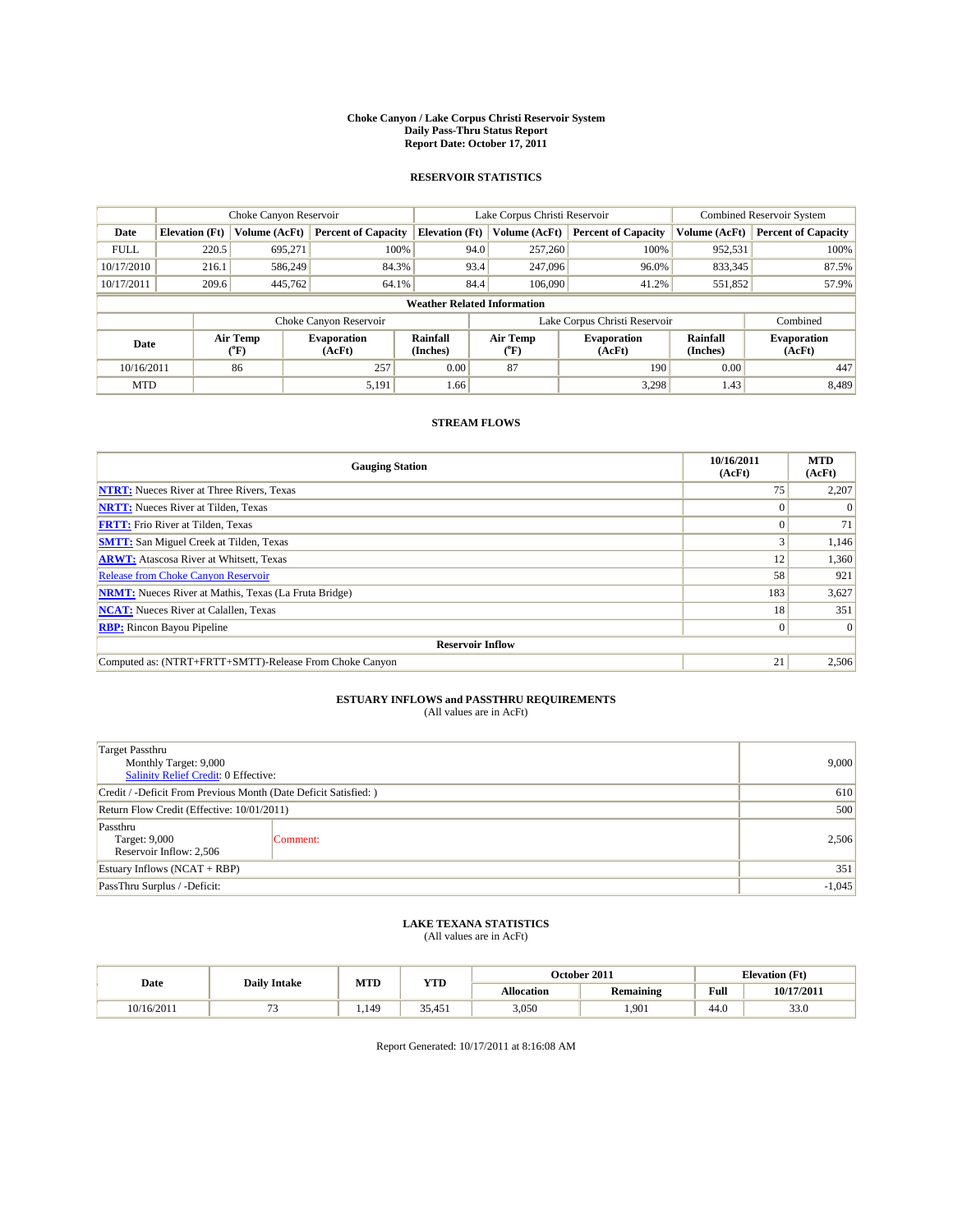#### **Choke Canyon / Lake Corpus Christi Reservoir System Daily Pass-Thru Status Report Report Date: October 18, 2011**

### **RESERVOIR STATISTICS**

|             | Choke Canyon Reservoir             |                                    |                              |                       | Lake Corpus Christi Reservoir |                               |                             | Combined Reservoir System    |  |
|-------------|------------------------------------|------------------------------------|------------------------------|-----------------------|-------------------------------|-------------------------------|-----------------------------|------------------------------|--|
| Date        | <b>Elevation</b> (Ft)              | Volume (AcFt)                      | <b>Percent of Capacity</b>   | <b>Elevation</b> (Ft) | Volume (AcFt)                 | <b>Percent of Capacity</b>    | Volume (AcFt)               | <b>Percent of Capacity</b>   |  |
| <b>FULL</b> | 220.5                              | 695,271                            | 100%                         |                       | 94.0<br>257,260               | 100%                          | 952,531                     | 100%                         |  |
| 10/18/2010  | 216.0                              | 584,141                            | 84.0%                        |                       | 93.4<br>246,735               | 95.9%                         | 830,876                     | 87.2%                        |  |
| 10/18/2011  | 209.7                              | 446,368                            | 64.2%                        |                       | 84.3<br>104.648               | 40.7%                         | 551,016                     | 57.8%                        |  |
|             | <b>Weather Related Information</b> |                                    |                              |                       |                               |                               |                             |                              |  |
|             |                                    |                                    | Choke Canyon Reservoir       |                       |                               | Lake Corpus Christi Reservoir |                             | Combined                     |  |
| Date        |                                    | Air Temp<br>${}^{\prime\prime}$ F) | <b>Evaporation</b><br>(AcFt) | Rainfall<br>(Inches)  | Air Temp<br>(°F)              | <b>Evaporation</b><br>(AcFt)  | <b>Rainfall</b><br>(Inches) | <b>Evaporation</b><br>(AcFt) |  |
| 10/17/2011  |                                    | 91                                 | 350                          | 0.00                  | 92                            | 202                           | 0.00                        | 552                          |  |
| <b>MTD</b>  |                                    |                                    | 5,541                        | 1.66                  |                               | 3,500                         | 1.43                        | 9,041                        |  |

## **STREAM FLOWS**

| <b>Gauging Station</b>                                       | 10/17/2011<br>(AcFt) | <b>MTD</b><br>(AcFt) |
|--------------------------------------------------------------|----------------------|----------------------|
| <b>NTRT:</b> Nueces River at Three Rivers, Texas             | 67                   | 2,275                |
| <b>NRTT:</b> Nueces River at Tilden, Texas                   | $\Omega$             |                      |
| <b>FRTT:</b> Frio River at Tilden, Texas                     | 135                  | 206                  |
| <b>SMTT:</b> San Miguel Creek at Tilden, Texas               |                      | 1,147                |
| <b>ARWT:</b> Atascosa River at Whitsett, Texas               | 9                    | 1,369                |
| <b>Release from Choke Canyon Reservoir</b>                   | 58                   | 979                  |
| <b>NRMT:</b> Nueces River at Mathis, Texas (La Fruta Bridge) | 183                  | 3,809                |
| <b>NCAT:</b> Nueces River at Calallen, Texas                 |                      | 354                  |
| <b>RBP:</b> Rincon Bayou Pipeline                            | $\overline{0}$       | $\Omega$             |
| <b>Reservoir Inflow</b>                                      |                      |                      |
| Computed as: (NTRT+FRTT+SMTT)-Release From Choke Canyon      | 146                  | 2,652                |

# **ESTUARY INFLOWS and PASSTHRU REQUIREMENTS**<br>(All values are in AcFt)

| <b>Target Passthru</b><br>Monthly Target: 9,000<br>Salinity Relief Credit: 0 Effective: | 9,000    |       |
|-----------------------------------------------------------------------------------------|----------|-------|
| Credit / -Deficit From Previous Month (Date Deficit Satisfied: )                        | 610      |       |
| Return Flow Credit (Effective: 10/01/2011)                                              | 500      |       |
| Passthru<br>Target: 9,000<br>Reservoir Inflow: 2,652                                    | Comment: | 2,652 |
| Estuary Inflows (NCAT + RBP)                                                            |          | 354   |
| PassThru Surplus / -Deficit:                                                            | $-1,189$ |       |

## **LAKE TEXANA STATISTICS** (All values are in AcFt)

|            | <b>Daily Intake</b> | MTD     | <b>YTD</b> | October 2011<br><b>Elevation</b> (Ft) |                  |      |            |
|------------|---------------------|---------|------------|---------------------------------------|------------------|------|------------|
| Date       |                     |         |            | <b>Allocation</b>                     | <b>Remaining</b> | Full | 10/18/2011 |
| 10/17/2011 |                     | 22<br>. | 35.524     | 3,050                                 | .828             | 44.0 | 33.0       |

Report Generated: 10/18/2011 at 8:25:33 AM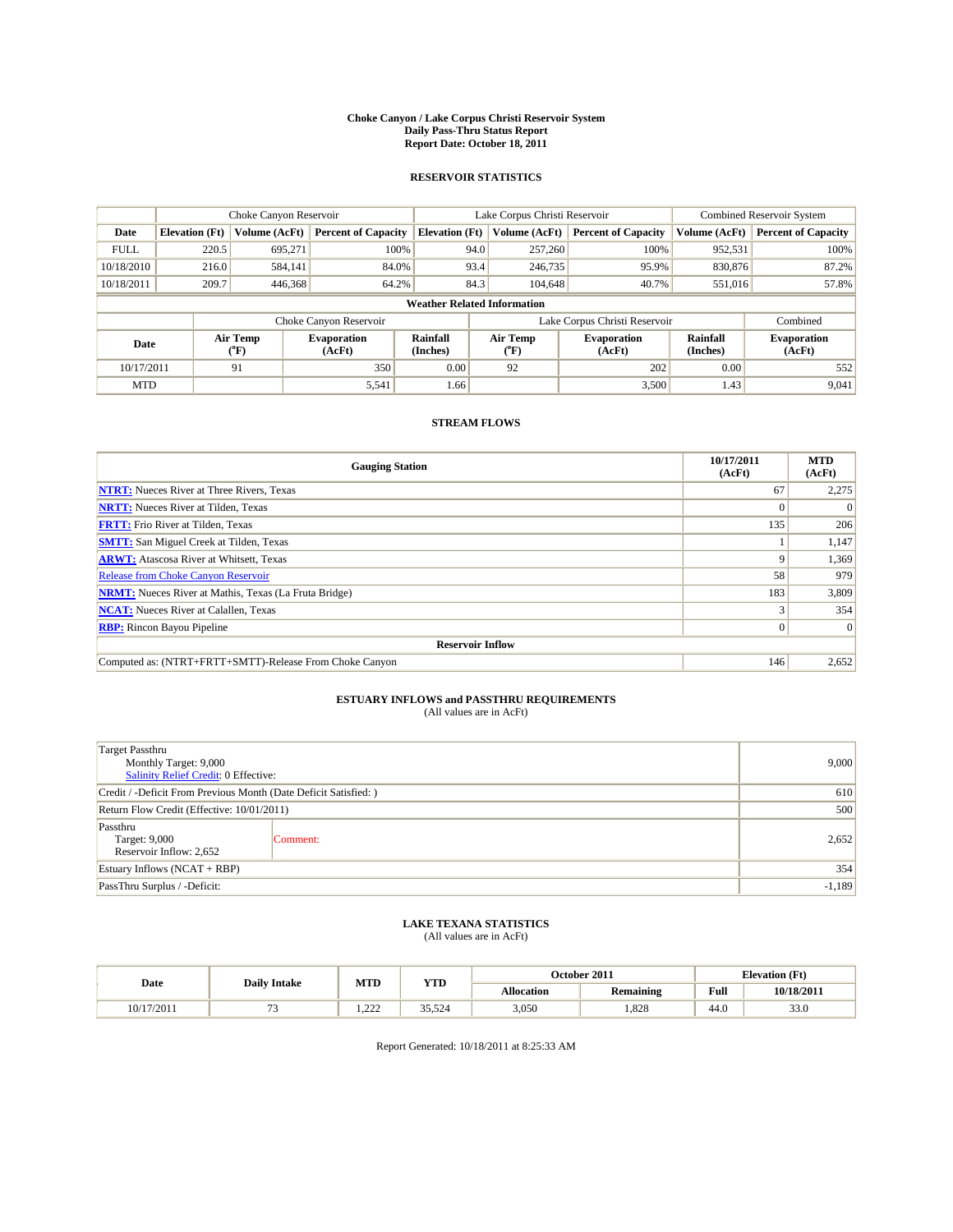#### **Choke Canyon / Lake Corpus Christi Reservoir System Daily Pass-Thru Status Report Report Date: October 19, 2011**

### **RESERVOIR STATISTICS**

|             | Choke Canyon Reservoir             |                      |                              |                             | Lake Corpus Christi Reservoir |                               |                      | Combined Reservoir System    |  |
|-------------|------------------------------------|----------------------|------------------------------|-----------------------------|-------------------------------|-------------------------------|----------------------|------------------------------|--|
| Date        | <b>Elevation</b> (Ft)              | <b>Volume (AcFt)</b> | <b>Percent of Capacity</b>   | <b>Elevation</b> (Ft)       | Volume (AcFt)                 | <b>Percent of Capacity</b>    | Volume (AcFt)        | <b>Percent of Capacity</b>   |  |
| <b>FULL</b> | 220.5                              | 695,271              | 100%                         | 94.0                        | 257,260                       | 100%                          | 952,531              | 100%                         |  |
| 10/19/2010  | 216.1                              | 585,546              | 84.2%                        | 93.4                        | 246,555                       | 95.8%                         | 832,101              | 87.4%                        |  |
| 10/19/2011  | 209.6                              | 445,762              | 64.1%                        | 84.2                        | 104,051                       | 40.4%                         | 549,813              | 57.7%                        |  |
|             | <b>Weather Related Information</b> |                      |                              |                             |                               |                               |                      |                              |  |
|             |                                    |                      | Choke Canyon Reservoir       |                             |                               | Lake Corpus Christi Reservoir |                      | Combined                     |  |
| Date        |                                    | Air Temp<br>(°F)     | <b>Evaporation</b><br>(AcFt) | <b>Rainfall</b><br>(Inches) | Air Temp<br>(°F)              | <b>Evaporation</b><br>(AcFt)  | Rainfall<br>(Inches) | <b>Evaporation</b><br>(AcFt) |  |
| 10/18/2011  |                                    | 76                   | 525                          | 0.00                        | 75                            | 347                           | 0.00                 | 872                          |  |
| <b>MTD</b>  |                                    |                      | 6.066                        | 1.66                        |                               | 3,847                         | 1.43                 | 9,913                        |  |

## **STREAM FLOWS**

| <b>Gauging Station</b>                                       | 10/18/2011<br>(AcFt) | <b>MTD</b><br>(AcFt) |
|--------------------------------------------------------------|----------------------|----------------------|
| <b>NTRT:</b> Nueces River at Three Rivers, Texas             | 60                   | 2,334                |
| <b>NRTT:</b> Nueces River at Tilden, Texas                   | 163                  | 163                  |
| <b>FRTT:</b> Frio River at Tilden, Texas                     | 69                   | 276                  |
| <b>SMTT:</b> San Miguel Creek at Tilden, Texas               |                      | 1,148                |
| <b>ARWT:</b> Atascosa River at Whitsett, Texas               |                      | 1,376                |
| <b>Release from Choke Canyon Reservoir</b>                   | 58                   | 1,036                |
| <b>NRMT:</b> Nueces River at Mathis, Texas (La Fruta Bridge) | 179                  | 3,988                |
| <b>NCAT:</b> Nueces River at Calallen, Texas                 | $\Omega$             | 354                  |
| <b>RBP:</b> Rincon Bayou Pipeline                            | $\overline{0}$       | $\Omega$             |
| <b>Reservoir Inflow</b>                                      |                      |                      |
| Computed as: (NTRT+FRTT+SMTT)-Release From Choke Canyon      | 72                   | 2,724                |

# **ESTUARY INFLOWS and PASSTHRU REQUIREMENTS**<br>(All values are in AcFt)

| <b>Target Passthru</b><br>Monthly Target: 9,000<br>Salinity Relief Credit: 0 Effective: | 9,000    |       |
|-----------------------------------------------------------------------------------------|----------|-------|
| Credit / -Deficit From Previous Month (Date Deficit Satisfied: )                        | 610      |       |
| Return Flow Credit (Effective: 10/01/2011)                                              | 500      |       |
| Passthru<br>Target: 9,000<br>Reservoir Inflow: 2,724                                    | Comment: | 2,724 |
| Estuary Inflows $(NCAT + RBP)$                                                          |          | 354   |
| PassThru Surplus / -Deficit:                                                            | $-1,260$ |       |

## **LAKE TEXANA STATISTICS** (All values are in AcFt)

|            | <b>Daily Intake</b> | MTD  | <b>YTD</b>        | October 2011<br><b>Elevation</b> (Ft) |                        |      |                       |
|------------|---------------------|------|-------------------|---------------------------------------|------------------------|------|-----------------------|
| Date       |                     |      |                   | <b>Allocation</b>                     | <b>Remaining</b>       | Full | 10/19/2011            |
| 10/18/2011 |                     | .295 | 35.597<br><i></i> | 3,050                                 | 755<br>1. <i>1 J J</i> | 44.0 | $\sim$<br><b>JJ.I</b> |

Report Generated: 10/19/2011 at 8:30:26 AM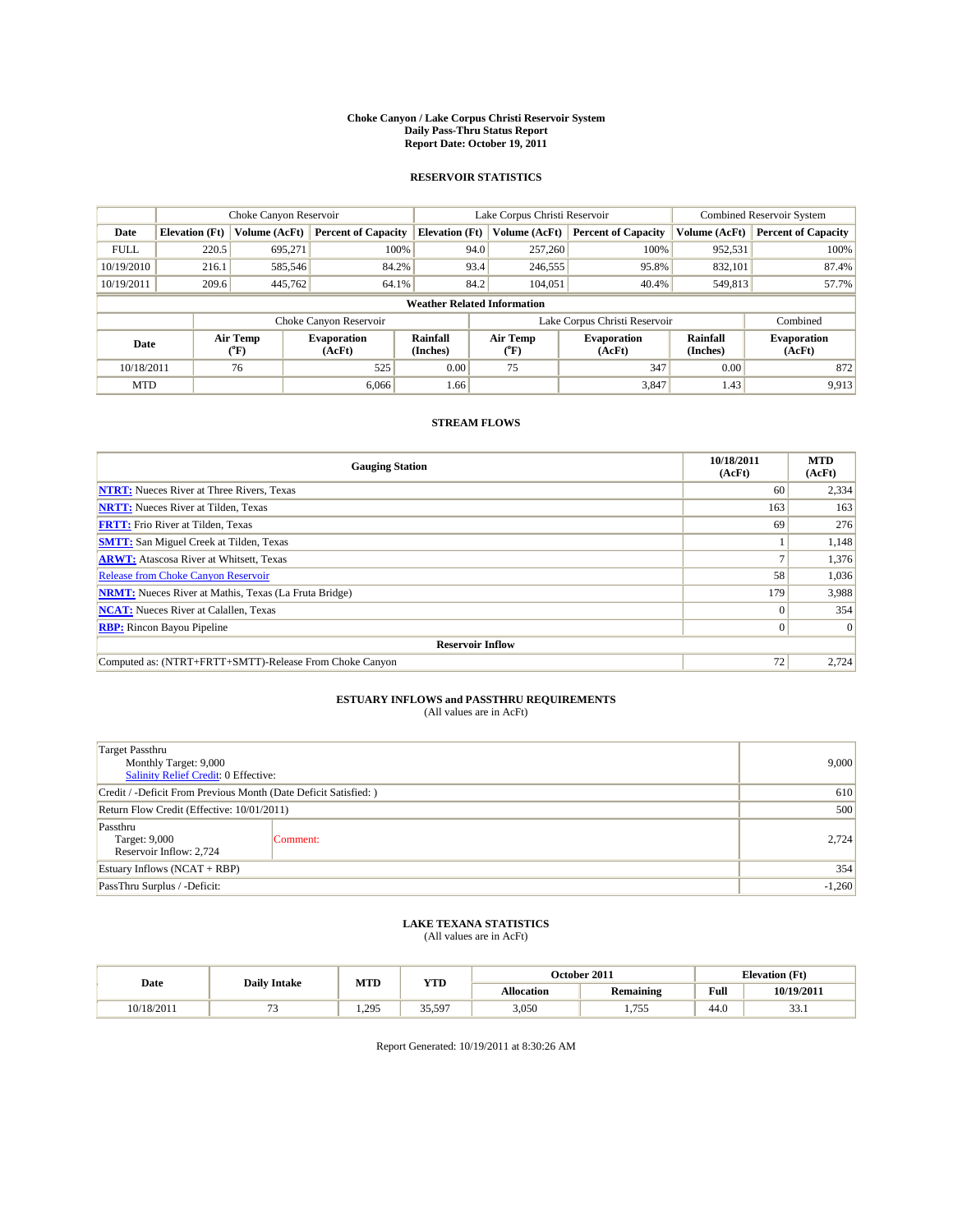#### **Choke Canyon / Lake Corpus Christi Reservoir System Daily Pass-Thru Status Report Report Date: October 20, 2011**

### **RESERVOIR STATISTICS**

|             | Choke Canyon Reservoir             |                      |                              |                             | Lake Corpus Christi Reservoir |                               |                      | Combined Reservoir System    |  |
|-------------|------------------------------------|----------------------|------------------------------|-----------------------------|-------------------------------|-------------------------------|----------------------|------------------------------|--|
| Date        | <b>Elevation</b> (Ft)              | <b>Volume (AcFt)</b> | <b>Percent of Capacity</b>   | <b>Elevation</b> (Ft)       | Volume (AcFt)                 | <b>Percent of Capacity</b>    | Volume (AcFt)        | <b>Percent of Capacity</b>   |  |
| <b>FULL</b> | 220.5                              | 695,271              | 100%                         | 94.0                        | 257,260                       | 100%                          | 952,531              | 100%                         |  |
| 10/20/2010  | 216.1                              | 585,078              | 84.2%                        | 93.4                        | 246,195                       | 95.7%                         | 831,273              | 87.3%                        |  |
| 10/20/2011  | 209.6                              | 445,964              | 64.1%                        | 84.2                        | 103,694                       | 40.3%                         | 549,658              | 57.7%                        |  |
|             | <b>Weather Related Information</b> |                      |                              |                             |                               |                               |                      |                              |  |
|             |                                    |                      | Choke Canyon Reservoir       |                             |                               | Lake Corpus Christi Reservoir |                      | Combined                     |  |
| Date        |                                    | Air Temp<br>(°F)     | <b>Evaporation</b><br>(AcFt) | <b>Rainfall</b><br>(Inches) | Air Temp<br>(°F)              | <b>Evaporation</b><br>(AcFt)  | Rainfall<br>(Inches) | <b>Evaporation</b><br>(AcFt) |  |
| 10/19/2011  |                                    | 74                   | 327                          | 0.00                        | 74                            | 284                           | 0.00                 | 611                          |  |
| <b>MTD</b>  |                                    |                      | 6,393                        | 1.66                        |                               | 4,131                         | 1.43                 | 10,524                       |  |

## **STREAM FLOWS**

| <b>Gauging Station</b>                                       | 10/19/2011<br>(AcFt) | <b>MTD</b><br>(AcFt) |
|--------------------------------------------------------------|----------------------|----------------------|
| <b>NTRT:</b> Nueces River at Three Rivers, Texas             | 60                   | 2,394                |
| <b>NRTT:</b> Nueces River at Tilden, Texas                   | 856                  | 1,019                |
| <b>FRTT:</b> Frio River at Tilden, Texas                     | 40                   | 315                  |
| <b>SMTT:</b> San Miguel Creek at Tilden, Texas               | $\Omega$             | 1,148                |
| <b>ARWT:</b> Atascosa River at Whitsett, Texas               |                      | 1,381                |
| <b>Release from Choke Canyon Reservoir</b>                   | 58                   | 1,094                |
| <b>NRMT:</b> Nueces River at Mathis, Texas (La Fruta Bridge) | 181                  | 4,169                |
| <b>NCAT:</b> Nueces River at Calallen, Texas                 | $\theta$             | 354                  |
| <b>RBP:</b> Rincon Bayou Pipeline                            | $\overline{0}$       | $\Omega$             |
| <b>Reservoir Inflow</b>                                      |                      |                      |
| Computed as: (NTRT+FRTT+SMTT)-Release From Choke Canyon      | 42                   | 2,766                |

# **ESTUARY INFLOWS and PASSTHRU REQUIREMENTS**<br>(All values are in AcFt)

| <b>Target Passthru</b><br>Monthly Target: 9,000<br>Salinity Relief Credit: 0 Effective: | 9,000    |       |
|-----------------------------------------------------------------------------------------|----------|-------|
| Credit / -Deficit From Previous Month (Date Deficit Satisfied: )                        | 610      |       |
| Return Flow Credit (Effective: 10/01/2011)                                              | 500      |       |
| Passthru<br>Target: 9,000<br>Reservoir Inflow: 2,766                                    | Comment: | 2,766 |
| Estuary Inflows (NCAT + RBP)                                                            |          | 354   |
| PassThru Surplus / -Deficit:                                                            | $-1,302$ |       |

## **LAKE TEXANA STATISTICS** (All values are in AcFt)

|            | <b>Daily Intake</b>            | MTD  | <b>YTD</b> |                   | October 2011     |                                       | <b>Elevation</b> (Ft) |
|------------|--------------------------------|------|------------|-------------------|------------------|---------------------------------------|-----------------------|
| Date       |                                |      |            | <b>Allocation</b> | <b>Remaining</b> | Full                                  | 10/20/2011            |
| 10/19/2011 | --<br>$\overline{\phantom{0}}$ | .367 | 35.669     | 3,050             | .683             | $\overline{A}$ $\overline{B}$<br>44.U | 33.0                  |

Report Generated: 10/20/2011 at 9:02:06 AM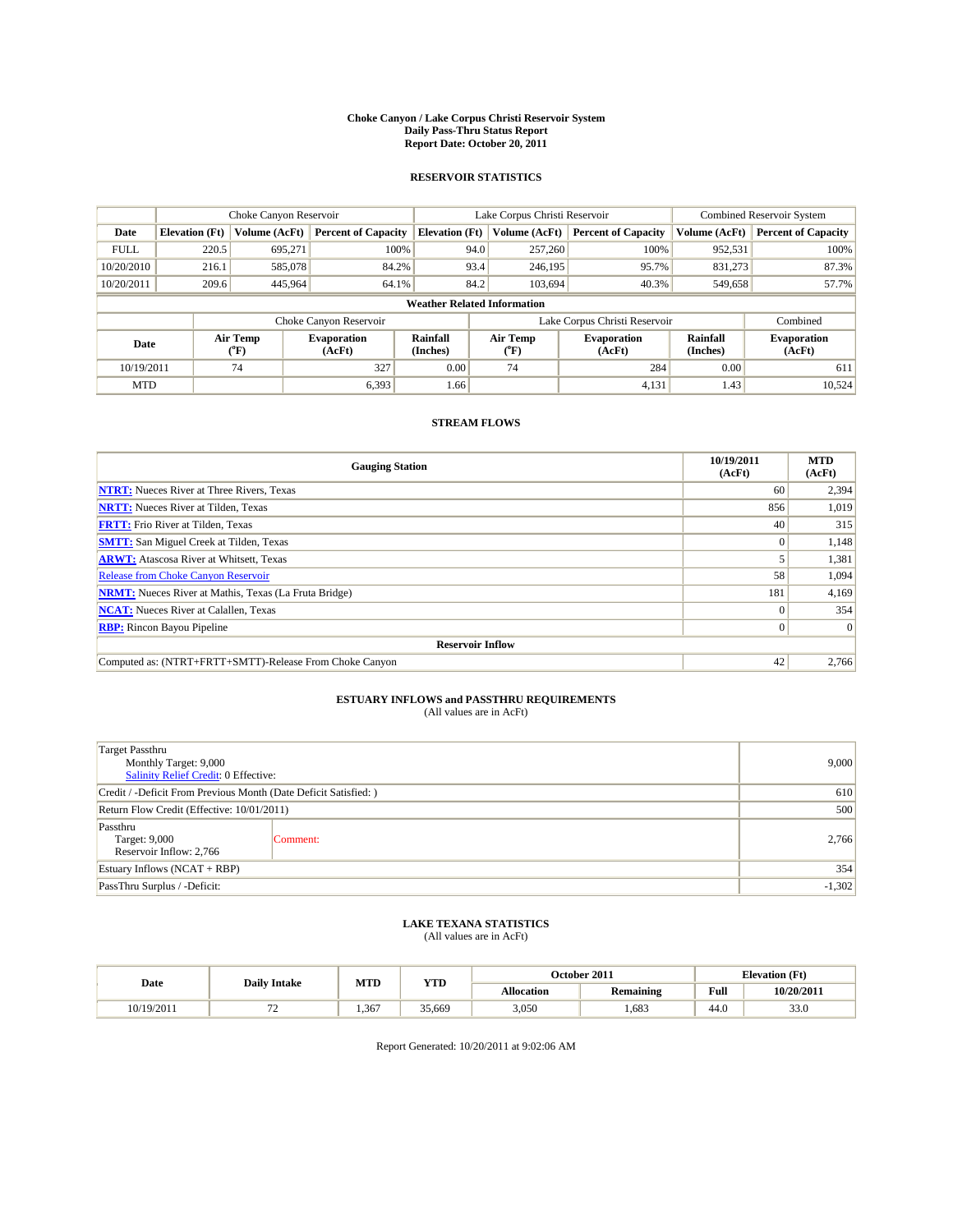#### **Choke Canyon / Lake Corpus Christi Reservoir System Daily Pass-Thru Status Report Report Date: October 21, 2011**

### **RESERVOIR STATISTICS**

|             | Choke Canyon Reservoir             |                      |                              |                             | Lake Corpus Christi Reservoir |                               |                      | Combined Reservoir System    |  |
|-------------|------------------------------------|----------------------|------------------------------|-----------------------------|-------------------------------|-------------------------------|----------------------|------------------------------|--|
| Date        | <b>Elevation</b> (Ft)              | <b>Volume (AcFt)</b> | <b>Percent of Capacity</b>   | <b>Elevation</b> (Ft)       | Volume (AcFt)                 | <b>Percent of Capacity</b>    | Volume (AcFt)        | <b>Percent of Capacity</b>   |  |
| <b>FULL</b> | 220.5                              | 695,271              | 100%                         | 94.0                        | 257,260                       | 100%                          | 952,531              | 100%                         |  |
| 10/21/2010  | 216.0                              | 584,141              | 84.0%                        | 93.4                        | 245,834                       | 95.6%                         | 829,975              | 87.1%                        |  |
| 10/21/2011  | 209.6                              | 444,757              | 64.0%                        | 84.1                        | 102,745                       | 39.9%                         | 547,502              | 57.5%                        |  |
|             | <b>Weather Related Information</b> |                      |                              |                             |                               |                               |                      |                              |  |
|             |                                    |                      | Choke Canyon Reservoir       |                             |                               | Lake Corpus Christi Reservoir |                      | Combined                     |  |
| Date        |                                    | Air Temp<br>(°F)     | <b>Evaporation</b><br>(AcFt) | <b>Rainfall</b><br>(Inches) | Air Temp<br>("F)              | <b>Evaporation</b><br>(AcFt)  | Rainfall<br>(Inches) | <b>Evaporation</b><br>(AcFt) |  |
| 10/20/2011  |                                    | 83                   | 315                          | 0.00                        | 83                            | 200                           | 0.00                 | 515                          |  |
| <b>MTD</b>  |                                    |                      | 6.708                        | 1.66                        |                               | 4,331                         | 1.43                 | 11.039                       |  |

## **STREAM FLOWS**

| <b>Gauging Station</b>                                       | 10/20/2011<br>(AcFt) | <b>MTD</b><br>(AcFt) |
|--------------------------------------------------------------|----------------------|----------------------|
| <b>NTRT:</b> Nueces River at Three Rivers, Texas             | 187                  | 2,581                |
| <b>NRTT:</b> Nueces River at Tilden, Texas                   | 1,122                | 2,140                |
| <b>FRTT:</b> Frio River at Tilden, Texas                     | 24                   | 339                  |
| <b>SMTT:</b> San Miguel Creek at Tilden, Texas               | $\Omega$             | 1,148                |
| <b>ARWT:</b> Atascosa River at Whitsett, Texas               |                      | 1,385                |
| Release from Choke Canyon Reservoir                          | 58                   | 1,151                |
| <b>NRMT:</b> Nueces River at Mathis, Texas (La Fruta Bridge) | 195                  | 4,363                |
| <b>NCAT:</b> Nueces River at Calallen, Texas                 | $\Omega$             | 354                  |
| <b>RBP:</b> Rincon Bayou Pipeline                            | $\overline{0}$       | $\Omega$             |
| <b>Reservoir Inflow</b>                                      |                      |                      |
| Computed as: (NTRT+FRTT+SMTT)-Release From Choke Canyon      | 153                  | 2,919                |

# **ESTUARY INFLOWS and PASSTHRU REQUIREMENTS**<br>(All values are in AcFt)

| <b>Target Passthru</b><br>Monthly Target: 9,000<br>Salinity Relief Credit: 0 Effective: | 9,000    |       |
|-----------------------------------------------------------------------------------------|----------|-------|
| Credit / -Deficit From Previous Month (Date Deficit Satisfied: )                        |          | 610   |
| Return Flow Credit (Effective: 10/01/2011)                                              | 500      |       |
| Passthru<br>Target: 9,000<br>Reservoir Inflow: 2,919                                    | Comment: | 2,919 |
| Estuary Inflows (NCAT + RBP)                                                            |          | 354   |
| PassThru Surplus / -Deficit:                                                            | $-1,455$ |       |

## **LAKE TEXANA STATISTICS** (All values are in AcFt)

|            | <b>Daily Intake</b> | MTD  | <b>YTD</b>      | October 2011<br><b>Elevation</b> (Ft) |                  |      |            |
|------------|---------------------|------|-----------------|---------------------------------------|------------------|------|------------|
| Date       |                     |      |                 | <b>Allocation</b>                     | <b>Remaining</b> | Full | 10/21/2011 |
| 10/20/2011 |                     | .440 | 35742<br>33,142 | 3,050                                 | .610             | 44.0 | 33.0       |

Report Generated: 10/21/2011 at 8:29:47 AM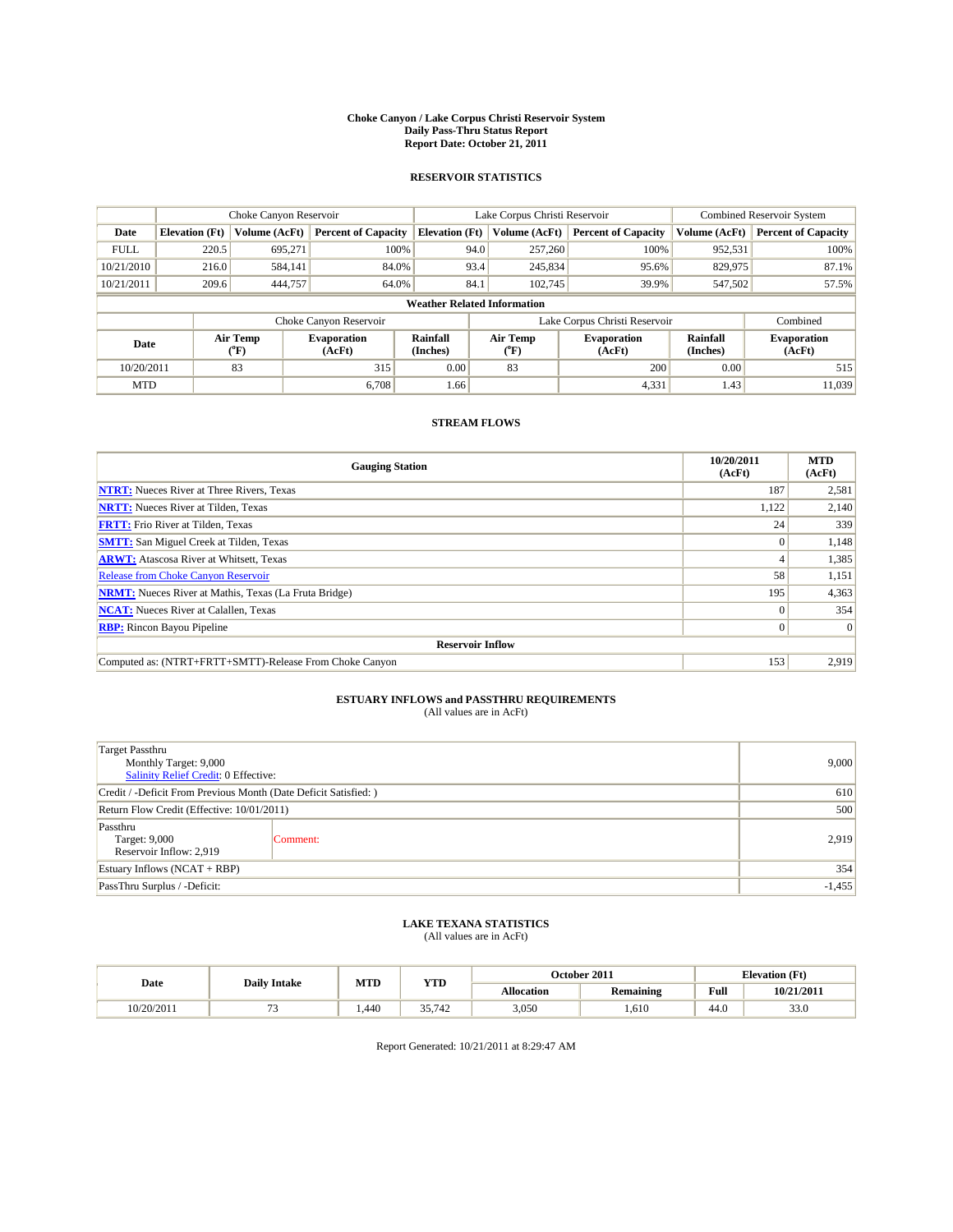#### **Choke Canyon / Lake Corpus Christi Reservoir System Daily Pass-Thru Status Report Report Date: October 22, 2011**

### **RESERVOIR STATISTICS**

|             | Choke Canyon Reservoir             |                      |                              |                             | Lake Corpus Christi Reservoir |                               |                      | Combined Reservoir System    |  |
|-------------|------------------------------------|----------------------|------------------------------|-----------------------------|-------------------------------|-------------------------------|----------------------|------------------------------|--|
| Date        | <b>Elevation</b> (Ft)              | <b>Volume (AcFt)</b> | <b>Percent of Capacity</b>   | <b>Elevation</b> (Ft)       | Volume (AcFt)                 | <b>Percent of Capacity</b>    | Volume (AcFt)        | <b>Percent of Capacity</b>   |  |
| <b>FULL</b> | 220.5                              | 695,271              | 100%                         | 94.0                        | 257,260                       | 100%                          | 952,531              | 100%                         |  |
| 10/22/2010  | 216.0                              | 583,198              | 83.9%                        | 93.4                        | 245,474                       | 95.4%                         | 828,672              | 87.0%                        |  |
| 10/22/2011  | 209.6                              | 445,156              | 64.0%                        | 84.2                        | 103,101                       | 40.1%                         | 548,257              | 57.6%                        |  |
|             | <b>Weather Related Information</b> |                      |                              |                             |                               |                               |                      |                              |  |
|             |                                    |                      | Choke Canyon Reservoir       |                             |                               | Lake Corpus Christi Reservoir |                      | Combined                     |  |
| Date        |                                    | Air Temp<br>(°F)     | <b>Evaporation</b><br>(AcFt) | <b>Rainfall</b><br>(Inches) | Air Temp<br>(°F)              | <b>Evaporation</b><br>(AcFt)  | Rainfall<br>(Inches) | <b>Evaporation</b><br>(AcFt) |  |
| 10/21/2011  |                                    | 86                   | 315                          | 0.00                        | 87                            | 221                           | 0.00                 | 536                          |  |
| <b>MTD</b>  |                                    |                      | 7,023                        | 1.66                        |                               | 4,552                         | 1.43                 | 11,575                       |  |

## **STREAM FLOWS**

| <b>Gauging Station</b>                                       | 10/21/2011<br>(AcFt) | <b>MTD</b><br>(AcFt) |
|--------------------------------------------------------------|----------------------|----------------------|
| <b>NTRT:</b> Nueces River at Three Rivers, Texas             | 957                  | 3,537                |
| <b>NRTT:</b> Nueces River at Tilden, Texas                   | 1,237                | 3,377                |
| <b>FRTT:</b> Frio River at Tilden, Texas                     | 15 <sup>7</sup>      | 354                  |
| <b>SMTT:</b> San Miguel Creek at Tilden, Texas               | $\Omega$             | 1,148                |
| <b>ARWT:</b> Atascosa River at Whitsett, Texas               |                      | 1,389                |
| <b>Release from Choke Canyon Reservoir</b>                   | 58                   | 1,209                |
| <b>NRMT:</b> Nueces River at Mathis, Texas (La Fruta Bridge) | 214                  | 4,577                |
| <b>NCAT:</b> Nueces River at Calallen, Texas                 | $\Omega$             | 354                  |
| <b>RBP:</b> Rincon Bayou Pipeline                            | $\overline{0}$       | $\Omega$             |
| <b>Reservoir Inflow</b>                                      |                      |                      |
| Computed as: (NTRT+FRTT+SMTT)-Release From Choke Canyon      | 914                  | 3,834                |

# **ESTUARY INFLOWS and PASSTHRU REQUIREMENTS**<br>(All values are in AcFt)

| <b>Target Passthru</b><br>Monthly Target: 9,000<br>Salinity Relief Credit: 0 Effective: | 9,000    |       |
|-----------------------------------------------------------------------------------------|----------|-------|
| Credit / -Deficit From Previous Month (Date Deficit Satisfied: )                        |          | 610   |
| Return Flow Credit (Effective: 10/01/2011)                                              | 500      |       |
| Passthru<br>Target: 9,000<br>Reservoir Inflow: 3,834                                    | Comment: | 3,834 |
| Estuary Inflows $(NCAT + RBP)$                                                          |          | 354   |
| PassThru Surplus / -Deficit:                                                            | $-2,370$ |       |

## **LAKE TEXANA STATISTICS** (All values are in AcFt)

|            | <b>Daily Intake</b> | MTD   | <b>YTD</b> | October 2011<br><b>Elevation</b> (Ft) |                               |      |            |
|------------|---------------------|-------|------------|---------------------------------------|-------------------------------|------|------------|
| Date       |                     |       |            | <b>Allocation</b>                     | <b>Remaining</b>              | Full | 10/22/2011 |
| 10/21/2011 | -                   | 1.513 | 35.814     | 3,050                                 | $\sim$ $\sim$<br>. . <i>.</i> | 44.0 | 33.0       |

Report Generated: 10/22/2011 at 8:12:59 AM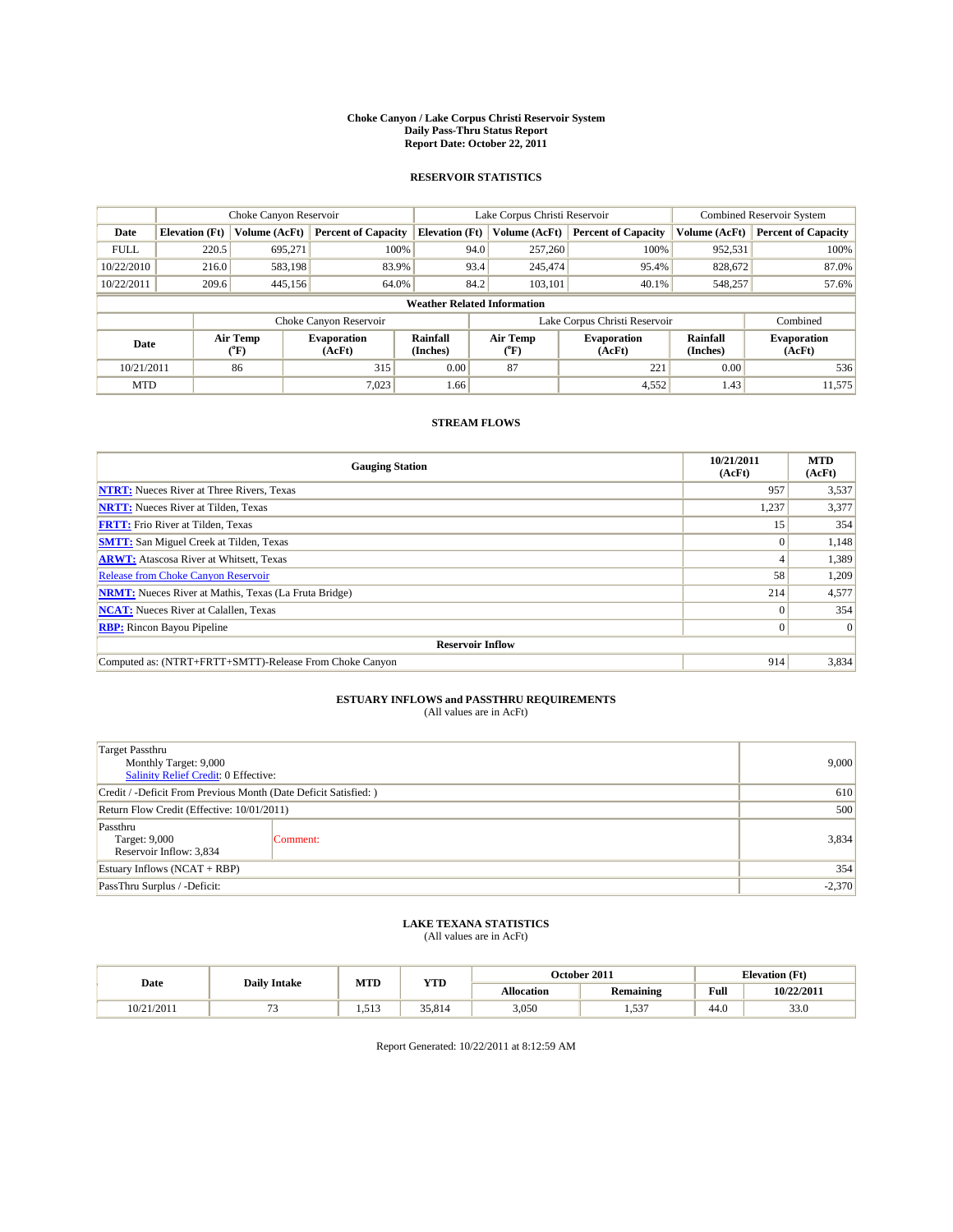#### **Choke Canyon / Lake Corpus Christi Reservoir System Daily Pass-Thru Status Report Report Date: October 23, 2011**

### **RESERVOIR STATISTICS**

|             | Choke Canyon Reservoir             |                      |                              |                             | Lake Corpus Christi Reservoir |                               |                      | <b>Combined Reservoir System</b> |  |
|-------------|------------------------------------|----------------------|------------------------------|-----------------------------|-------------------------------|-------------------------------|----------------------|----------------------------------|--|
| Date        | <b>Elevation</b> (Ft)              | <b>Volume (AcFt)</b> | <b>Percent of Capacity</b>   | <b>Elevation</b> (Ft)       | Volume (AcFt)                 | <b>Percent of Capacity</b>    | Volume (AcFt)        | <b>Percent of Capacity</b>       |  |
| <b>FULL</b> | 220.5                              | 695,271              | 100%                         | 94.0                        | 257,260                       | 100%                          | 952,531              | 100%                             |  |
| 10/23/2010  | 215.9                              | 582,489              | 83.8%                        | 93.3                        | 244,394                       | 95.0%                         | 826,883              | 86.8%                            |  |
| 10/23/2011  | 209.5                              | 443,359              | 63.8%                        | 84.2                        | 103,694                       | 40.3%                         | 547,053              | 57.4%                            |  |
|             | <b>Weather Related Information</b> |                      |                              |                             |                               |                               |                      |                                  |  |
|             |                                    |                      | Choke Canyon Reservoir       |                             |                               | Lake Corpus Christi Reservoir |                      | Combined                         |  |
| Date        |                                    | Air Temp<br>(°F)     | <b>Evaporation</b><br>(AcFt) | <b>Rainfall</b><br>(Inches) | Air Temp<br>(°F)              | <b>Evaporation</b><br>(AcFt)  | Rainfall<br>(Inches) | <b>Evaporation</b><br>(AcFt)     |  |
| 10/22/2011  |                                    | 87                   | 350                          | 0.00                        | 87                            | 236                           | 0.00                 | 586                              |  |
| <b>MTD</b>  |                                    |                      | 7,373                        | 1.66                        |                               | 4.788                         | 1.43                 | 12,161                           |  |

## **STREAM FLOWS**

| <b>Gauging Station</b>                                       | 10/22/2011<br>(AcFt) | <b>MTD</b><br>(AcFt) |
|--------------------------------------------------------------|----------------------|----------------------|
| <b>NTRT:</b> Nueces River at Three Rivers, Texas             | 1,167                | 4,704                |
| <b>NRTT:</b> Nueces River at Tilden, Texas                   | 1,235                | 4,611                |
| <b>FRTT:</b> Frio River at Tilden, Texas                     |                      | 371                  |
| <b>SMTT:</b> San Miguel Creek at Tilden, Texas               | $\Omega$             | 1,148                |
| <b>ARWT:</b> Atascosa River at Whitsett, Texas               |                      | 1,393                |
| <b>Release from Choke Canyon Reservoir</b>                   | 58                   | 1,266                |
| <b>NRMT:</b> Nueces River at Mathis, Texas (La Fruta Bridge) | 214                  | 4,792                |
| <b>NCAT:</b> Nueces River at Calallen, Texas                 | $\Omega$             | 354                  |
| <b>RBP:</b> Rincon Bayou Pipeline                            | $\overline{0}$       | $\Omega$             |
| <b>Reservoir Inflow</b>                                      |                      |                      |
| Computed as: (NTRT+FRTT+SMTT)-Release From Choke Canyon      | 1,126                | 4,960                |

# **ESTUARY INFLOWS and PASSTHRU REQUIREMENTS**<br>(All values are in AcFt)

| <b>Target Passthru</b><br>Monthly Target: 9,000<br>Salinity Relief Credit: 0 Effective: | 9,000    |       |
|-----------------------------------------------------------------------------------------|----------|-------|
| Credit / -Deficit From Previous Month (Date Deficit Satisfied: )                        |          | 610   |
| Return Flow Credit (Effective: 10/01/2011)                                              | 500      |       |
| Passthru<br>Target: 9,000<br>Reservoir Inflow: 4,960                                    | Comment: | 4,960 |
| Estuary Inflows (NCAT + RBP)                                                            |          | 354   |
| PassThru Surplus / -Deficit:                                                            | $-3,496$ |       |

## **LAKE TEXANA STATISTICS** (All values are in AcFt)

|            | <b>Daily Intake</b> | MTD  | <b>YTD</b> |                   | October 2011     | <b>Elevation</b> (Ft) |            |
|------------|---------------------|------|------------|-------------------|------------------|-----------------------|------------|
| Date       |                     |      |            | <b>Allocation</b> | <b>Remaining</b> | Full                  | 10/23/2011 |
| 10/22/2011 | --                  | .586 | 35,887     | 3,050             | .464             | $\sqrt{ }$<br>44.0    | 33.0       |

Report Generated: 10/23/2011 at 8:21:15 AM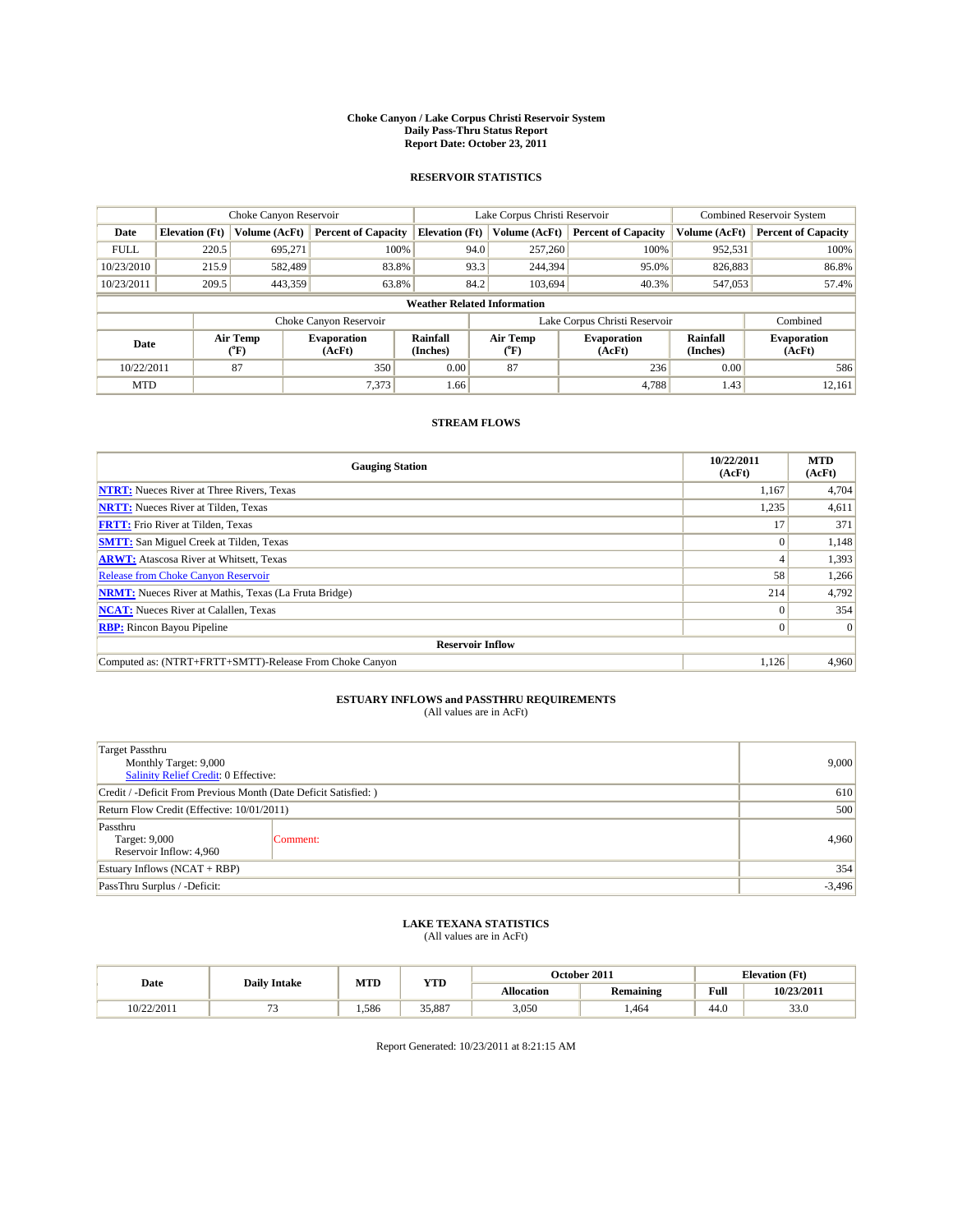#### **Choke Canyon / Lake Corpus Christi Reservoir System Daily Pass-Thru Status Report Report Date: October 24, 2011**

### **RESERVOIR STATISTICS**

|             | Choke Canyon Reservoir             |                  |                              |                       | Lake Corpus Christi Reservoir     |                               |                             | <b>Combined Reservoir System</b> |  |
|-------------|------------------------------------|------------------|------------------------------|-----------------------|-----------------------------------|-------------------------------|-----------------------------|----------------------------------|--|
| Date        | <b>Elevation</b> (Ft)              | Volume (AcFt)    | <b>Percent of Capacity</b>   | <b>Elevation (Ft)</b> | Volume (AcFt)                     | <b>Percent of Capacity</b>    | Volume (AcFt)               | <b>Percent of Capacity</b>       |  |
| <b>FULL</b> | 220.5                              | 695,271          | 100%                         | 94.0                  | 257,260                           | 100%                          | 952,531                     | 100%                             |  |
| 10/24/2010  | 215.9                              | 582,252          | 83.7%                        | 93.3                  | 244,394                           | 95.0%                         | 826,646                     | 86.8%                            |  |
| 10/24/2011  | 209.5                              | 443,758          | 63.8%                        | 84.3                  | 104,171                           | 40.5%                         | 547,929                     | 57.5%                            |  |
|             | <b>Weather Related Information</b> |                  |                              |                       |                                   |                               |                             |                                  |  |
|             |                                    |                  | Choke Canyon Reservoir       |                       |                                   | Lake Corpus Christi Reservoir |                             | Combined                         |  |
| Date        |                                    | Air Temp<br>(°F) | <b>Evaporation</b><br>(AcFt) | Rainfall<br>(Inches)  | Air Temp<br>$({}^{\circ}{\rm F})$ | <b>Evaporation</b><br>(AcFt)  | <b>Rainfall</b><br>(Inches) | <b>Evaporation</b><br>(AcFt)     |  |
| 10/23/2011  |                                    | 89               | 245                          | 0.00                  | 89                                | 208                           | 0.00                        | 453                              |  |
| <b>MTD</b>  |                                    |                  | 7.618                        | 1.66                  |                                   | 4.996                         | 1.43                        | 12.614                           |  |

## **STREAM FLOWS**

| <b>Gauging Station</b>                                       | 10/23/2011<br>(AcFt) | <b>MTD</b><br>(AcFt) |
|--------------------------------------------------------------|----------------------|----------------------|
| <b>NTRT:</b> Nueces River at Three Rivers, Texas             | 1,207                | 5,911                |
| <b>NRTT:</b> Nueces River at Tilden, Texas                   | 707                  | 5,318                |
| <b>FRTT:</b> Frio River at Tilden, Texas                     | 6                    | 377                  |
| <b>SMTT:</b> San Miguel Creek at Tilden, Texas               | $\theta$             | 1,148                |
| <b>ARWT:</b> Atascosa River at Whitsett, Texas               |                      | 1,396                |
| Release from Choke Canyon Reservoir                          | 58                   | 1,324                |
| <b>NRMT:</b> Nueces River at Mathis, Texas (La Fruta Bridge) | 218                  | 5,010                |
| <b>NCAT:</b> Nueces River at Calallen, Texas                 | $\Omega$             | 354                  |
| <b>RBP:</b> Rincon Bayou Pipeline                            | $\overline{0}$       | $\Omega$             |
| <b>Reservoir Inflow</b>                                      |                      |                      |
| Computed as: (NTRT+FRTT+SMTT)-Release From Choke Canyon      | 1,155                | 6,115                |

# **ESTUARY INFLOWS and PASSTHRU REQUIREMENTS**<br>(All values are in AcFt)

| <b>Target Passthru</b><br>Monthly Target: 9,000<br>Salinity Relief Credit: 0 Effective: | 9,000    |       |
|-----------------------------------------------------------------------------------------|----------|-------|
| Credit / -Deficit From Previous Month (Date Deficit Satisfied: )                        |          | 610   |
| Return Flow Credit (Effective: 10/01/2011)                                              | 500      |       |
| Passthru<br>Target: 9,000<br>Reservoir Inflow: 6,115                                    | Comment: | 6,115 |
| Estuary Inflows (NCAT + RBP)                                                            |          | 354   |
| PassThru Surplus / -Deficit:                                                            | $-4,651$ |       |

## **LAKE TEXANA STATISTICS** (All values are in AcFt)

|            | <b>Daily Intake</b> | MTD | <b>YTD</b> |                   | October 2011     |                                             | <b>Elevation</b> (Ft) |
|------------|---------------------|-----|------------|-------------------|------------------|---------------------------------------------|-----------------------|
| Date       |                     |     |            | <b>Allocation</b> | <b>Remaining</b> | Full<br>the contract of the contract of the | 10/24/2011            |
| 10/23/2011 |                     | 659 | 35,960     | 3,050             | .391             | 44.0                                        | 32.9                  |

Report Generated: 10/24/2011 at 9:32:23 AM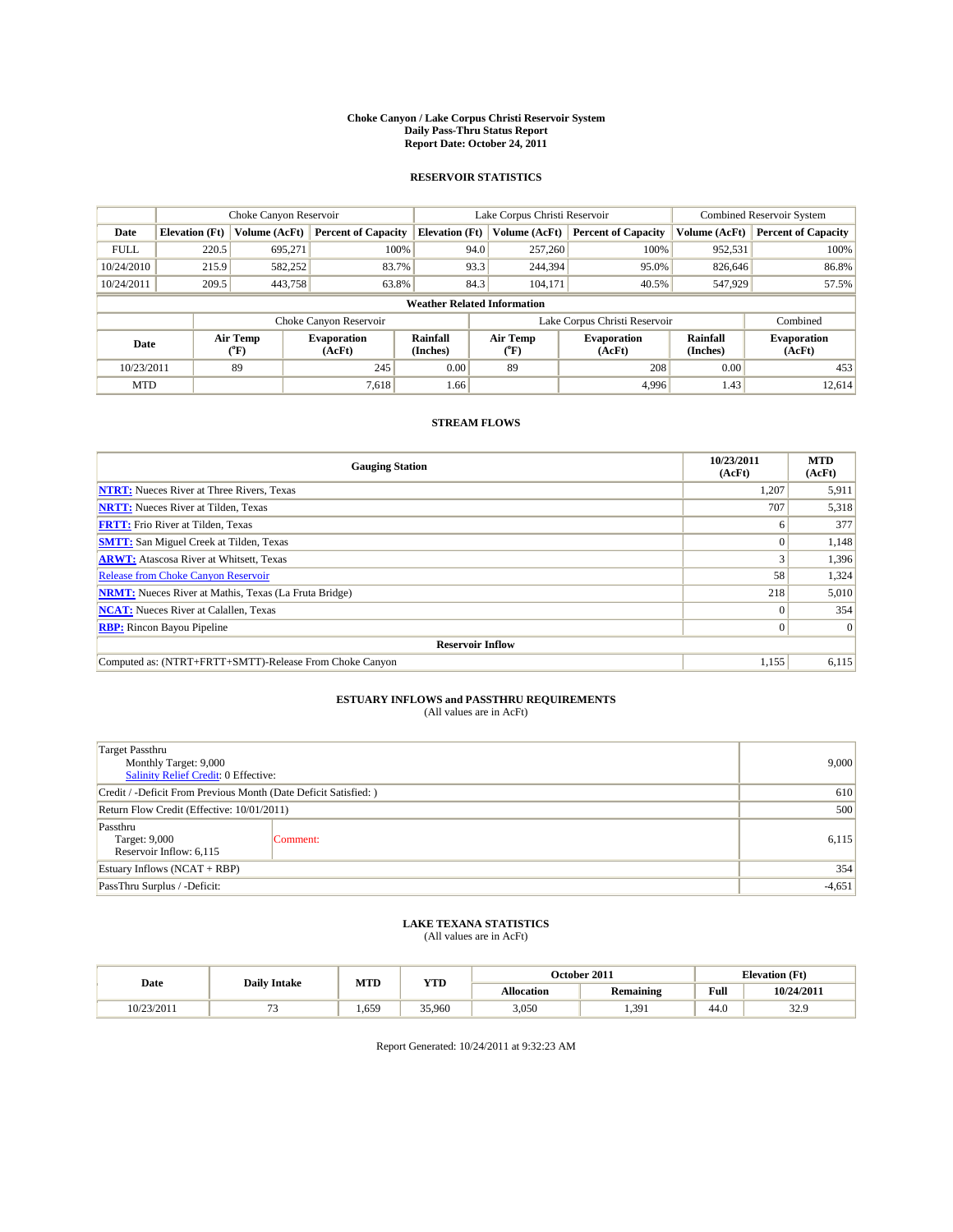#### **Choke Canyon / Lake Corpus Christi Reservoir System Daily Pass-Thru Status Report Report Date: October 25, 2011**

### **RESERVOIR STATISTICS**

|             | Choke Canyon Reservoir             |                      |                              |                             | Lake Corpus Christi Reservoir | Combined Reservoir System    |                      |                              |  |  |
|-------------|------------------------------------|----------------------|------------------------------|-----------------------------|-------------------------------|------------------------------|----------------------|------------------------------|--|--|
| Date        | <b>Elevation</b> (Ft)              | <b>Volume (AcFt)</b> | <b>Percent of Capacity</b>   | <b>Elevation</b> (Ft)       | Volume (AcFt)                 | <b>Percent of Capacity</b>   | Volume (AcFt)        | <b>Percent of Capacity</b>   |  |  |
| <b>FULL</b> | 220.5                              | 695,271              | 100%                         | 94.0                        | 257,260                       | 100%                         | 952,531              | 100%                         |  |  |
| 10/25/2010  | 215.9                              | 581,309              | 83.6%                        |                             | 93.2<br>243,495               | 94.6%                        | 824,804              | 86.6%                        |  |  |
| 10/25/2011  | 209.5                              | 442,959              | 63.7%                        | 84.3                        | 104,409                       | 40.6%                        | 547,368              | 57.5%                        |  |  |
|             | <b>Weather Related Information</b> |                      |                              |                             |                               |                              |                      |                              |  |  |
|             |                                    |                      | Choke Canyon Reservoir       |                             | Lake Corpus Christi Reservoir |                              |                      | Combined                     |  |  |
| Date        |                                    | Air Temp<br>(°F)     | <b>Evaporation</b><br>(AcFt) | <b>Rainfall</b><br>(Inches) | Air Temp<br>(°F)              | <b>Evaporation</b><br>(AcFt) | Rainfall<br>(Inches) | <b>Evaporation</b><br>(AcFt) |  |  |
| 10/24/2011  |                                    | 88                   | 326                          | 0.00                        | 88                            | 195                          | 0.00                 | 521                          |  |  |
| <b>MTD</b>  |                                    |                      | 7.944                        | 1.66                        |                               | 5,191                        | 1.43                 | 13,135                       |  |  |

## **STREAM FLOWS**

| <b>Gauging Station</b>                                       | 10/24/2011<br>(AcFt) | <b>MTD</b><br>(AcFt) |
|--------------------------------------------------------------|----------------------|----------------------|
| <b>NTRT:</b> Nueces River at Three Rivers, Texas             | 748                  | 6,660                |
| <b>NRTT:</b> Nueces River at Tilden, Texas                   | 312                  | 5,630                |
| <b>FRTT:</b> Frio River at Tilden, Texas                     |                      | 381                  |
| <b>SMTT:</b> San Miguel Creek at Tilden, Texas               |                      | 1,148                |
| <b>ARWT:</b> Atascosa River at Whitsett, Texas               |                      | 1,399                |
| Release from Choke Canyon Reservoir                          | 58                   | 1,382                |
| <b>NRMT:</b> Nueces River at Mathis, Texas (La Fruta Bridge) | 228                  | 5,238                |
| <b>NCAT:</b> Nueces River at Calallen, Texas                 | $\Omega$             | 354                  |
| <b>RBP:</b> Rincon Bayou Pipeline                            | $\overline{0}$       | $\Omega$             |
| <b>Reservoir Inflow</b>                                      |                      |                      |
| Computed as: (NTRT+FRTT+SMTT)-Release From Choke Canyon      | 695                  | 6,810                |

# **ESTUARY INFLOWS and PASSTHRU REQUIREMENTS**<br>(All values are in AcFt)

| Target Passthru<br>Monthly Target: 9,000<br>Salinity Relief Credit: 0 Effective: | 9,000    |          |
|----------------------------------------------------------------------------------|----------|----------|
| Credit / -Deficit From Previous Month (Date Deficit Satisfied: )                 |          | 610      |
| Return Flow Credit (Effective: 10/01/2011)                                       | 500      |          |
| Passthru<br>Target: 9,000<br>Reservoir Inflow: 6,810                             | Comment: | 6,810    |
| Estuary Inflows (NCAT + RBP)                                                     |          | 354      |
| PassThru Surplus / -Deficit:                                                     |          | $-5,346$ |

## **LAKE TEXANA STATISTICS** (All values are in AcFt)

|            | <b>Daily Intake</b> | MTD  | <b>YTD</b> |                   | October 2011     | <b>Elevation</b> (Ft)                       |                       |
|------------|---------------------|------|------------|-------------------|------------------|---------------------------------------------|-----------------------|
| Date       |                     |      |            | <b>Allocation</b> | <b>Remaining</b> | Full<br>the contract of the contract of the | 10/25/2011            |
| 10/24/2011 |                     | .732 | 36.033     | 3,050             | .318             | 44.0                                        | $\sim$ $\sim$<br>JZ.O |

Report Generated: 10/25/2011 at 8:33:56 AM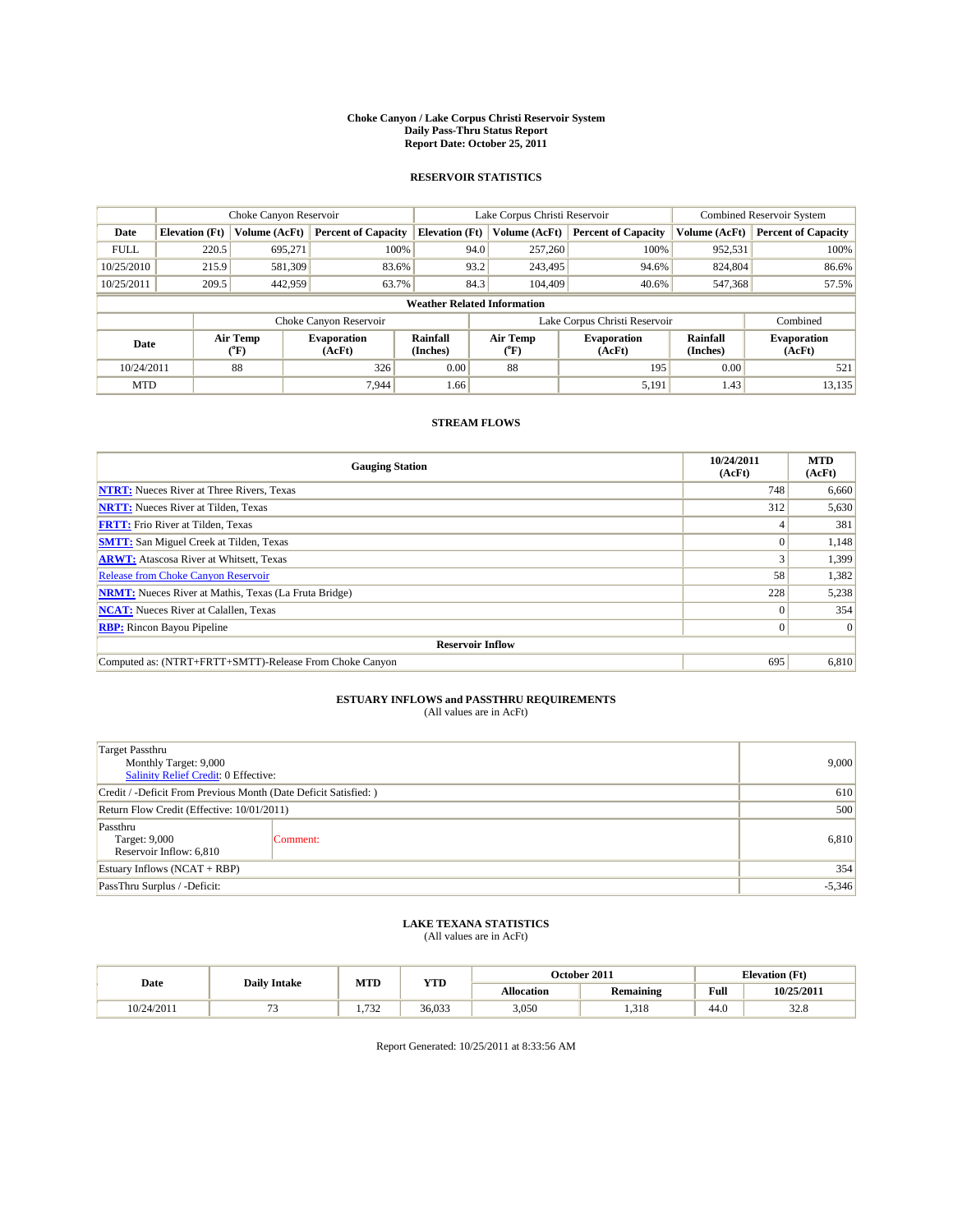#### **Choke Canyon / Lake Corpus Christi Reservoir System Daily Pass-Thru Status Report Report Date: October 26, 2011**

### **RESERVOIR STATISTICS**

|             | Choke Canyon Reservoir             |                      |                              |                             | Lake Corpus Christi Reservoir | Combined Reservoir System    |                      |                              |  |  |
|-------------|------------------------------------|----------------------|------------------------------|-----------------------------|-------------------------------|------------------------------|----------------------|------------------------------|--|--|
| Date        | <b>Elevation</b> (Ft)              | <b>Volume (AcFt)</b> | <b>Percent of Capacity</b>   | <b>Elevation</b> (Ft)       | Volume (AcFt)                 | <b>Percent of Capacity</b>   | Volume (AcFt)        | <b>Percent of Capacity</b>   |  |  |
| <b>FULL</b> | 220.5                              | 695,271              | 100%                         | 94.0                        | 257,260                       | 100%                         | 952,531              | 100%                         |  |  |
| 10/26/2010  | 215.9                              | 580,372              | 83.5%                        | 93.3                        | 243,854                       | 94.8%                        | 824,226              | 86.5%                        |  |  |
| 10/26/2011  | 209.5                              | 442,360              | 63.6%                        | 84.2                        | 104,051                       | 40.4%                        | 546,411              | 57.4%                        |  |  |
|             | <b>Weather Related Information</b> |                      |                              |                             |                               |                              |                      |                              |  |  |
|             |                                    |                      | Choke Canyon Reservoir       |                             | Lake Corpus Christi Reservoir |                              |                      | Combined                     |  |  |
| Date        |                                    | Air Temp<br>(°F)     | <b>Evaporation</b><br>(AcFt) | <b>Rainfall</b><br>(Inches) | Air Temp<br>(°F)              | <b>Evaporation</b><br>(AcFt) | Rainfall<br>(Inches) | <b>Evaporation</b><br>(AcFt) |  |  |
| 10/25/2011  |                                    | 87                   | 349                          | 0.00                        | 88                            | 194                          | 0.00                 | 543                          |  |  |
| <b>MTD</b>  |                                    |                      | 8.293                        | 1.66                        |                               | 5,385                        | 1.43                 | 13,678                       |  |  |

## **STREAM FLOWS**

| <b>Gauging Station</b>                                       | 10/25/2011<br>(AcFt) | <b>MTD</b><br>(AcFt) |
|--------------------------------------------------------------|----------------------|----------------------|
| <b>NTRT:</b> Nueces River at Three Rivers, Texas             | 322                  | 6,981                |
| <b>NRTT:</b> Nueces River at Tilden, Texas                   | 193                  | 5,822                |
| <b>FRTT:</b> Frio River at Tilden, Texas                     |                      | 384                  |
| <b>SMTT:</b> San Miguel Creek at Tilden, Texas               | $\theta$             | 1,148                |
| <b>ARWT:</b> Atascosa River at Whitsett, Texas               |                      | 1,402                |
| <b>Release from Choke Canyon Reservoir</b>                   | 58                   | 1,439                |
| <b>NRMT:</b> Nueces River at Mathis, Texas (La Fruta Bridge) | 246                  | 5,485                |
| <b>NCAT:</b> Nueces River at Calallen, Texas                 | $\Omega$             | 354                  |
| <b>RBP:</b> Rincon Bayou Pipeline                            | $\overline{0}$       | $\Omega$             |
| <b>Reservoir Inflow</b>                                      |                      |                      |
| Computed as: (NTRT+FRTT+SMTT)-Release From Choke Canyon      | 267                  | 7,076                |

# **ESTUARY INFLOWS and PASSTHRU REQUIREMENTS**<br>(All values are in AcFt)

| <b>Target Passthru</b><br>Monthly Target: 9,000<br>Salinity Relief Credit: 0 Effective: | 9,000    |       |  |  |
|-----------------------------------------------------------------------------------------|----------|-------|--|--|
| Credit / -Deficit From Previous Month (Date Deficit Satisfied: )                        |          | 610   |  |  |
| Return Flow Credit (Effective: 10/01/2011)                                              |          | 500   |  |  |
| Passthru<br>Target: 9,000<br>Reservoir Inflow: 7,076                                    | Comment: | 7,076 |  |  |
| Estuary Inflows (NCAT + RBP)                                                            |          | 354   |  |  |
| PassThru Surplus / -Deficit:                                                            |          |       |  |  |

## **LAKE TEXANA STATISTICS** (All values are in AcFt)

| Date       | <b>Daily Intake</b> | MTD  | <b>YTD</b> |                   | October 2011     |      | <b>Elevation</b> (Ft) |  |
|------------|---------------------|------|------------|-------------------|------------------|------|-----------------------|--|
|            |                     |      |            | <b>Allocation</b> | <b>Remaining</b> | Full | 10/26/2011            |  |
| 10/25/2011 |                     | .805 | 36.107     | 3,050             | .245             | 44.0 | $\sim$<br><i></i> 0   |  |

Report Generated: 10/27/2011 at 8:55:38 AM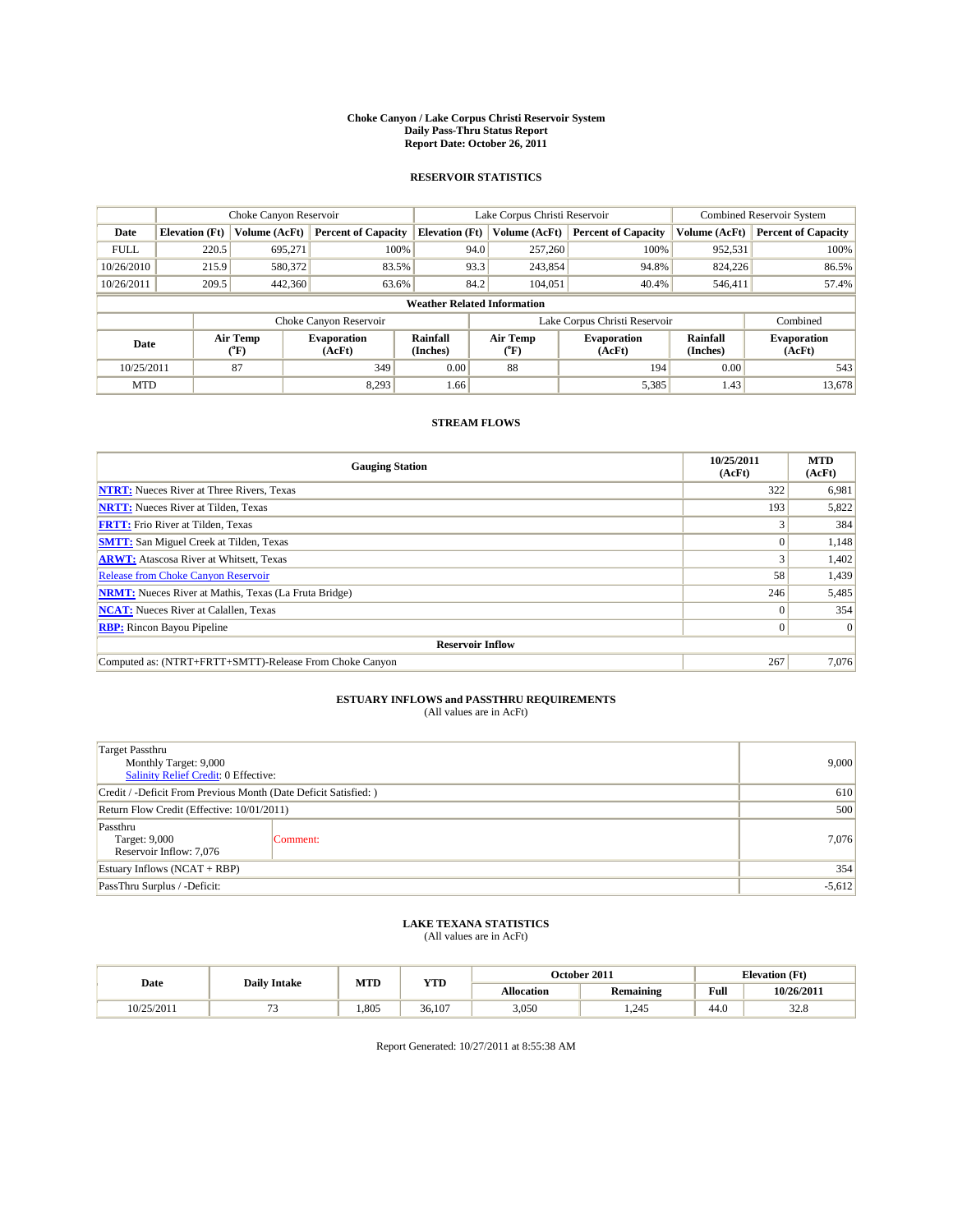#### **Choke Canyon / Lake Corpus Christi Reservoir System Daily Pass-Thru Status Report Report Date: October 27, 2011**

### **RESERVOIR STATISTICS**

|             | Choke Canyon Reservoir             |                          |                              |                       | Lake Corpus Christi Reservoir |                          |                              |                      | <b>Combined Reservoir System</b> |  |  |
|-------------|------------------------------------|--------------------------|------------------------------|-----------------------|-------------------------------|--------------------------|------------------------------|----------------------|----------------------------------|--|--|
| Date        | <b>Elevation</b> (Ft)              | Volume (AcFt)            | <b>Percent of Capacity</b>   | <b>Elevation</b> (Ft) |                               | Volume (AcFt)            | <b>Percent of Capacity</b>   | Volume (AcFt)        | <b>Percent of Capacity</b>       |  |  |
| <b>FULL</b> | 220.5                              | 695,271                  | 100%                         |                       | 94.0                          | 257,260                  | 100%                         | 952,531              | 100%                             |  |  |
| 10/27/2010  | 216.0                              | 583,671                  | 83.9%                        |                       | 93.3                          | 243,675                  | 94.7%                        | 827,346              | 86.9%                            |  |  |
| 10/27/2011  | 209.5                              | 443,159                  | 63.7%                        |                       | 84.2                          | 104,051                  | 40.4%                        | 547,210              | 57.4%                            |  |  |
|             | <b>Weather Related Information</b> |                          |                              |                       |                               |                          |                              |                      |                                  |  |  |
|             |                                    |                          | Choke Canyon Reservoir       |                       | Lake Corpus Christi Reservoir |                          |                              |                      | Combined                         |  |  |
| Date        |                                    | Air Temp<br>$\rm ^{o}F)$ | <b>Evaporation</b><br>(AcFt) | Rainfall<br>(Inches)  |                               | Air Temp<br>$\rm ^{o}F)$ | <b>Evaporation</b><br>(AcFt) | Rainfall<br>(Inches) | <b>Evaporation</b><br>(AcFt)     |  |  |
| 10/26/2011  |                                    | 88                       | 326                          | 0.00                  |                               | 89                       | 236                          | 0.00                 | 562                              |  |  |
| <b>MTD</b>  |                                    |                          | 8,619                        | 1.66                  |                               |                          | 5,621                        | 1.43                 | 14,240                           |  |  |

## **STREAM FLOWS**

| <b>Gauging Station</b>                                       | 10/26/2011<br>(AcFt) | <b>MTD</b><br>(AcFt) |
|--------------------------------------------------------------|----------------------|----------------------|
| <b>NTRT:</b> Nueces River at Three Rivers, Texas             | 206                  | 7,188                |
| <b>NRTT:</b> Nueces River at Tilden, Texas                   | 135                  | 5,957                |
| <b>FRTT:</b> Frio River at Tilden, Texas                     |                      | 385                  |
| <b>SMTT:</b> San Miguel Creek at Tilden, Texas               |                      | 1,148                |
| <b>ARWT:</b> Atascosa River at Whitsett, Texas               |                      | 1,405                |
| <b>Release from Choke Canyon Reservoir</b>                   | 58                   | 1,497                |
| <b>NRMT:</b> Nueces River at Mathis, Texas (La Fruta Bridge) | 236                  | 5,721                |
| <b>NCAT:</b> Nueces River at Calallen, Texas                 | $\theta$             | 354                  |
| <b>RBP:</b> Rincon Bayou Pipeline                            | $\overline{0}$       | $\Omega$             |
| <b>Reservoir Inflow</b>                                      |                      |                      |
| Computed as: (NTRT+FRTT+SMTT)-Release From Choke Canyon      | 150                  | 7,227                |

# **ESTUARY INFLOWS and PASSTHRU REQUIREMENTS**<br>(All values are in AcFt)

| <b>Target Passthru</b><br>Monthly Target: 9,000<br>Salinity Relief Credit: 0 Effective: | 9,000    |       |
|-----------------------------------------------------------------------------------------|----------|-------|
| Credit / -Deficit From Previous Month (Date Deficit Satisfied: )                        |          | 610   |
| Return Flow Credit (Effective: 10/01/2011)                                              |          | 500   |
| Passthru<br>Target: 9,000<br>Reservoir Inflow: 7,227                                    | Comment: | 7,227 |
| Estuary Inflows (NCAT + RBP)                                                            |          | 354   |
| PassThru Surplus / -Deficit:                                                            | $-5,763$ |       |

## **LAKE TEXANA STATISTICS** (All values are in AcFt)

|            | <b>Daily Intake</b> | MTD   | <b>YTD</b> |                   | October 2011     |      | <b>Elevation</b> (Ft) |
|------------|---------------------|-------|------------|-------------------|------------------|------|-----------------------|
| Date       |                     |       |            | <b>Allocation</b> | <b>Remaining</b> | Full | 10/27/2011            |
| 10/26/2011 |                     | 1.878 | 36.180     | 3,050             | 1.72<br>.        | 44.0 | $22 -$<br>، ، 20      |

Report Generated: 10/27/2011 at 8:56:29 AM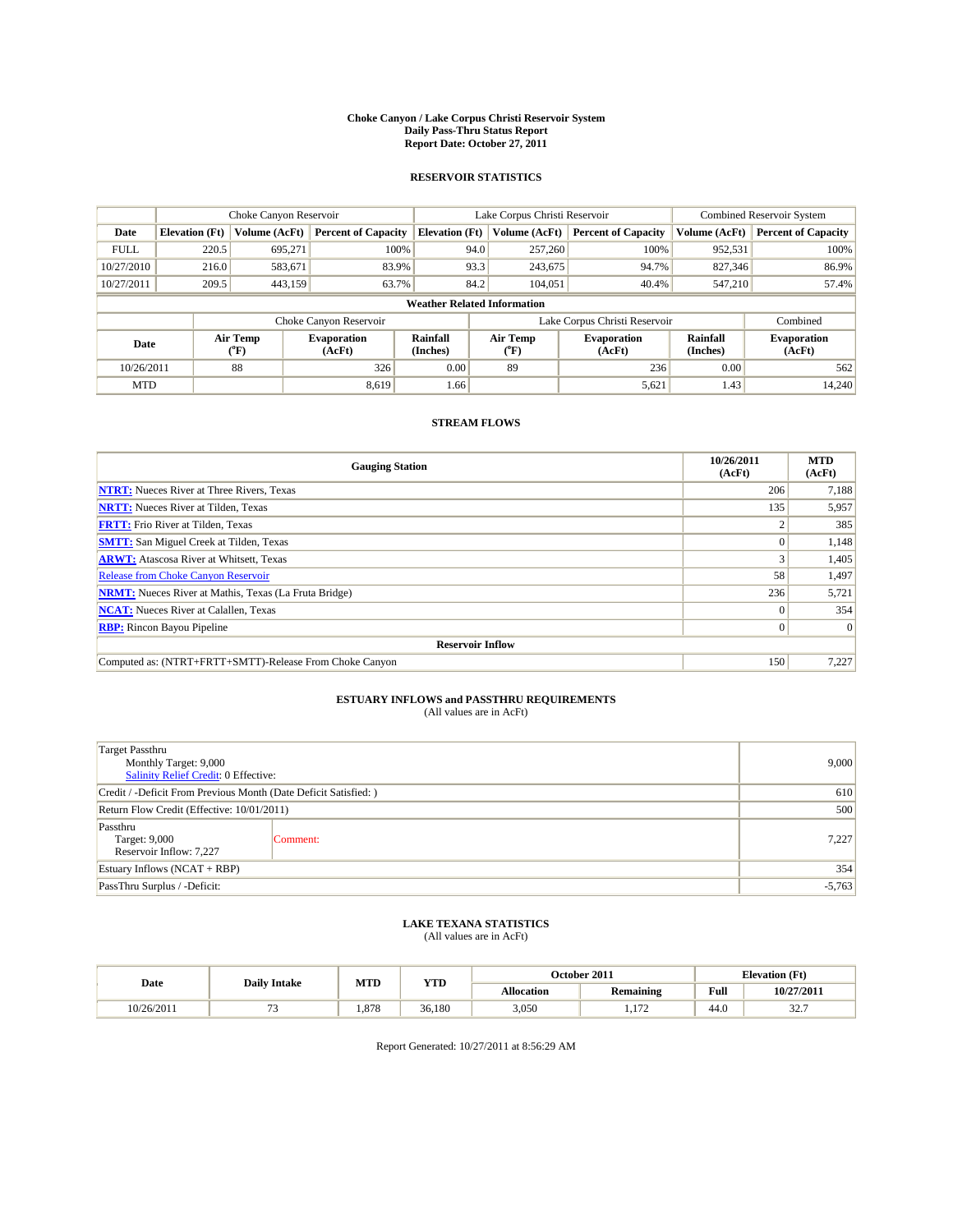#### **Choke Canyon / Lake Corpus Christi Reservoir System Daily Pass-Thru Status Report Report Date: October 28, 2011**

### **RESERVOIR STATISTICS**

|             | Choke Canyon Reservoir             |                      |                              |                             | Lake Corpus Christi Reservoir             | <b>Combined Reservoir System</b> |                      |                              |  |  |
|-------------|------------------------------------|----------------------|------------------------------|-----------------------------|-------------------------------------------|----------------------------------|----------------------|------------------------------|--|--|
| Date        | <b>Elevation</b> (Ft)              | <b>Volume (AcFt)</b> | <b>Percent of Capacity</b>   | <b>Elevation</b> (Ft)       | Volume (AcFt)                             | <b>Percent of Capacity</b>       | Volume (AcFt)        | <b>Percent of Capacity</b>   |  |  |
| <b>FULL</b> | 220.5                              | 695,271              | 100%                         | 94.0                        | 257,260                                   | 100%                             | 952,531              | 100%                         |  |  |
| 10/28/2010  | 215.8                              | 579,669              | 83.4%                        | 93.3                        | 243,854                                   | 94.8%                            | 823,523              | 86.5%                        |  |  |
| 10/28/2011  | 209.4                              | 441,761              | 63.5%                        | 84.3                        | 104.768                                   | 40.7%                            | 546,529              | 57.4%                        |  |  |
|             | <b>Weather Related Information</b> |                      |                              |                             |                                           |                                  |                      |                              |  |  |
|             |                                    |                      | Choke Canyon Reservoir       |                             |                                           | Lake Corpus Christi Reservoir    |                      | Combined                     |  |  |
| Date        |                                    | Air Temp<br>(°F)     | <b>Evaporation</b><br>(AcFt) | <b>Rainfall</b><br>(Inches) | Air Temp<br>$({}^{\mathrm{o}}\mathrm{F})$ | <b>Evaporation</b><br>(AcFt)     | Rainfall<br>(Inches) | <b>Evaporation</b><br>(AcFt) |  |  |
| 10/27/2011  |                                    | 88                   | 360                          | 0.00                        | 90                                        | 314                              | 0.02                 | 674                          |  |  |
| <b>MTD</b>  |                                    |                      | 8.979                        | 1.66                        |                                           | 5,935                            | 1.45                 | 14,914                       |  |  |

## **STREAM FLOWS**

| <b>Gauging Station</b>                                       | 10/27/2011<br>(AcFt) | <b>MTD</b><br>(AcFt) |
|--------------------------------------------------------------|----------------------|----------------------|
| <b>NTRT:</b> Nueces River at Three Rivers, Texas             | 161                  | 7,348                |
| <b>NRTT:</b> Nueces River at Tilden, Texas                   | 91                   | 6,049                |
| <b>FRTT:</b> Frio River at Tilden, Texas                     |                      | 386                  |
| <b>SMTT:</b> San Miguel Creek at Tilden, Texas               |                      | 1,148                |
| <b>ARWT:</b> Atascosa River at Whitsett, Texas               |                      | 1,407                |
| <b>Release from Choke Canyon Reservoir</b>                   | 58                   | 1,554                |
| <b>NRMT:</b> Nueces River at Mathis, Texas (La Fruta Bridge) | 222                  | 5,943                |
| <b>NCAT:</b> Nueces River at Calallen, Texas                 | <sub>0</sub>         | 360                  |
| <b>RBP:</b> Rincon Bayou Pipeline                            | $\overline{0}$       | $\Omega$             |
| <b>Reservoir Inflow</b>                                      |                      |                      |
| Computed as: (NTRT+FRTT+SMTT)-Release From Choke Canyon      | 104                  | 7,331                |

# **ESTUARY INFLOWS and PASSTHRU REQUIREMENTS**<br>(All values are in AcFt)

| <b>Target Passthru</b><br>Monthly Target: 9,000<br>Salinity Relief Credit: 0 Effective: | 9,000    |       |
|-----------------------------------------------------------------------------------------|----------|-------|
| Credit / -Deficit From Previous Month (Date Deficit Satisfied: )                        | 610      |       |
| Return Flow Credit (Effective: 10/01/2011)                                              | 500      |       |
| Passthru<br>Target: 9,000<br>Reservoir Inflow: 7,331                                    | Comment: | 7,331 |
| Estuary Inflows (NCAT + RBP)                                                            | 360      |       |
| PassThru Surplus / -Deficit:                                                            | $-5,861$ |       |

## **LAKE TEXANA STATISTICS** (All values are in AcFt)

|           | <b>Daily Intake</b> | MTD   | <b>YTD</b> | October 2011      |                  |      | <b>Elevation</b> (Ft) |
|-----------|---------------------|-------|------------|-------------------|------------------|------|-----------------------|
| Date      |                     |       |            | <b>Allocation</b> | <b>Remaining</b> | Full | 10/28/2011            |
| 0/27/2011 |                     | 1.951 | 36.253     | 3,050             | .099             | 44.0 | $22 -$<br>، ، 20      |

Report Generated: 10/28/2011 at 2:09:47 PM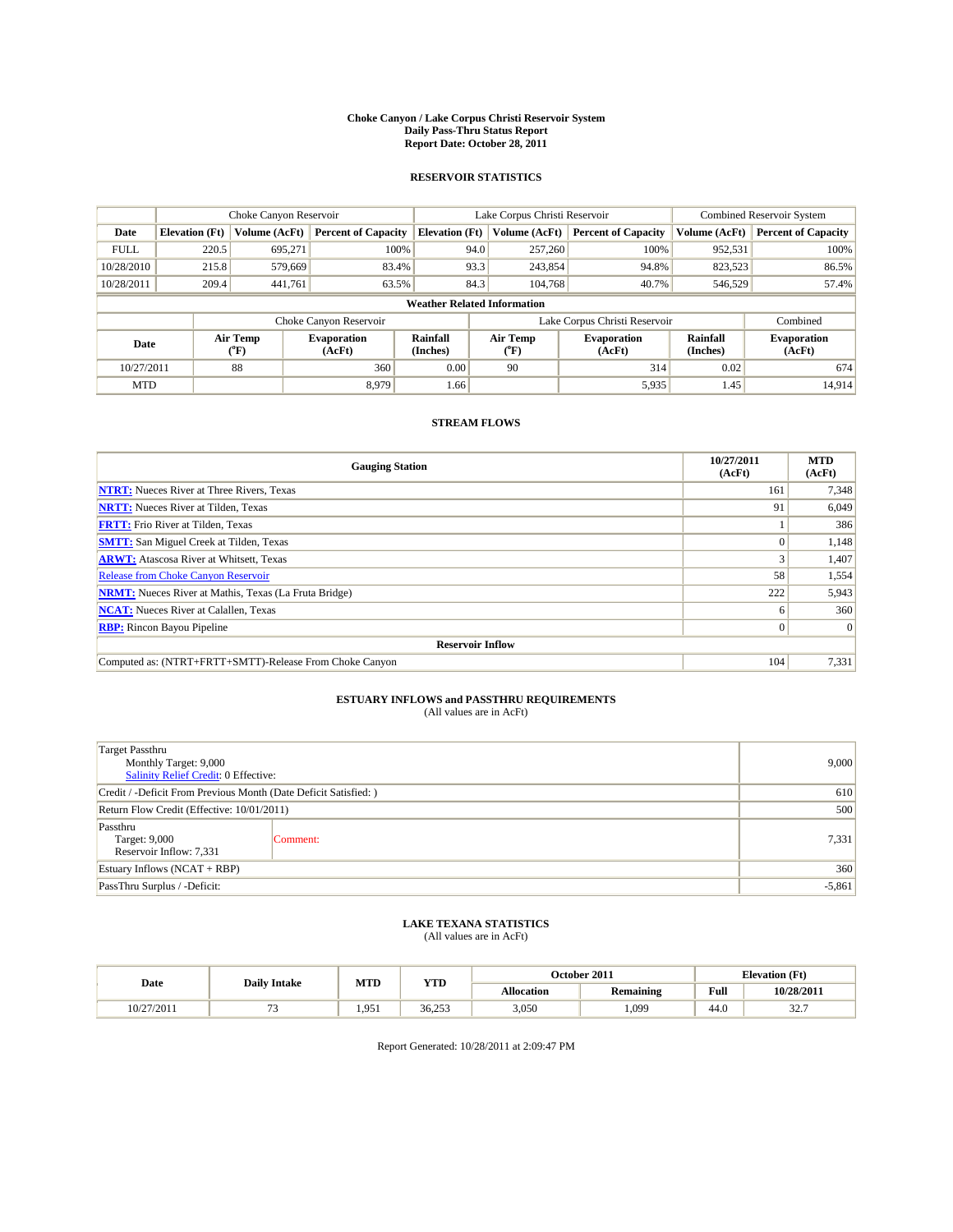#### **Choke Canyon / Lake Corpus Christi Reservoir System Daily Pass-Thru Status Report Report Date: October 29, 2011**

### **RESERVOIR STATISTICS**

|             | Choke Canyon Reservoir             |                             |                              |                             | Lake Corpus Christi Reservoir | <b>Combined Reservoir System</b> |                      |                              |  |
|-------------|------------------------------------|-----------------------------|------------------------------|-----------------------------|-------------------------------|----------------------------------|----------------------|------------------------------|--|
| Date        | <b>Elevation</b> (Ft)              | Volume (AcFt)               | <b>Percent of Capacity</b>   | <b>Elevation (Ft)</b>       | Volume (AcFt)                 | <b>Percent of Capacity</b>       | Volume (AcFt)        | <b>Percent of Capacity</b>   |  |
| <b>FULL</b> | 220.5                              | 695,271                     | 100%                         | 94.0                        | 257,260                       | 100%                             | 952,531              | 100%                         |  |
| 10/29/2010  | 215.9                              | 580,372                     | 83.5%                        | 93.2                        | 243,315                       | 94.6%                            | 823,687              | 86.5%                        |  |
| 10/29/2011  | 209.4                              | 441,162                     | 63.5%                        | 84.2                        | 103.219                       | 40.1%                            | 544,381              | 57.2%                        |  |
|             | <b>Weather Related Information</b> |                             |                              |                             |                               |                                  |                      |                              |  |
|             |                                    |                             | Choke Canyon Reservoir       |                             |                               | Lake Corpus Christi Reservoir    |                      | Combined                     |  |
| Date        |                                    | Air Temp<br>${}^{\circ}$ F) | <b>Evaporation</b><br>(AcFt) | <b>Rainfall</b><br>(Inches) | Air Temp<br>(°F)              | <b>Evaporation</b><br>(AcFt)     | Rainfall<br>(Inches) | <b>Evaporation</b><br>(AcFt) |  |
| 10/28/2011  |                                    | 67                          | 290                          | 0.00                        | 68                            | 200                              | 0.00                 | 490                          |  |
| <b>MTD</b>  |                                    |                             | 9.269                        | 1.66                        |                               | 6,135                            | 1.45                 | 15.404                       |  |

## **STREAM FLOWS**

| <b>Gauging Station</b>                                       | 10/28/2011<br>(AcFt) | <b>MTD</b><br>(AcFt) |
|--------------------------------------------------------------|----------------------|----------------------|
| <b>NTRT:</b> Nueces River at Three Rivers, Texas             | 127                  | 7,476                |
| <b>NRTT:</b> Nueces River at Tilden, Texas                   | 64                   | 6,112                |
| <b>FRTT:</b> Frio River at Tilden, Texas                     |                      | 387                  |
| <b>SMTT:</b> San Miguel Creek at Tilden, Texas               |                      | 1,148                |
| <b>ARWT:</b> Atascosa River at Whitsett, Texas               |                      | 1,409                |
| Release from Choke Canyon Reservoir                          | 58                   | 1,612                |
| <b>NRMT:</b> Nueces River at Mathis, Texas (La Fruta Bridge) | 212                  | 6,155                |
| <b>NCAT:</b> Nueces River at Calallen, Texas                 | 6                    | 366                  |
| <b>RBP:</b> Rincon Bayou Pipeline                            | $\overline{0}$       | $\Omega$             |
| <b>Reservoir Inflow</b>                                      |                      |                      |
| Computed as: (NTRT+FRTT+SMTT)-Release From Choke Canyon      | 70                   | 7,401                |

# **ESTUARY INFLOWS and PASSTHRU REQUIREMENTS**<br>(All values are in AcFt)

| <b>Target Passthru</b><br>Monthly Target: 9,000<br>Salinity Relief Credit: 0 Effective: | 9,000    |       |
|-----------------------------------------------------------------------------------------|----------|-------|
| Credit / -Deficit From Previous Month (Date Deficit Satisfied: )                        | 610      |       |
| Return Flow Credit (Effective: 10/01/2011)                                              | 500      |       |
| Passthru<br>Target: 9,000<br>Reservoir Inflow: 7,401                                    | Comment: | 7,401 |
| Estuary Inflows (NCAT + RBP)                                                            | 366      |       |
| PassThru Surplus / -Deficit:                                                            | $-5,925$ |       |

## **LAKE TEXANA STATISTICS** (All values are in AcFt)

|            | <b>Daily Intake</b> | MTD   | <b>YTD</b> |                   | October 2011     |      | <b>Elevation</b> (Ft)  |
|------------|---------------------|-------|------------|-------------------|------------------|------|------------------------|
| Date       |                     |       |            | <b>Allocation</b> | <b>Remaining</b> | Full | 10/29/2011             |
| 10/28/2011 |                     | 2.024 | 36.326     | 3,050             | .026             | 44.0 | $\sim$ $\sim$<br>. ، ک |

Report Generated: 10/29/2011 at 8:24:29 AM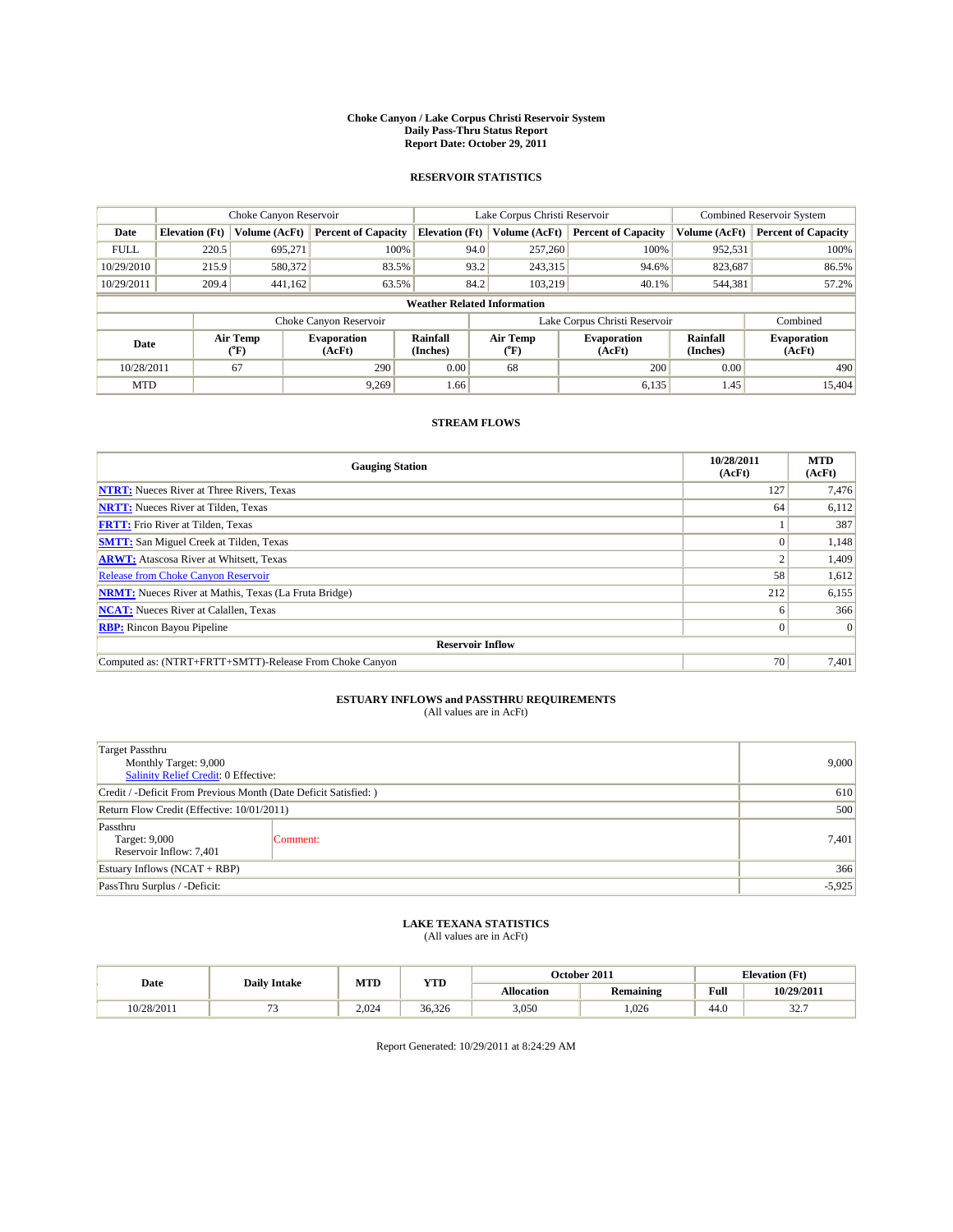#### **Choke Canyon / Lake Corpus Christi Reservoir System Daily Pass-Thru Status Report Report Date: October 30, 2011**

### **RESERVOIR STATISTICS**

|             | Choke Canyon Reservoir             |                      |                              |                             | Lake Corpus Christi Reservoir             | <b>Combined Reservoir System</b> |                      |                              |  |  |
|-------------|------------------------------------|----------------------|------------------------------|-----------------------------|-------------------------------------------|----------------------------------|----------------------|------------------------------|--|--|
| Date        | <b>Elevation</b> (Ft)              | <b>Volume (AcFt)</b> | <b>Percent of Capacity</b>   | <b>Elevation</b> (Ft)       | Volume (AcFt)                             | <b>Percent of Capacity</b>       | Volume (AcFt)        | <b>Percent of Capacity</b>   |  |  |
| <b>FULL</b> | 220.5                              | 695,271              | 100%                         |                             | 94.0<br>257,260                           | 100%                             | 952,531              | 100%                         |  |  |
| 10/30/2010  | 215.8                              | 579,435              | 83.3%                        |                             | 93.2<br>242,059                           | 94.1%                            | 821,494              | 86.2%                        |  |  |
| 10/30/2011  | 209.4                              | 441,362              | 63.5%                        |                             | 84.1<br>102,864                           | 40.0%                            | 544,226              | 57.1%                        |  |  |
|             | <b>Weather Related Information</b> |                      |                              |                             |                                           |                                  |                      |                              |  |  |
|             |                                    |                      | Choke Canyon Reservoir       |                             |                                           | Lake Corpus Christi Reservoir    |                      | Combined                     |  |  |
| Date        |                                    | Air Temp<br>(°F)     | <b>Evaporation</b><br>(AcFt) | <b>Rainfall</b><br>(Inches) | Air Temp<br>$({}^{\mathrm{o}}\mathrm{F})$ | <b>Evaporation</b><br>(AcFt)     | Rainfall<br>(Inches) | <b>Evaporation</b><br>(AcFt) |  |  |
| 10/29/2011  |                                    | 68                   | 174                          | 0.00                        | 69                                        | 165                              | 0.00                 | 339                          |  |  |
| <b>MTD</b>  |                                    |                      | 9,443                        | 1.66                        |                                           | 6,300                            | 1.45                 | 15.743                       |  |  |

## **STREAM FLOWS**

| <b>Gauging Station</b>                                       | 10/29/2011<br>(AcFt) | <b>MTD</b><br>(AcFt) |
|--------------------------------------------------------------|----------------------|----------------------|
| <b>NTRT:</b> Nueces River at Three Rivers, Texas             | 111                  | 7,587                |
| <b>NRTT:</b> Nueces River at Tilden, Texas                   | 48                   | 6,160                |
| <b>FRTT:</b> Frio River at Tilden, Texas                     |                      | 387                  |
| <b>SMTT:</b> San Miguel Creek at Tilden, Texas               | $\theta$             | 1,148                |
| <b>ARWT:</b> Atascosa River at Whitsett, Texas               |                      | 1,412                |
| <b>Release from Choke Canyon Reservoir</b>                   | 58                   | 1,669                |
| <b>NRMT:</b> Nueces River at Mathis, Texas (La Fruta Bridge) | 191                  | 6,346                |
| <b>NCAT:</b> Nueces River at Calallen, Texas                 | 22                   | 388                  |
| <b>RBP:</b> Rincon Bayou Pipeline                            | $\overline{0}$       | $\Omega$             |
| <b>Reservoir Inflow</b>                                      |                      |                      |
| Computed as: (NTRT+FRTT+SMTT)-Release From Choke Canyon      | 54                   | 7,455                |

# **ESTUARY INFLOWS and PASSTHRU REQUIREMENTS**<br>(All values are in AcFt)

| <b>Target Passthru</b><br>Monthly Target: 9,000<br><b>Salinity Relief Credit: 0 Effective:</b> | 9,000    |       |
|------------------------------------------------------------------------------------------------|----------|-------|
| Credit / -Deficit From Previous Month (Date Deficit Satisfied: )                               | 610      |       |
| Return Flow Credit (Effective: 10/01/2011)                                                     | 500      |       |
| Passthru<br>Target: 9,000<br>Reservoir Inflow: 7,455                                           | Comment: | 7,455 |
| Estuary Inflows $(NCAT + RBP)$                                                                 | 388      |       |
| PassThru Surplus / -Deficit:                                                                   | $-5,957$ |       |

## **LAKE TEXANA STATISTICS** (All values are in AcFt)

|            | <b>Daily Intake</b> |       | MTD<br>YTD |                   | October 2011 |                                             | <b>Elevation</b> (Ft) |
|------------|---------------------|-------|------------|-------------------|--------------|---------------------------------------------|-----------------------|
| Date       |                     |       |            | <b>Allocation</b> | Remaining    | Full<br>the contract of the contract of the | 10/30/2011            |
| 10/29/2011 |                     | 2.098 | 36.399     | 3,050             | 952          | 44.0                                        | $22 -$<br>، . ۷ د     |

Report Generated: 10/30/2011 at 8:11:25 AM